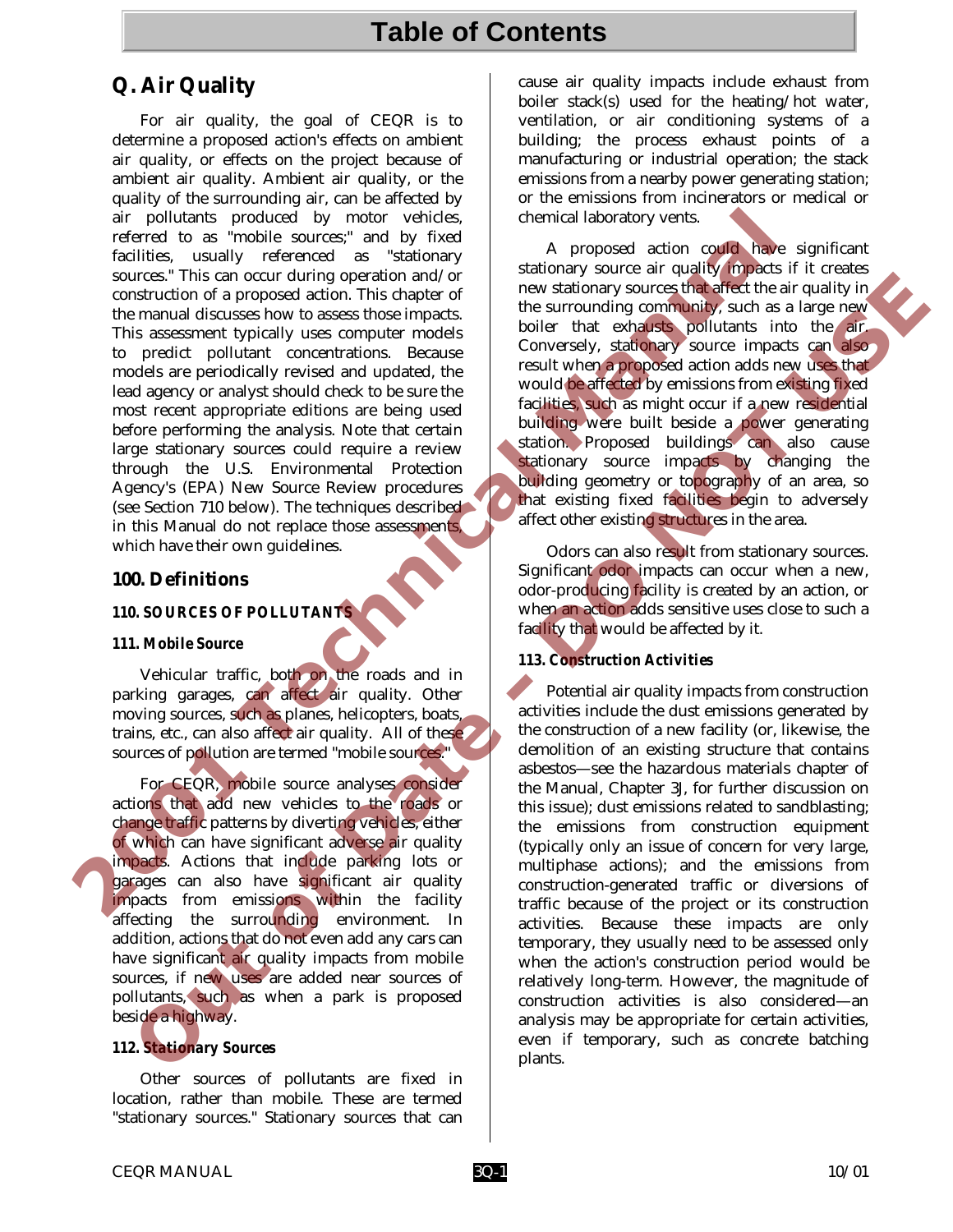#### *120. POLLUTANTS OF CONCERN*

National and state regulations identify a number of air pollutants that are of concern nationwide and statewide. These include seven key pollutants of general concern, and numerous other pollutants of concern primarily for industrial activities. Some pollutants, such as lead, may be present in the soil or groundwater as well. A discussion of the potential impacts associated with soil and groundwater contamination is included in Chapter 3J.

#### *121. National and State Ambient Air Quality Standards*

Seven air pollutants have been identified by the EPA as being of concern nationwide: carbon monoxide, hydrocarbons, nitrogen oxides, photochemical oxidants, lead, particulate matter, and sulfur oxides. As required by the Clean Air Act (CAA), National Ambient Air Quality Standards (NAAQS) have been established for six major air pollutants: carbon monoxide, nitrogen dioxide, ozone (photochemical oxidants), respirable particulate matter, sulfur dioxide, and lead. (National standards for the seventh pollutant, hydrocarbons, have been rescinded because this pollutant is primarily of concern only in its role as ozone precursors.) In addition to retaining the  $PM_{10}$  (particulates that are less than 10 µm in diameter) standards, EPA has adopted proposed 24-hour and annual standards for particulate matter with an aerodynamic equivalent diameter less than  $2.5 \mu m$  (PM<sub>2.5</sub>). Table 3Q-1 shows the standards for these pollutants. These standards have been promulgated as primary and secondary standards. The primary standards are intended to protect the public health, and represent levels at which there are no known significant effects on human health. The secondary standards are intended to protect the nation's welfare, and account for air pollutant effects on soil, water, visibility, materials, vegetation, and other aspects of the environment. For carbon monoxide, nitrogen dioxide, ozone, and respirable particulates, the primary and secondary standards are the same. scattering the political standards are interesting for the solid of the control of the political impacts associated with the control of the political standard standard and State Ambient Air Quality is a proposed regulation Fittingial and State Ambient Air Quality promotion in the constrained equilibration in the state of the state of the state of the state of the state of the state of the state of the state of the state of the state of the s

## *121.1. Other National Standards*

EPA has also published the National Emission Standards for Hazardous Air Pollutants (NESHAP), which limit the emission rates of certain highly toxic compounds, in most cases for specifically selected processes or operations. The

NESHAP are listed in 40CFR61, and include emissions limitations for arsenic, asbestos, benzene, beryllium, mercury, radionuclides, and vinyl chloride. In addition, the U.S. Occupational Safety and Health Administration's (OSHA) and National Institute for Occupational Safety and Health (NIOSH) Short-Term Exposure Levels (STELs) can be used as a guideline for emissions typically present for short periods of time, such as chemical spills. In addition, the EPA has promulgated regulations that limit emissions of Hazardous Air Pollutants (HAPS) from any new facility to 10 tons per year (TPY) of any individual HAP, or 25 TPY of any combination of the 189 listed HAPs.

New York State has also set limitations on volatile organic compound (VOC) emissions from new sources at 25 TPY in New York City.

## *121.2. State Standards*

*New York State Ambient Air Quality Standards.* The NAAQS have also been adopted as the ambient air quality standards for the State of New York. In addition to the NAAQS, there are New York State Ambient Air Quality Standards (NYAAQS) for total suspended particulates, hydrocarbons, hydrogen sulfide, fluorides, and beryllium. These pollutants are generally associated with industrial actions.

*Noncriteria Pollutants.* The New York State Department of Environmental Conservation (DEC) also publishes maximum allowable guideline concentrations for certain pollutants for which the EPA has no established standards, known as "noncriteria pollutants." The DEC's proposed guidelines are reported in *Draft Guidelines for the Control of Toxic Ambient Air Contaminants*, DAR-1, 1991 Edition. DAR -1 presents Annual and Short-Term Guideline Concentrations (AGCs and SGCs, respectively) for contaminants that range in toxicity from high to low. The AGCs and SGCs are annual and 1-hour guideline concentrations, respectively, for potentially toxic or carcinogenic air contaminants. AGCs and SGCs are guideline concentrations for noncriteria pollutants that are considered acceptable concentrations below which there should be no adverse effects on the general public's health. Since these AGCs and SGCs within the DAR-1 are updated periodically, when employing AGCs and SGCs for analyses, the latest available DEC DAR-1 AGC/SGC Tables must be used.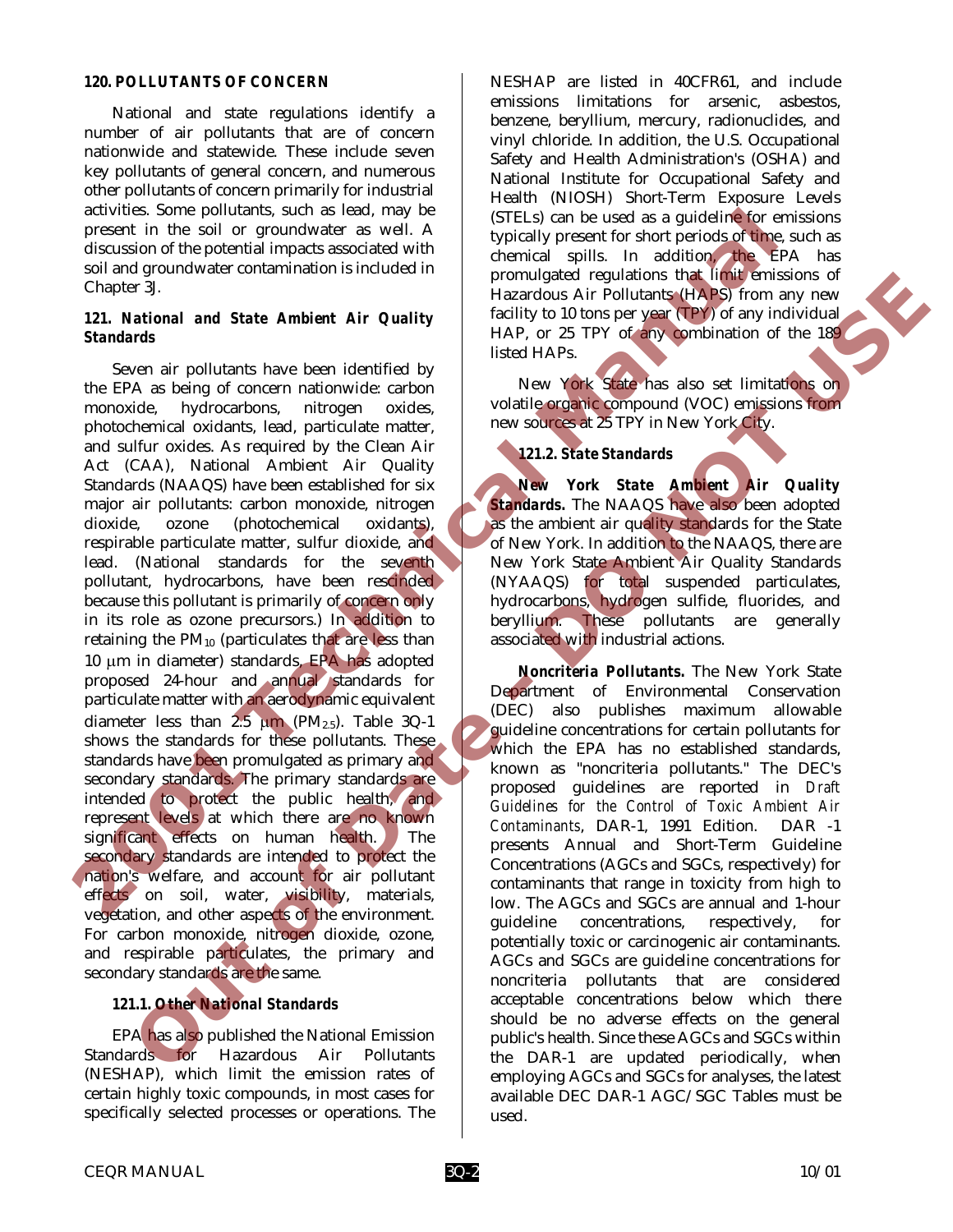|                                                                                                                                                                                                                                                                                                     | <b>Primary</b> |                                      | <b>Secondary</b> |                                  |   |
|-----------------------------------------------------------------------------------------------------------------------------------------------------------------------------------------------------------------------------------------------------------------------------------------------------|----------------|--------------------------------------|------------------|----------------------------------|---|
|                                                                                                                                                                                                                                                                                                     |                | <b>Micrograms</b>                    |                  | <b>Micrograms</b>                |   |
| <b>Pollutant</b>                                                                                                                                                                                                                                                                                    |                | <b>Per Cubic</b><br><b>PPM</b> Meter | <b>PPM</b>       | <b>Per Cubic</b><br><b>Meter</b> |   |
| Carbon Monoxide (CO)                                                                                                                                                                                                                                                                                |                |                                      |                  |                                  | H |
| Maximum 8-Hour Concentration <sup>1</sup>                                                                                                                                                                                                                                                           | 9              |                                      | 9                |                                  |   |
| Maximum 1-Hour Concentration <sup>1</sup>                                                                                                                                                                                                                                                           | 35             |                                      | 35               |                                  |   |
| Lead (Pb)                                                                                                                                                                                                                                                                                           |                |                                      |                  |                                  |   |
| <b>Maximum Arithmetic Mean</b><br><b>Averaged Over 3 Consecutive Months</b>                                                                                                                                                                                                                         |                | 1.5                                  |                  |                                  |   |
| Nitrogen Dioxide (NO <sub>2</sub> )                                                                                                                                                                                                                                                                 |                |                                      |                  |                                  |   |
| <b>Annual Arithmetic Average</b>                                                                                                                                                                                                                                                                    | 0.05           | 100                                  | 0.05             | 100                              |   |
| Ozone (Photochemical Oxidants-O3)                                                                                                                                                                                                                                                                   |                |                                      |                  |                                  |   |
| 1-Hour Maximum                                                                                                                                                                                                                                                                                      | 0.12           | 235                                  | 0.12             | 235                              |   |
| 8-Hour Maximum <sup>1</sup>                                                                                                                                                                                                                                                                         | 0.08           | 157                                  | 0.08             | 157                              |   |
| <b>Inhalable Particulates (PM10)</b>                                                                                                                                                                                                                                                                |                |                                      |                  |                                  |   |
| <b>Annual Geometric Mean</b>                                                                                                                                                                                                                                                                        |                | 50                                   |                  | 50                               |   |
| Maximum 24-Hour Concentration <sup>2</sup>                                                                                                                                                                                                                                                          |                | 150                                  |                  | 150                              |   |
| Fine Particulate Matter (PM2.5)                                                                                                                                                                                                                                                                     |                |                                      |                  |                                  |   |
| <b>Annual Geometric Mean</b>                                                                                                                                                                                                                                                                        |                | 15                                   |                  | 15                               |   |
| Maximum 24-Hour Concentration1                                                                                                                                                                                                                                                                      |                | 65                                   |                  | 65                               |   |
| Sulfur Dioxide (SO <sub>2</sub> )                                                                                                                                                                                                                                                                   |                |                                      |                  |                                  |   |
| <b>Annual Arithmetic Mean</b>                                                                                                                                                                                                                                                                       | 0.03           | 80                                   |                  |                                  |   |
| <b>Maximum 24-Hour Concentration!</b>                                                                                                                                                                                                                                                               | 0.14           | 365                                  |                  |                                  |   |
| Maximum 3-Hour Concentration <sup>1</sup>                                                                                                                                                                                                                                                           |                |                                      | 0.50             | 1,300                            |   |
| Note:<br>The ozone 8-Hour standard is included for information only. A 1999 federal court ruling<br>blocked implementation of this standard, which EPA proposed in 1997.<br>Not to be exceeded more than once a year. A violation of standards would occur if these are<br>exceeded more than once. |                |                                      |                  |                                  |   |
| <b>Sources:</b><br>40 CFR Part 50—National Primary and Secondary Ambient Air Quality Standards<br>40 CFR 50.12 "National Primary and Secondary Standard for Lead," 43 CFR 46245<br>J                                                                                                                |                |                                      |                  |                                  |   |
|                                                                                                                                                                                                                                                                                                     |                |                                      |                  |                                  |   |

# **Table 3Q-1 National and New York State Ambient Air Quality Standards**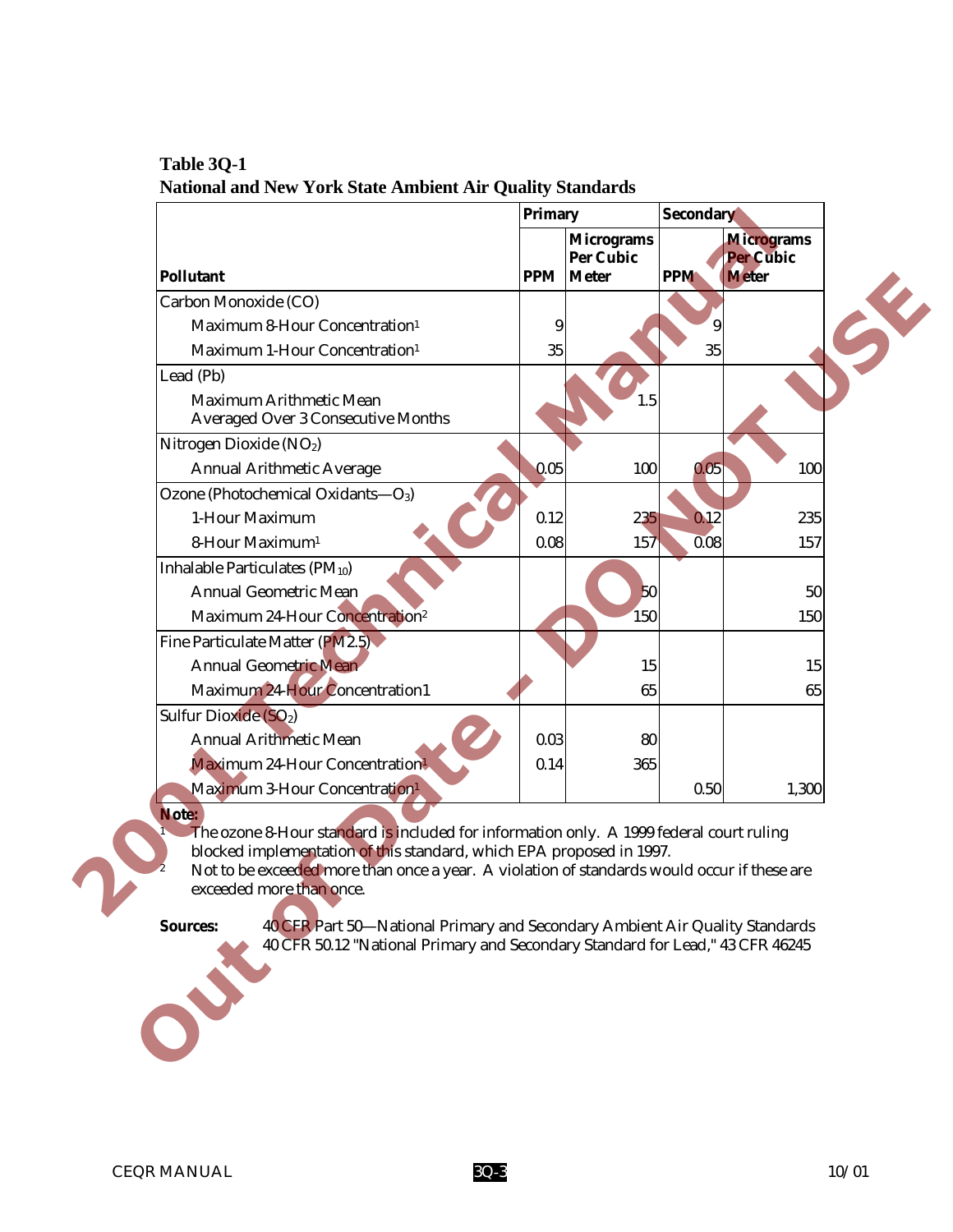*Odors.* DEC enforces regulations that generally state that no facility should emit measurable amounts of airborne pollutants that result in the detection of malodorous smells by the general public at any off-site locations. These regulations are found in the New York Codes, Rules and Regulations, Title 6, Chapter III — Air Resources, Subchapter A — Prevention and Control of Air Contamination and Air Pollution, Part 211 General Prohibitions. Part 211.2 prohibits "emissions of air contaminants to the outdoor atmosphere of such quantity, characteristic or duration which ... unreasonably interfere with the comfortable enjoyment of life or property. Notwithstanding the existence of specific air quality standards or emission limits, this prohibition applies, but is not limited, to any particulate, fume, gas, mist, odor, smoke, vapor, pollen, toxic or deleterious emission, either alone or in combination with others."

#### *122. Regulated Pollutants.*

The air pollutants for which national or state air quality standards exist, and the potential actions for which they would be of concern, are described below. In addition, Table 3Q-2 lists the air pollutants that might be of concern for different types of actions. (In addition, as described above, some pollutants, such as lead, may be present in the soil or groundwater as well. A discussion of the potential impacts associated with soil and groundwater contamination is included in Chapter 3J.)

## *122.1. Carbon Monoxide*

Carbon monoxide (CO) is produced from the incomplete combustion of gasoline and other fossil fuels. In New York City, about 80 percent of CO emissions are from motor vehicles. Because this gas disperses quickly, CO concentrations can vary greatly over relatively short distances. Elevated concentrations are usually limited to locations near congested intersections and along heavily traveled and congested roadways. Consequently, it is important to evaluate concentrations of CO on a localized, or "microscale" basis. For proposed actions that would generate (or divert) a significant number of motor vehicles, it is appropriate to examine the potential incremental impact on CO levels from this traffic.

## *122.2. Hydrocarbons, Nitrogen Oxides, and Ozone (Photochemical Oxidants)*

Hydrocarbons and nitrogen oxides  $(NO_x)$  are of concern because of their role as precursors in the formation of ozone. Ozone is formed through a series of reactions that take place in the atmosphere in the presence of sunlight. Because the reactions are slow and occur as the pollutants are diffusing downwind, elevated ozone levels are often found many miles from sources of the precursor pollutants. The effects of nitrogen oxides emissions from mobile sources are therefore generally examined on a regional basis. The change in regional mobile source emissions of these pollutants is related to the total number of vehicle miles of travel throughout the New York metropolitan area. Actions that would significantly increase the number of vehicle miles traveled throughout New York City would require an analysis of impacts on ozone levels from mobile sources. There is also a standard for average annual nitrogen dioxide (NO2) concentrations. For proposed actions that could create large new sources of nitrogen dioxide, it may be appropriate to perform a stationary source analysis to determine the impact on nitrogen dioxide levels on the surrounding community. Resources, Subthapler A — Prevention and Air Politics, the actions are sixtended sixtended and Air Politics, Part 211.2 Probabilities, Part 211.2 Probabilities are unit appear to the content of the content of the content **One can contribute the outdoor in the same of the same of the same of the same of the same of the same of the same of the same of the same of the same of the same of the same of the same of the same of the same of the sa** 

Lead emissions are principally associated with industrial sources and motor vehicles that use gasoline containing lead additives. Most U.S. vehicles produced since 1975, and all produced after 1980, are designed to use unleaded fuel. As these newer vehicles have replaced the older ones, motor-vehicle-related lead emissions have decreased. As a result, ambient concentrations of lead have declined significantly.

*122.3. Lead* 

In 1985, the EPA announced new rules drastically reducing the amount of lead permitted in leaded gasoline. Monitoring results indicate that this action has been effective in significantly reducing atmospheric lead levels. Even at locations in the New York City area where traffic volumes are very high, atmospheric lead concentrations are far below the national standard of 1.5 micrograms per cubic meter (three-month average). For proposed actions that could produce significant new sources of lead (e.g., lead smelters), resulting ambient lead levels in the surrounding community should be examined. For actions that promote the development of new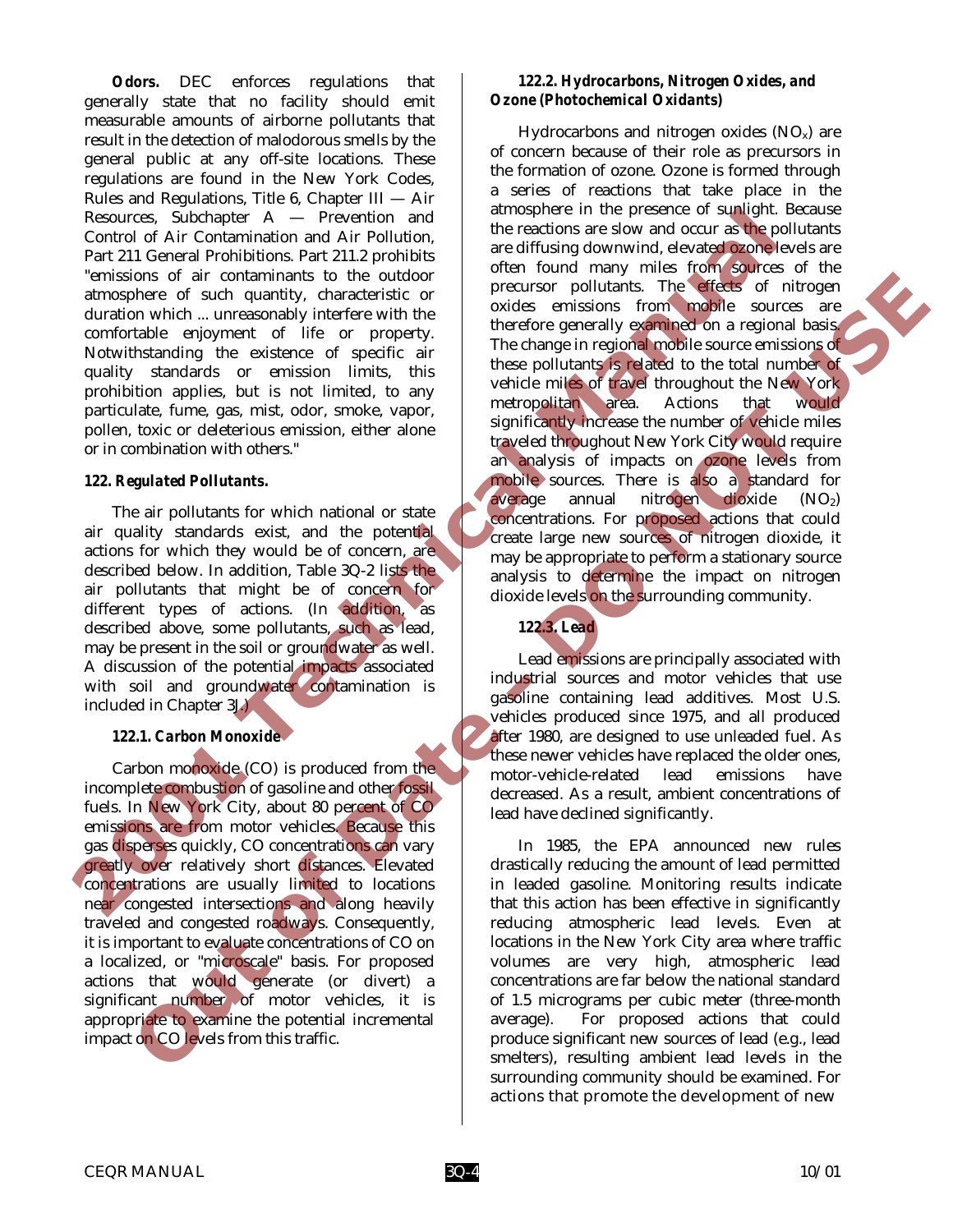# **Table 3Q-2 Potential Pollutants of Concern for Typical Kinds of Actions or Uses Surrounding Those Actions**

| <b>Type of Action/Use</b>                                             | <b>Potential Issue of Concern</b>                                                          |  | $CO$   PM $ SO_2 $ NO <sub>x</sub> | $O_3$ Pb | <b>NC</b> |   |
|-----------------------------------------------------------------------|--------------------------------------------------------------------------------------------|--|------------------------------------|----------|-----------|---|
| Office, Retail, Mixed-Use,<br>or Residential Building                 | <b>Induced Traffic</b>                                                                     |  |                                    |          |           |   |
|                                                                       | <b>Induced Trucks or Buses</b>                                                             |  |                                    |          |           |   |
|                                                                       | <b>Boilers</b>                                                                             |  |                                    |          |           |   |
|                                                                       | <b>Near Elevated</b>                                                                       |  |                                    |          |           | K |
|                                                                       | Highway/Bridge                                                                             |  |                                    |          |           |   |
|                                                                       | <b>Near Large Stacks</b>                                                                   |  |                                    |          |           |   |
|                                                                       | (e.g., Con Edison)                                                                         |  |                                    |          |           |   |
| Manufacturing or Industrial                                           | <b>Induced Traffic</b>                                                                     |  |                                    |          |           |   |
|                                                                       | <b>Induced Trucks</b>                                                                      |  |                                    |          |           |   |
|                                                                       | <b>Boilers</b>                                                                             |  |                                    |          |           |   |
|                                                                       | <b>Process</b>                                                                             |  |                                    |          |           |   |
| Hospital, Medical Center,<br>and Laboratories                         | <b>Induced Traffic</b>                                                                     |  |                                    |          |           |   |
|                                                                       | <b>Boilers</b>                                                                             |  |                                    |          |           |   |
|                                                                       | <b>Incinerators</b>                                                                        |  |                                    |          |           |   |
|                                                                       | <b>Process</b>                                                                             |  |                                    |          |           |   |
| Parking lots/garages                                                  | <b>Induced Traffic</b>                                                                     |  |                                    |          |           |   |
| <b>Bus or Truck Depots, Garages, Park-</b><br>ing Lots, or Franchises | <b>Induced Bus or Truck Traffic</b>                                                        |  |                                    |          |           |   |
| New or Modified Roadway                                               | <b>Induced Traffic</b>                                                                     |  |                                    |          |           |   |
| <b>Cogeneration/Power Plant</b>                                       | <b>Process</b>                                                                             |  |                                    |          |           |   |
| <b>Demapping Built Streets</b>                                        | <b>Traffic Diversion</b>                                                                   |  |                                    |          |           |   |
| <b>Transfer Stations</b>                                              | <b>Induced Traffic</b>                                                                     |  |                                    |          |           |   |
|                                                                       | <b>Process</b>                                                                             |  |                                    |          |           |   |
| <b>Asphalt/Concrete Plants</b>                                        | <b>Induced Traffic</b>                                                                     |  |                                    |          |           |   |
|                                                                       | <b>Process</b>                                                                             |  |                                    |          |           |   |
| Notes: CO<br>- Carbon monoxide                                        |                                                                                            |  |                                    |          |           |   |
| PM - Particulate matter (e.g., PM10)                                  |                                                                                            |  |                                    |          |           |   |
| SO <sub>2</sub> - Sulfur dioxide                                      |                                                                                            |  |                                    |          |           |   |
| NO <sub>2</sub> - Nitrogen dioxide and/or nitrogen oxides<br>$O_3$    | - Ozone (i.e., volatile organic compounds or nitrogen oxides that lead to ozone formation) |  |                                    |          |           |   |
| - Lead<br>Pb                                                          |                                                                                            |  |                                    |          |           |   |
| NC - Noncriteria or malodorous pollutants                             |                                                                                            |  |                                    |          |           |   |
|                                                                       |                                                                                            |  |                                    |          |           |   |
|                                                                       |                                                                                            |  |                                    |          |           |   |
|                                                                       |                                                                                            |  |                                    |          |           |   |
|                                                                       |                                                                                            |  |                                    |          |           |   |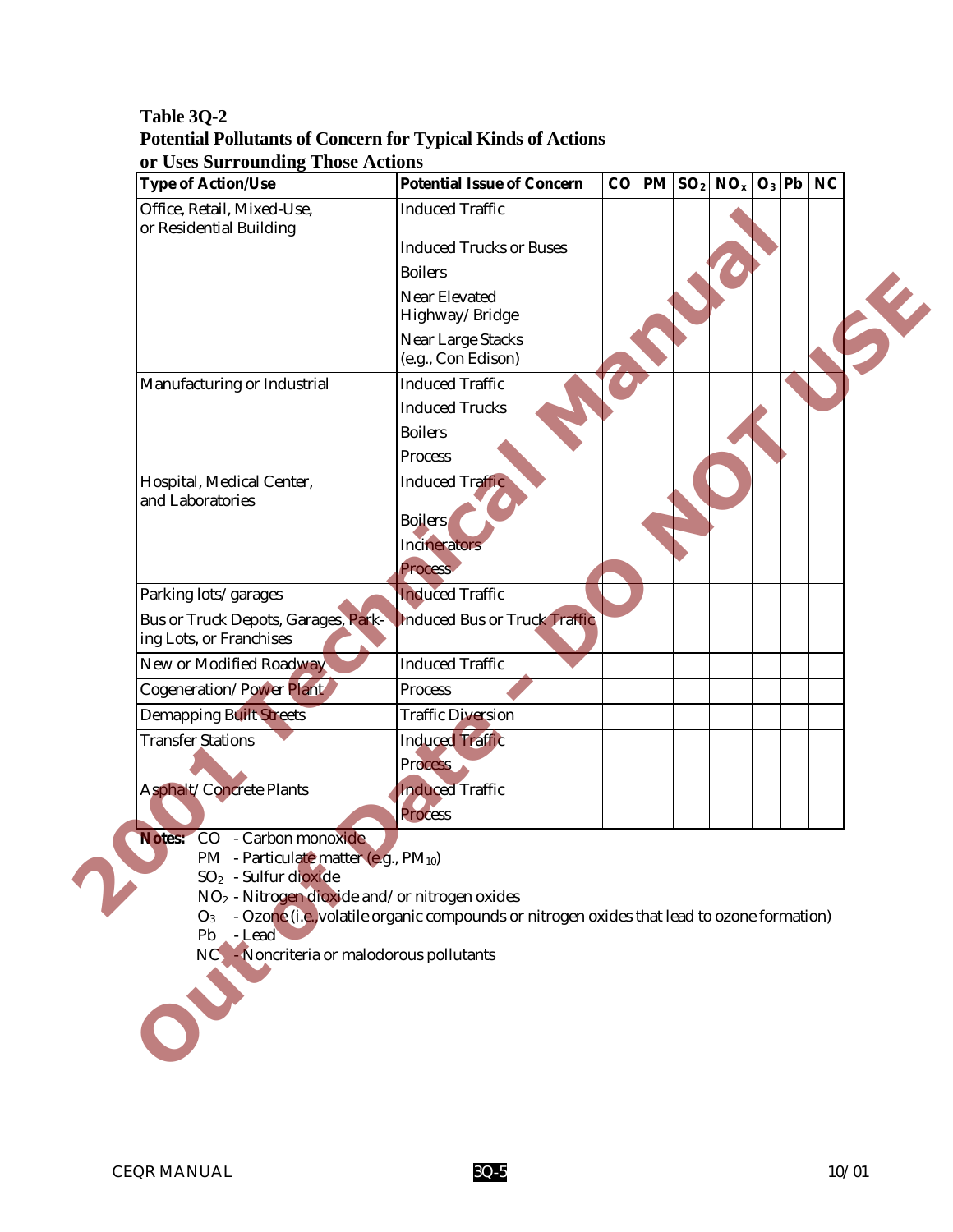structures that could be affected by existing stationary lead emitters (i.e., a new residential building proposed to be located near or in a manufacturing zone), it may be appropriate to perform an impact analysis of ambient lead levels on these structures.

## *122.4. Total Suspended and Respirable Particulates (PM10 and PM2.5)*

Particulate matter is emitted into the atmosphere from a variety of sources: industrial facilities, power plants, construction activity, concrete batching plants, waste transfer stations, etc. The primary concern is with those particulates that are less than 10 µm in diameter (referred to as  $PM_{10}$  and  $PM_{2.5}$ ) and therefore respirable. EPA's proposed standards for particulate matter with an aerodynamic equivalent diameter less than 2.5 µm  $(PM_{2.5})$  became effective September 16, 1997.  $PM_{2.5}$ concentrations are a concern of a regional nature. Neighborhood scale analyses may be favored over microscale analyses. Gasoline-powered vehicles do not produce any significant quantities of particulate emissions, but diesel-powered vehicles, especially heavy trucks and buses, do emit particulates, and respirable particulate concentrations may be associated with high volumes of heavy diesel-powered vehicles. Parking garages or lots that would accommodate large numbers of diesel-powered vehicles could elevate  $PM_{10}$  and  $PM_{2.5}$  levels in the surrounding area. Stationary sources that burn large volumes of fuel oil could also elevate  $PM_{10}$  and  $PM_{2.5}$  in the surrounding area. Vehicular traffic also contributes to background levels of airborne particulate matter through brake and tire wear and by disturbing dust on roadways. **Particulate CM** is the viather the second of the column is entired to the entire the second technical members from a sum that the entire is entired in the entire of the entire and the entire and the entire and the entire become two sumption of such a mail and the sole of the distinction of the sole of the sole of the collection of the sole of the sole of the sole of the sole of the sole of the sole of the sole of the sole of the sole of th

# *122.5. Sulfur Dioxide*

Sulfur dioxide (SO<sub>2</sub>) emissions are primarily associated with the combustion of sulfurcontaining fuels: oil and coal. No significant quantities are emitted from mobile sources. For actions that result in the development of stationary sources, evaluation of the potential impacts on ambient  $SO<sub>2</sub>$  levels may be appropriate.

# *122.6. Noncriteria Pollutants*

Noncriteria pollutants include hundreds of toxic pollutants, ranging from high-toxicity contaminants, which are demonstrated or potential human carcinogens (cancer-causing); moderate-toxicity contaminants, including animal

carcinogens, mutagens (causing mutations), and other substances posing a health risk to humans; and low-toxicity contaminants, which are of primary concern as irritants and have not been confirmed as carcinogens, mutagens, or teratogens (causing malformations). Noncriteria pollutants can be a concern for actions that would promote new airborne sources of such compounds (e.g., hospital waste incinerators), or actions that induce development of residential facilities within manufacturing zones with sources of these compounds. Examples of such instances include an action that would result in the development of a tall, residential building near a manufacturing area that has several low-level sources (one- to two-story industrial facilities with multiple exhaust stacks) of airborne toxic compounds; or new industrial sources, such as a solid waste facility, that could emit such compounds in potentially significant quantities.

## *122.7. Odors*

In addition to the noncriteria pollutants described above, certain other pollutants are also of concern because of their odor, rather than their toxicity. These are of concern primarily because of the discomfort they can cause people, rather than the harm they do to the body. As an example, uncontrolled emissions of ammonia or sulfide compounds can result in detectable malodorous off-site pollutant levels, depending on the processes in which they are being used or from which they are a byproduct. Other compounds that can cause odors include amines, diamines, mercapatans, and skatoles. Activities that have the potential for releasing malodorous emissions in significant quantities include light and heavy industrial facilities and waste management facilities, including solid waste management facilities, water pollution control plants (i.e., sewage treatment plants), and landfills.

New York State has a one hour ambient air quality standard for hydrogen sulfide of 10 parts per billion (ppb). While hydrogen sulfide has a malodorous smell (similar to rotten eggs), the 1 hour New York ambient air standard is healthbased and is applicable at all off-site locations when subject to CEQR review. In addition, the New York City Department of Environmental Protection (DEP) considers a 1 ppb increase as significant odor impacts from wastewater related processes. The 1 ppb guidance level is the recommended method when using hydrogen sulfide as a precursor for assessing malodorous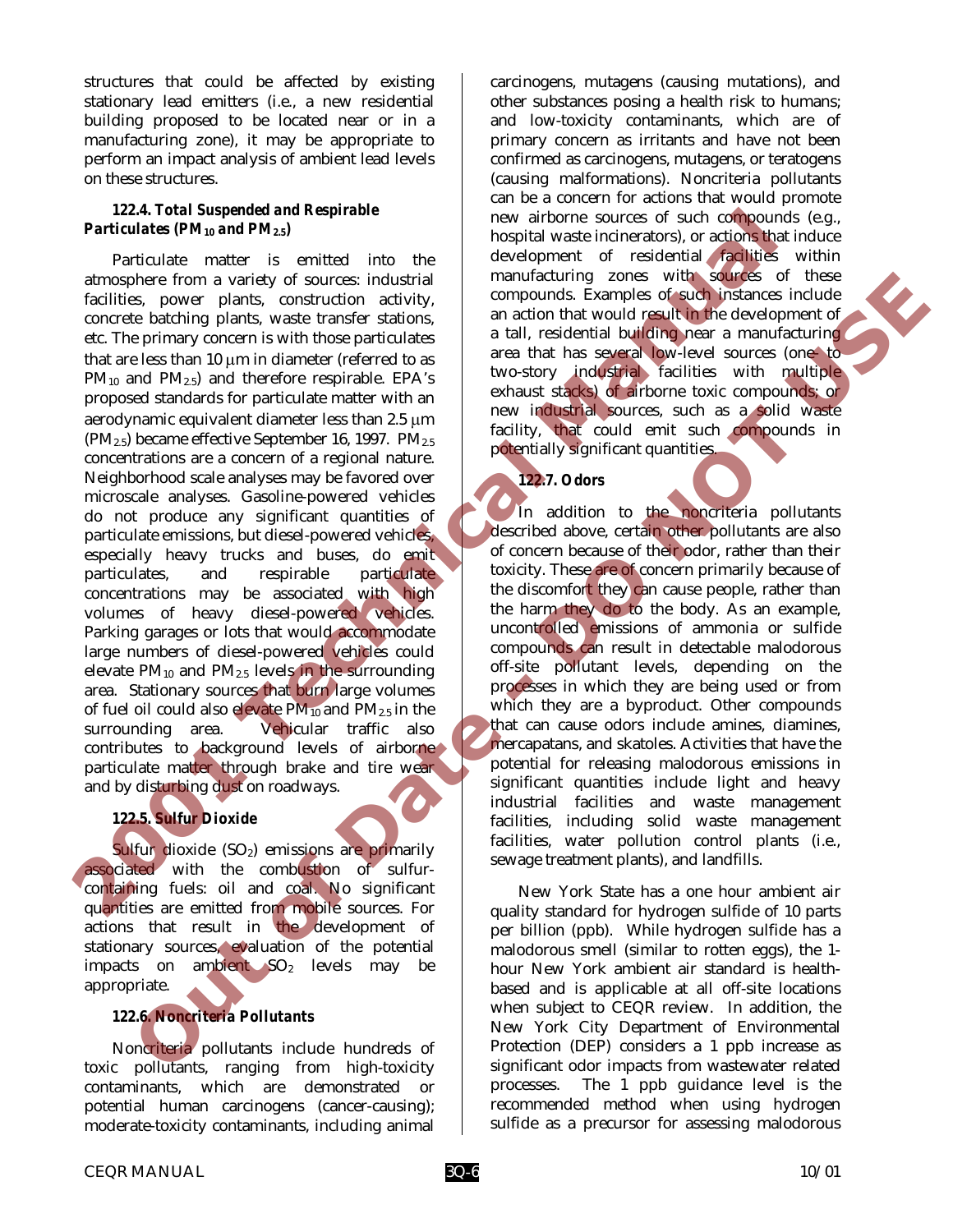compounds at sensitive receptors (e.g., residences, playgrounds). Since DEP is currently performing more detailed studies on the sources of malodorous pollutants of concern related to wastewater processes, it should be consulted before undertaking detailed odor impact assessments.

#### *123. Compliance with Standards.*

Historical monitoring data for New York City indicate that the ozone 1-hour standard is still exceeded several days a year during hot, bright sunny days when the air movement is relatively stagnant. To be in compliance an area must have no more than a single annual exceedance of the ozone 1-hour standard. Monitoring data have also shown that in New York City, the CO 1-hour standard has not been exceeded in many years. A single exceedance of the 8-hour CO standard was recorded in New York City in 1995, at the Brooklyn Transit traffic site (a DEC CO monitor located near the intersections of Tillary Street and Flatbush Avenue), and has been the only such exceedance since 1991. CO levels throughout the City have been significantly reduced over the past several years partially as a result of the introduction of newer, cleaner vehicles into the general mix of vehicles traveling in the City. This trend of gradually declining CO levels is expected to persist into the future because of continual vehicle turnover from older to newer vehicles, and adoption of tighter "tailpipe" emission standards mandated by the 1990 CAA Amendments. Under the 1990 CAA, New York State is required to attain compliance with the CO standard by December 31, 1995, and the ozone standard by 2007. The State is required to submit a State Implementation Plan to demonstrate how this compliance can be achieved and maintained in the future (see Section 711). Currently, the EPA is proposing to take New York City off the list of areas which are nonattainment with respect to carbon monoxide in response to the statesubmitted CO Redesignation Request and Maintenance Plan for the New York Metropolitan Area that specifically demonstrates attainment of the NAAQS. The state has also submitted a final revision, known as "Phase II" for the State Implementation Plan for Ozone for the New York Metropolitan Area documenting how the area will attain the 1-hour ozone standard by 2007. The SIP was prepared to meet the 1-hour standard, which has been recently revised to an 8-hour ozone standard by EPA. However, a 1999 federal court ruling blocked implementation of this standard. **2001 Technical Manual** dicate that the connection of the some standard static particle in the some standard in the some standard static particle in the some based on the regular static particle in the some based on the regular static particle in

EPA has asked the U.S. Supreme Court to reconsider that decision as it is expected that the 8 hour standard may become enforceable in the near future.

Air quality monitoring in Manhattan indicates that the annual average concentration of respirable particulates is above the national ambient air quality standard. EPA designated New York County (Manhattan) as a nonattainment area for respirable particulate matter  $(PM_{10})$ . The other four New York City boroughs are designated as in attainment for the PM10 standards. DEC is currently collecting ambient air data for PM2.5, and based on the results of this multi-year monitoring effort, DEC and EPA will determine whether or not New York City is in attainment of the PM2.5 standards. Three years of monitoring data are required. If portions of New York City are designated as nonattainment for  $\text{PM}_{2.5}$ , then there would be some time period for the City to attain such standards. Monitoring data for the other three national criteria pollutants demonstrate that New York City is in compliance with the corresponding NAAQS for these pollutants.

The limited monitoring data available for noncriteria compounds indicate that annual monitored arsenic, cadmium, and nickel concentrations are greater than the current AGCs for these substances in New York City. In addition, based on data reported from other urban areas, it is expected that the annual formaldehyde concentrations are greater than the current AGC.

 It is recommended that the lead agency check with the New York City Department of Environmental Protection (DEP) for the latest background levels and compliance status prior to commencing detailed analyses.

## *124. Conformity*

Conformity, a process mandated by the CAA, requires that air pollution emissions from federal actions not contribute to state air quality violations. Conformity is defined in Section 176(c) of the CAA as conformity to the State Implementation Plan's (SIP) purpose of eliminating or reducing the severity and number of violations of the National Ambient Air Quality Standards (NAAQS) and achieving expeditious attainment of such standards, and ensuring that such activities will not: (1) Cause or contribute to any new violation of any standard in any area; (2) increase the frequency or severity of any existing violation of any standard in any area; or (3) delay

CEQR MANUAL 10/01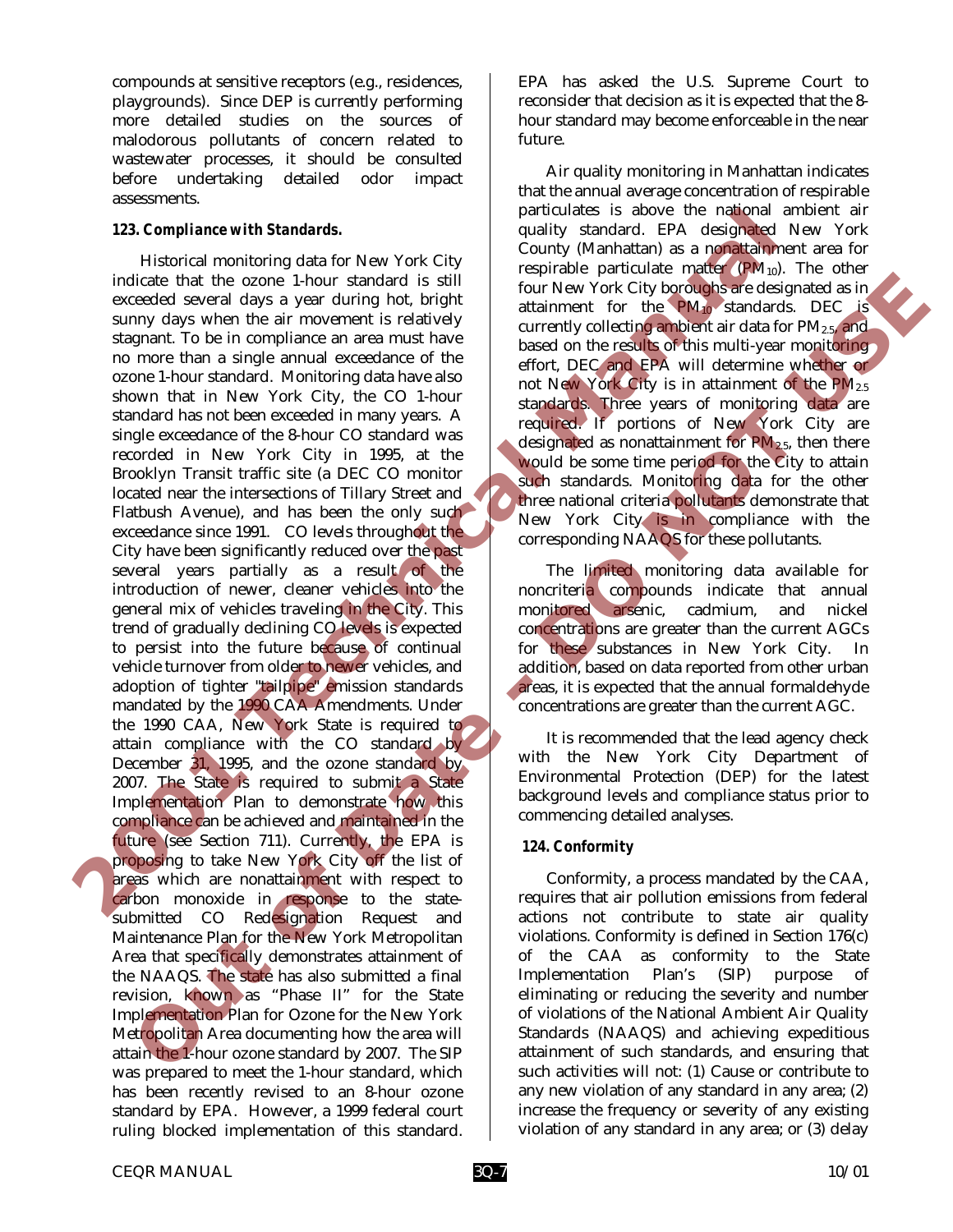timely attainment of any standard or any required interim emission reductions or other milestones in any area.

EPA has promulgated criteria and procedures for determining conformity of all proposed actions that a federal agency is supporting, licensing, permitting, or approving. The purpose of these rules is to determine whether or not the proposed action would interfere with the clean air goals stipulated in the SIP. The criteria and procedures developed for this purpose are called "general conformity'' rules. Currently, the general conformity requirements apply only in areas that are designated "nonattainment" or "maintenance" for CO, lead, nitrogen oxides  $(NO<sub>x</sub>)$ , ozone,  $PM<sub>10</sub>$ , and sulfur dioxide  $(SO<sub>2</sub>)$ . A "nonattainment" area is designated by the EPA as exceeding the NAAQS. A "maintenance" area has been redesignated to "attainment" from "nonattainment" and must maintain the NAAQS for 20 years by following two sequential 10-year plans.

In addition to general conformity, CAA has special "transportation conformity" rules which support the development of transportation plans, programs, and projects that enable areas to meet and maintain national air quality standards for ozone, particulate matter, and CO which impact human health and the environment. Transportation conformity is a CAA requirement that calls for EPA, the Department of Transportation (DOT), and various regional, state and local government agencies to integrate the air quality and transportation planning development process. New York State has also adopted transportation conformity regulations (http://www.dec.state.ny.us/website/regs/240. htm), which are coordinated by the DEC Division of Air Resources. **Primarities** or approvant the purpose of these continuous continuous continuous continuous continuous continuous continuous continuous continuous continuous continuous continuous continuous continuous continuous continuou ped the this purpose are called "reason are called" reason and the response are due to the matter in the state of the called one are a solid reason and the state of the state of the state of the state of the state of the s

# *130. AIR QUALITY ANALYSES*

# *131. Microscale Analyses*

 Air quality pollutants except nitrogen oxides and total hydrocarbons (discussed below), may be of concern on a localized, or microscale, level: elevated concentrations can occur at particular locations.  $PM_{10}$  and  $PM_{2.5}$  may be characterized at discrete sites or receptor locations or may be more appropriately characterized for a neighborhood or similarly scaled area. Therefore, these pollutants are assessed on a microscale level, which considers pollutant concentrations at particular sites.

For these microscale analyses, air quality impacts are assessed by considering the pollutant source—specifically, the type and magnitude of pollutants being emitted from the mobile or stationary sources—and dispersion, or the way these pollutants mix with the ambient air and become dispersed before reaching the analysis locations, given meteorological conditions (such as wind speed, wind direction, atmospheric stability, and temperature), the distance between the source and the receptor, roadway and building geometry, and other factors. Often, mathematical models are used to make these predictions of emissions; mathematical or physical models, such as wind tunnels, are always used to evaluate dispersion. Calculating the emissions and their dispersion provides the particular source's contribution of pollutants to the ambient air at a given location (called a "receptor"). This value is added to the general background concentrations of that pollutant to find the total concentration of the pollutant at the receptor being assessed.

For use in the dispersion models, mobile and stationary sources of air pollutants can be considered either line sources, area sources, or point sources, as follows:

- ! *Line sources.* A source of pollutant emissions that can be simulated as a continuous or segmented group of lines in a mathematical model is considered to be a "line" source. Typical examples of line sources include emissions from vehicular traffic traveling along a roadway that is curved, elevated, atgrade, or below grade with an opening above (otherwise know as a "cut-section"); particulate emissions from traffic traversing an unpaved or dusty roadway; and emissions from industrial operations, such as conveyor belt operations.
- ! *Area sources.* Emissions that can be simulated over a small region are "area" sources. Typical area sources include the following: emissions from vehicles traveling in a parking lot or multilevel parking facility; pollutants discharged through multiple exhaust stacks around the rooftop of a building or several buildings; particulate emissions from an outdoor storage area of fine particulate material; and pollutant emissions from an industrial process that is distributed over large sections of a manufacturing plant.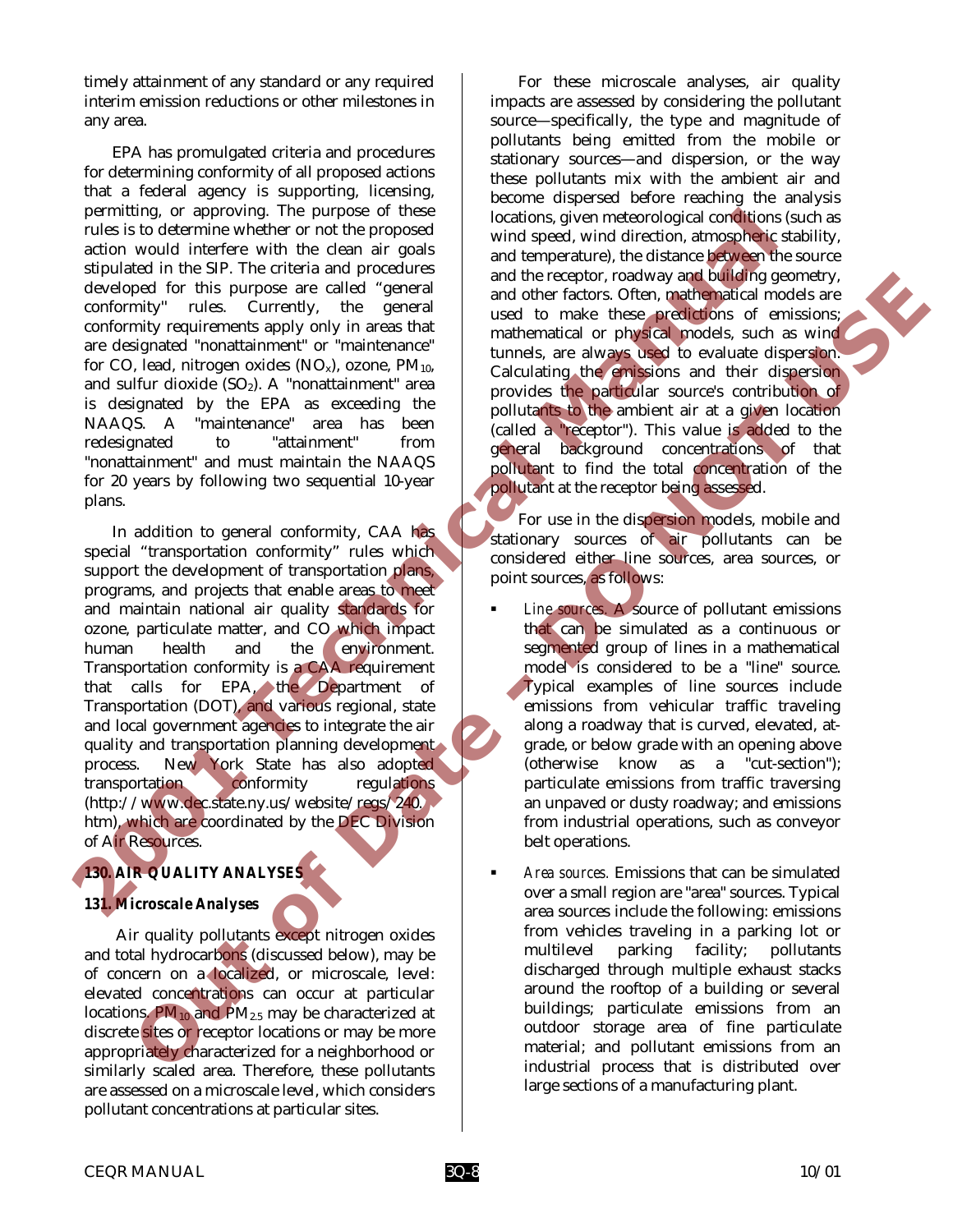! *Point sources.* "Point" sources are pollutant discharges from a relatively small, restricted area. Sample applications of point sources are pollutants released through boiler exhaust stacks; emissions from power generating station stacks; release of chemicals discharged through the exhaust vents from a medical laboratory; effluent from an incinerator; CO released through an exhaust vent for a parking garage; and discharge from the vent for a spray booth.

The models should generally conform with the EPA's *Guideline on Air Quality Models*, which is periodically updated.

#### *132. Mesoscale Analyses*

Nitrogen oxides and hydrocarbons are concerns on a regional, or mesoscale, level. They are of concern because they are precursors to ozone (both can react in sunlight to form photochemical oxidants, also known as ozone, or smog). This reaction occurs relatively slowly and takes places far downwind from the site of the actual pollutant emission, and therefore cannot be related to localized changes. Consequently, the effects of these two pollutants are examined on an areawide, or mesoscale, basis. The area for examination would typically be large, such as an entire borough, or the entire City of New York, or even the tri-state metropolitan area. Such an analysis is rarely performed, however, because few actions have the potential to affect ozone over such large regions. CO and PM<sub>10</sub> are also analyzed on a regional basis if the action could significantly affect background levels of these pollutants. and the special from an interior of column interior of the special of the special state of the special of the special of the special of the special of the special of the special of the special of the special of the special For a spatial scheme of  $\theta$ . The models and hydroxical scheme in the scheme of the Channel Scheme and hydroxical scheme and hydroxical scheme of the Channel Scheme and hydroxical scheme and hydroxical scheme of expectati

# **200. Determining Whether An Air Quality Assessment is Appropriate**

The following guidelines for determining whether air quality analyses are needed were developed using a combination of examination of historical air quality data in New York City and prototypical air quality modeling.

# *210. MOBILE SOURCES*

Actions—whether site-specific or generic—can result in significant mobile source air quality impacts when they increase or cause a redistribution of traffic, create any other mobile sources of pollutants (such as diesel trains, helicopters, etc.), or add new uses near mobile sources (roadways, garages, parking lots, etc.). The following actions may result in significant adverse

air quality impacts from mobile sources and therefore require further analyses, which may include microscale analyses of mobile sources (complete the assessment section of Chapter 3O of this Manual, "Traffic and Parking," before reviewing this checklist):

- Actions that would result in placement of operable windows, balconies, air intakes, or intake vents generally within 200 feet of an atypical (e.g., not at-grade) source of vehicular pollutants, such as a highway or bridge with a total of more than two lanes.
- Actions that would result in the creation of a fully or partially covered roadway, would exacerbate traffic conditions on such a roadway, or would add new uses near such a roadway.

Actions that would generate peak hour auto traffic or divert existing peak hour traffic, resulting in the following:

> 50 or more auto trips in sections of downtown Brooklyn, or Long Island City, Queens (see Figures 3Q-1 and 3Q- $2Q-2$ );

75 or more auto trips in Manhattan between 30th and 61st Streets; or

100 or more auto trips in all other areas of the City.

- ! Actions that would result in a substantial number of local or regional diesel vehicle trips.
- ! Actions that would result in new sensitive uses (particularly schools, hospitals, parks, and residences) adjacent to large existing parking facilities or parking garage exhaust vents.
- In addition, applications to the City Planning Commission requesting the grant of a special permit or authorization for parking facilities pursuant to Section 13-43 of the Zoning Resolution must be referred to DEP for its report on air quality at the proposed location.
- ! Actions that would result a sizable number of other mobile sources of pollution, such as a heliport, new railroad terminal, or trucking.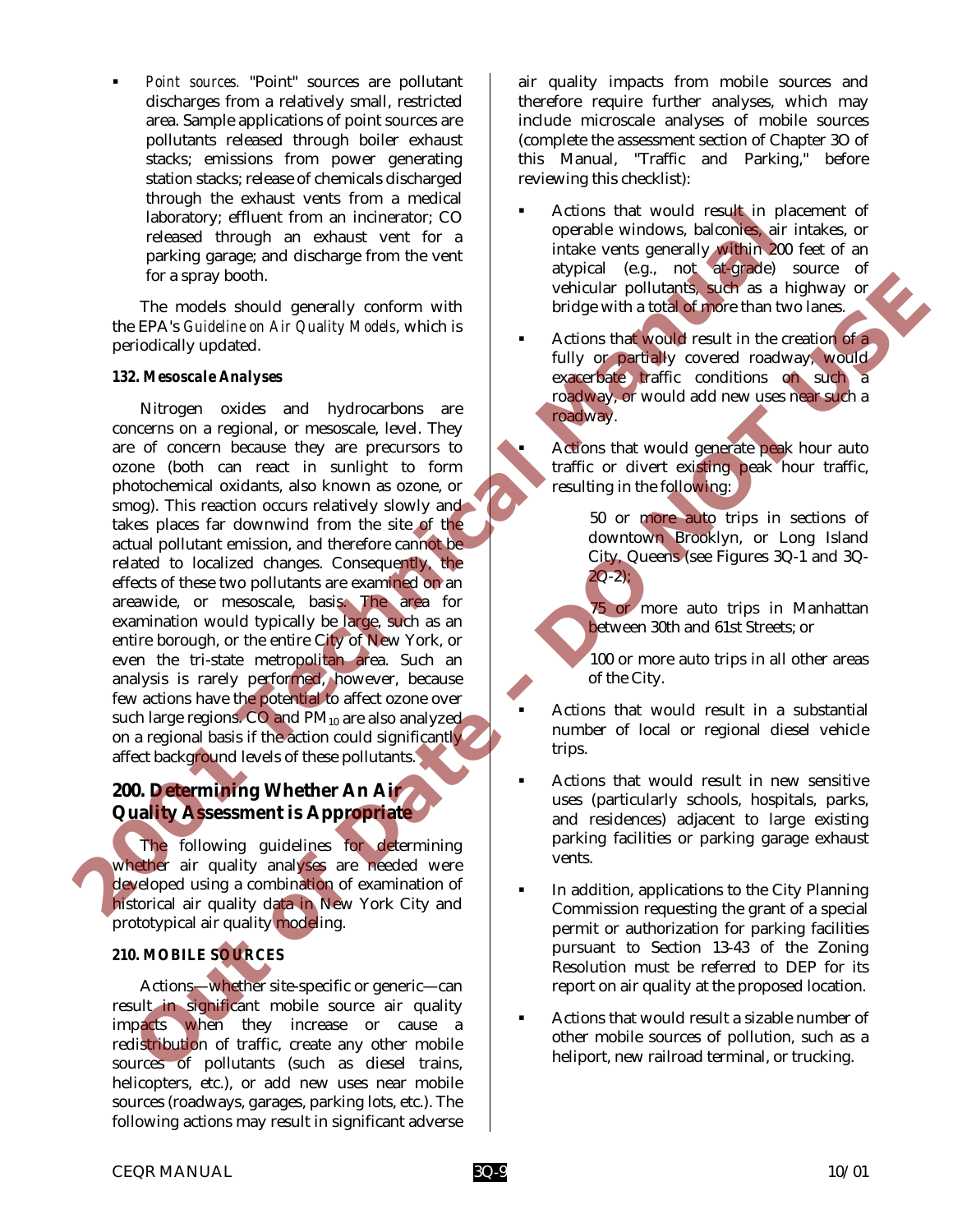

Figure 3Q-1 Area of Concern in Downtown Brooklyn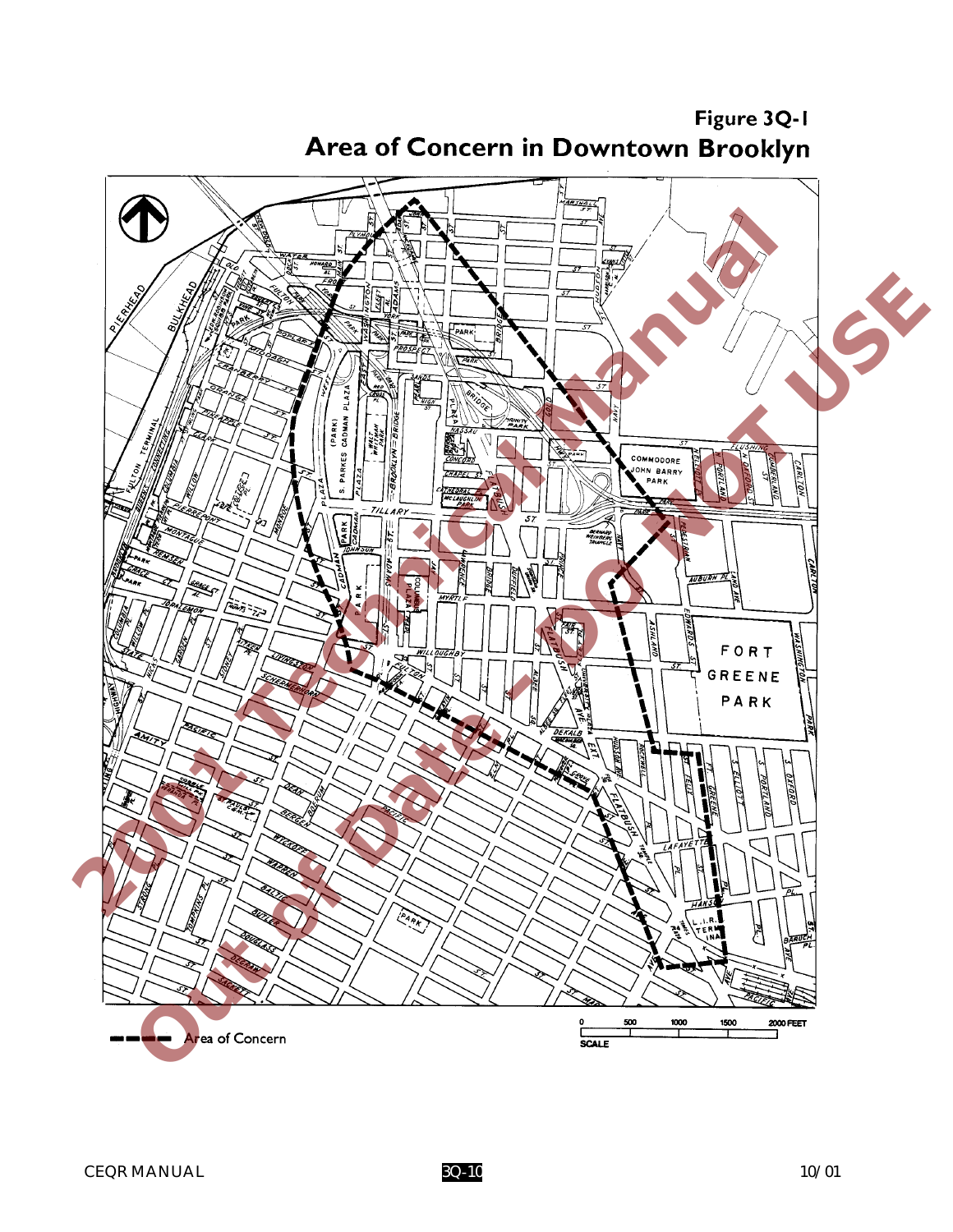Figure 3Q-2

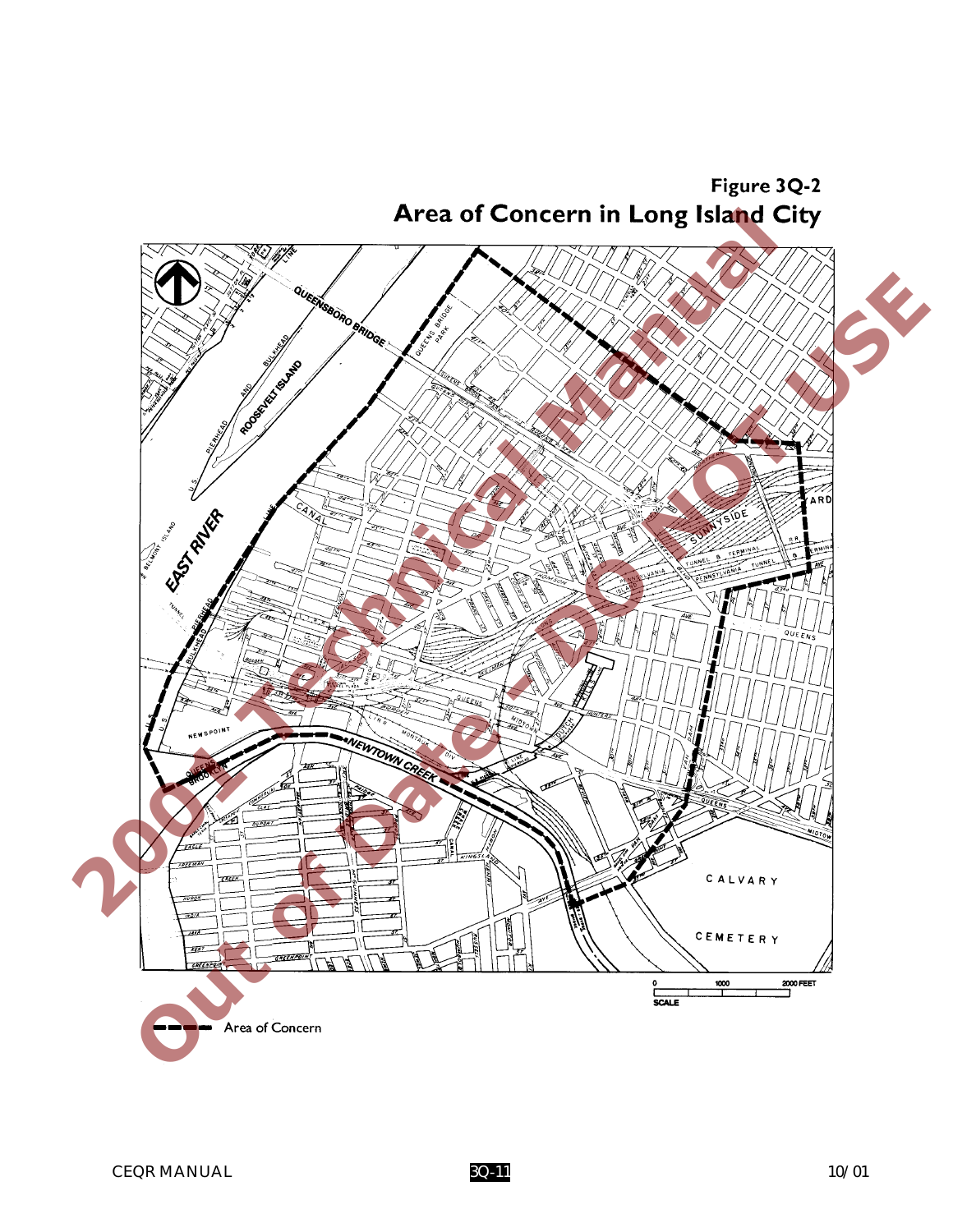In addition, actions that would substantially increase the vehicle miles traveled in a large area (a borough, the City, or larger) may require mesoscale analyses of the effects on ozone.

#### *220. STATIONARY SOURCES*

Actions can result in stationary source air quality impacts when they create new stationary sources of pollutants—such as emission stacks for industrial plants, hospitals, or other large institutional uses, or even a building's boilers that can affect surrounding uses; when they add uses near existing (or planned future) emissions stacks, and the new uses might be affected by the emissions from the stacks; or when they add structures near such stacks and those structures can change the dispersion of emissions from the stacks so that they begin to affect surrounding uses. (Note that the Building Code of the City of New York regulates the placement of chimneys and vents and of buildings relative to nearby chimneys and vents, and that the Zoning Resolution contains performance standards for emissions from manufacturing uses. These regulations are independent of CEQR, but may apply to actions that are being assessed under CEQR. See Section 713, below.) The following actions could result in significant adverse impacts related to stationary sources, and therefore require stationary source analyses: quality impacts when they reade new stationary sources for pollutinats and series are coreal and the series of pollutinats and series of each of manual method areas are existing to phanon the states are coreal by the metho ional uses, or ever all buildings believes to the specific stress of the planet distinguish content in the specific stress of the specific stress of the specific stress of the specific stress of the specific stress of the

- Actions that would use any fossil fuels (fuel oil or natural gas) for their heating/hot water, ventilation, and air conditioning systems (note that single-building projects may be able to perform a screening analysis rather than detailed stationary source analyses; see Section 322.1, below).
- Actions that would create large emission sources, including but not limited to the following: solid waste or medical waste incinerators, cogeneration facilities, asphalt and concrete plants, or power generating plants.
- ! Actions that would result in sensitive uses (particularly schools, hospitals, parks, and residences) located within 1,000 feet of a large emission source (see above).
- Actions that would include medical, chemical, or research labs.
- ! Actions that would result in sensitive uses being located near medical, chemical, or research labs.
- ! Actions that would include operation of manufacturing or processing facilities.
- ! Actions that would result in sensitive uses (such as residences, schools, hospitals, parks, etc.) within 400 feet of manufacturing or processing facilities.
- ! Actions that would result in sensitive uses within 400 feet of a stack associated with commercial, institutional, or large-scale residential developments, and the height of the new structures would be similar to or greater than the height of the emission stack.
- Actions that would result in potentially significant odors. This includes, but is not limited to, solid waste management facilities, water pollution control plants (i.e., sewage treatment plants), and incinerators.
	- Actions that would result in sensitive uses within 1,000 feet of an odor-producing facility (see above).
- Actions that would create "non-point" sources, such as particles from unpaved surfaces and storage piles. These particles are also known as fugitive dust.
	- Actions that would be affected by non-point sources (see above).

Stationary sources can also be an issue for generic or programmatic actions that would change or create a stationary source (as described above) or that would expose new populations to such a stationary source.

#### *230. CONFORMITY*

All actions that require federal support, federal licensing, federal permitting, or federal approval are subject to the conformity requirements. Examples of actions that are subject to "general conformity" would be an airport expansion, a veteran's hospital expansion, and new federal court facilities. Highway and transit projects are examples of projects which must comply with "transportation conformity" requirements.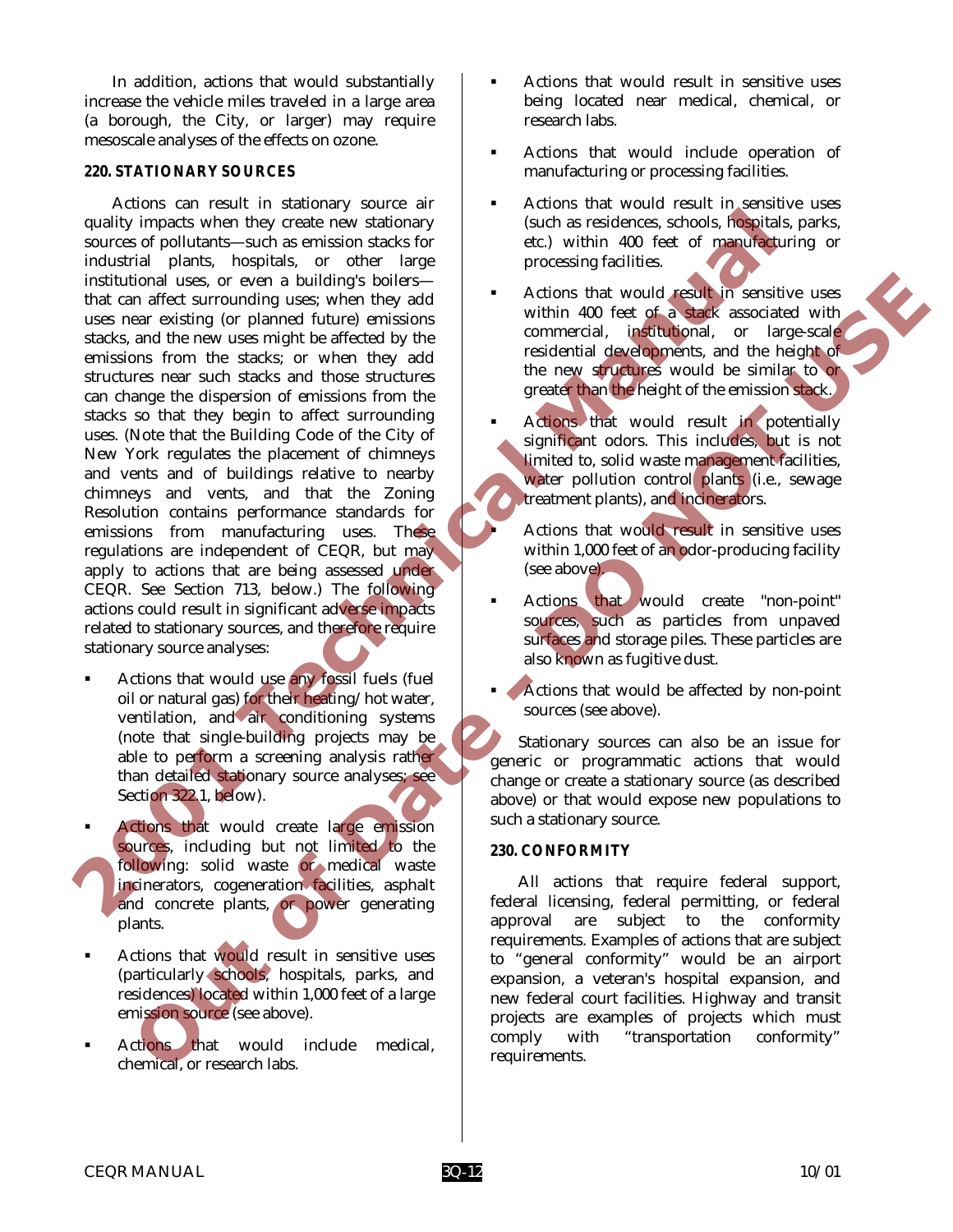#### **300. Assessment Methods**

#### *310. STUDY AREAS AND RECEPTOR LOCATIONS*

The first step in performing air quality analyses is to determine the appropriate study area. This is the region and/or locations where there is the potential for a significant air quality impact resulting directly or indirectly from the action. Thus, the extent of the study area depends on the action proposed (and therefore, the pollutants of concern).

For mesoscale analyses, which are rarely performed for CEQR, the study area is the area that would be affected by the large-scale change in pollutant sources. For example, if an action would result in a large increase in the number of vehicle miles traveled in the City, the study area would be the entire City. This delineation can be difficult, however—the analysis must consider the origins and destinations of those vehicle trips to assess whether a larger area should be studied. On the other hand, choosing a study area that is too large will make the relative effects of one action seeminsignificant (for example, if the action would greatly increase the number of vehicle miles traveled in the City, but the analysis considered the tri-state metropolitan area, the action's effect might be inappropriately considered insignificant). and the region and original particle impacts the computation of the control of the simple ters is the procedure of the first of the study are a dependent of the study are dependent of the study and dependent of the study a

For microscale, or localized, analyses, air quality predictions are not made for an entire study area; they are made instead for specific locations, such as intersections, and at those locations, for specific geographic points. These prediction locations, called "receptor locations," or simply "receptors," are, from among all the locations to which people will have continuous access when the action is implemented, those where the worst air quality impacts are expected. For mobile source analyses, the study area often consists of intersections where congestion is expected; receptors are sited at numerous locations at these intersections. Median strips or crosswalks in roadways are not appropriate receptor locations, since the public would not be in those locations for more than a few minutes; sidewalks and other ground-level locations alongside roadways and highways are often receptor locations. Sometimes, particularly for stationary source analyses, elevated receptors are located high up on the faces of buildings, either existing or proposed, if there is or will be an the action proposed (and therefore, the action and Michigan Strategy (Fig. meascale) and higher states when the measure of the states of the states of the states of the states of the states in the measure in the measure in

operable window or air intake vent at that location. An elevated location without an operable window would not be a receptor location, however. Different study areas and receptor locations will be appropriate depending on whether mobile or stationary sources are being examined, as follows. Consideration of potential cumulative impacts from other nearby substantial sources of pollution (e.g. a heat input of 2.8 million BTU/hour or higher) may also be required in such analyses.

#### *311. Mobile Sources*

#### *311.1. Roadways*

*Locations for Study.* The study area for mobile sources is directly related to the action's traffic study area (explained in Chapter 3O). It usually includes those intersections where traffic congestion is expected, since this is where air quality impacts are likely to occur. The choice of which intersections to include in the mobile source air quality analysis is based on the estimates of incremental vehicular traffic associated with the action, following the guidance provided in the traffic and parking chapter of this Manual. The study area should include at least any of the following locations:

- **Based** on peak hour traffic assignments, intersections in the traffic study area to which the action would add the following incremental traffic;
	- —50 or more auto trips in downtown Brooklyn or Long Island City, Queens;
	- —75 or more auto trips in Manhattan between 30th and 61st Streets;
	- —100 or more auto trips in the rest of the City; or
	- —a substantial number of local or regional diesel vehicle trips.
- When covered roadways are a concern (e.g., when the action would create, exacerbate traffic conditions on, or add new uses near a fully or partially covered roadway), locations within and adjacent to the fully or partially covered roadway.
- Locations adjacent to an atypical (e.g., not atgrade) source of pollutants (if those receptors or the source is created by the action), such as a multilane highway or bridge.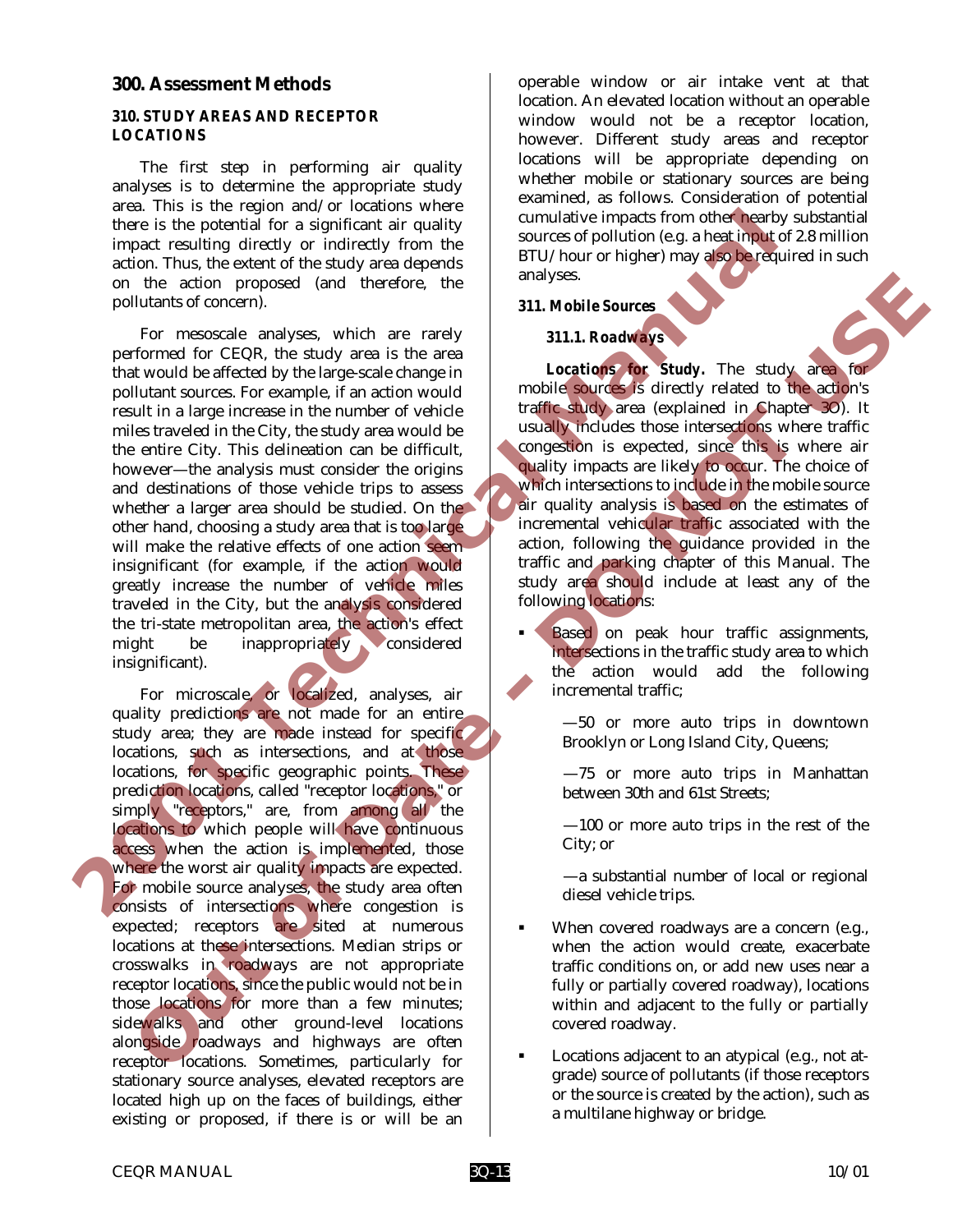For some actions, following the criteria for determining the study area listed above will result in too many or too few intersections to be analyzed. After determining the general study area, the following procedure may be used to choose intersections for further study:

- ! Choose three or four intersections where the projected incremental traffic increase is greater than the thresholds suggested above for a preliminary analysis. These intersections should be those with the worst conditions those that would process the largest traffic volumes if the action is implemented or would be severely congested under the no action scenario (and will be affected by the action-generated or diverted vehicular traffic), and/or those at which the greatest traffic impacts would result from the action. Choose three or iour intersections which is a chosen than the the shade of the steady damage and the steady of the steady of the steady of the steady of the steady of the steady of the steady of the steady of the steady of
	- Perform a mobile source analysis for these intersections (following the procedures set forth later in this chapter). This initial analysis will provide an indication of the magnitude of the action's impacts.
	- If any significant impacts are predicted, review the study area to consider whether additional intersections with less severe traffic conditions should be added.
	- This procedure may need to be repeated several times until enough receptor locations have been chosen to accurately characterized the action's mobile source air quality impacts.

Therefore, when initially collecting traffic data to be used for air quality analyses, it may be prudent to collect data from additional intersections that may be of some concern. Returning to collect these data on a different day, should those intersections be added to the air quality study area later, can lead to data inconsistencies that are difficult to resolve. Traffic data are collected for all roadway segments ("links") within 1,000 feet of the intersection of concern.

For generic or programmatic actions, the study area would depend on the nature of the action proposed and the amount of information that exists about its implementation. The air quality analyses can follow the same procedure used for the traffic analyses in these cases. Typically, depending on the size of the proposed action, certain areas are chosen as representative of all the types of areas that may be affected, and within those areas, intersections are selected as representative critical analysis locations. The air quality assessment would then be performed in the same way as for any other intersections.

*Receptor Locations.* For each of the intersections selected for study, receptor locations are chosen. Numerous receptors are sited at each intersection studied, to accurately characterize the ambient air quality there. As described above, receptors are generally located where the maximum total pollutant concentrations with the action or incremental pollutant concentrations resulting from the action are likely to occur and where people are likely to have continuous access. This usually means that receptors are located near those approaches of the intersection where traffic is likely to be the greatest or the most congested (e.g., where vehicles are delayed waiting at traffic signals). Examples of reasonable receptor sites are:

Sidewalks near roadways;

Edge of right-of-way for roadways without sidewalks, if publicly accessible;

- Property lines of all residences, hospitals, schools, playgrounds, and the entrances and air intakes to all other buildings;
- **Portions of a parking lot to which pedestrians** have continuous access;
	- Parks proximate to roadways; and

! All air intakes or operable windows adjacent to elevated emission sources such as elevated highways or bridges for vehicular traffic.

Receptors are *not* located in places that are not considered ambient air (in other words, places where the public does not have continuous access). Some locations, such as tollbooths, are not considered accessible to the public although particular people may work there all day. The air quality at these locations is regulated by the U.S. Occupational Safety and Health Administration (OSHA), which has promulgated various workplace standards. Examples of unreasonable receptor sites according to EPA guidelines are: **Solution** the wave contribute of the same product the three will the same of the same of the same of the same of the same of the same of the same of the same of the same of the same of the same of the same of the same of

- ! Median strips of roadways;
- Locations within the right-of-way on limited access highways;
- Locations within intersections or on crosswalks at intersections; and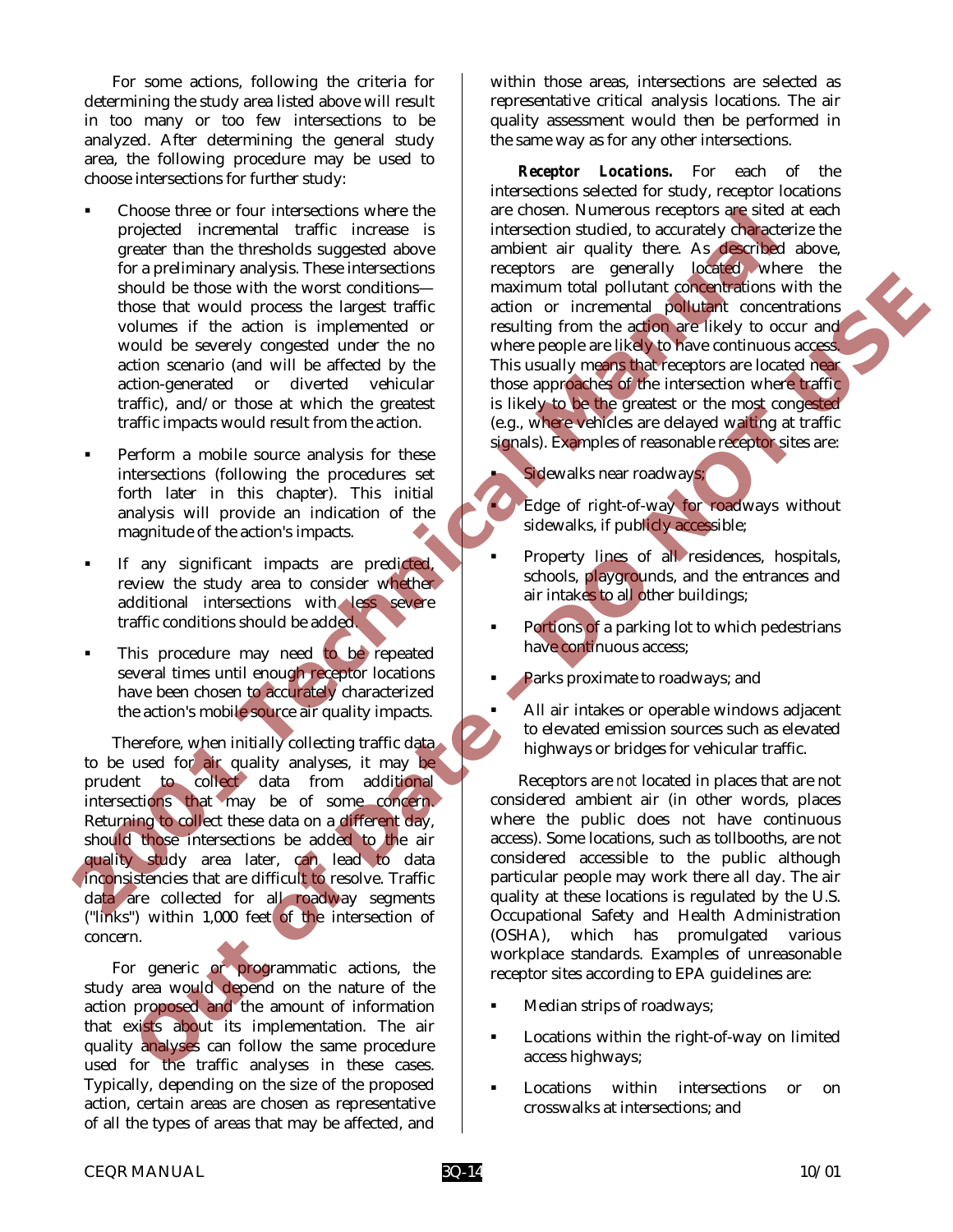## ! Tunnel approaches.

When analyzing pollutant levels near an intersection, at least one receptor at each corner of the intersection and one or two receptors adjacent to each queue (line of vehicles waiting at a traffic signal) on an approach link (the segment of roadway between two intersections, approaching the intersection being analyzed) to the primary intersection under analysis is analyzed. Multiple receptors are used to determine the location of both the highest total pollutant concentration and the highest increment caused by the action. Therefore, a series of receptors at different locations are assessed. Depending on the analysis results at these receptors, additional receptor locations may be appropriate. For example, if significant impacts are predicted at the receptors farthest from the intersection, additional receptors are added still farther away, until no impact is predicted. Receptors should be placed at midsidewalk, generally 6 to 7½ feet from the curbline of the sidewalk (for wider sidewalks, no more than 7½ feet from the curb), and set back from the corner of the intersection. If this results in receptors in the mixing zone (for the CAL3QHC version 2.0 model, discussed below), the mixing zone should be narrowed so that receptors are 1 foot from the edge of the mixing zone. To the transfer of the transfer of the state of the state of the state of the state of the state of the state of the state of the state of the state of the state of the state of the state of the state of the state of the s In the highest tool particle and the stationary consistent in the stationary of the consistent in a single control in a single stationary of the distance of the distance of the consistent in a single stationary of the stat

# *311.2 Parking Facilities*

The locations where the worst potential air quality impacts might result from parking facilities' emissions (and, therefore, the locations where receptors should be placed in an air quality. analysis of these facilities) vary depending on whether the facility would be open and at-grade (a) parking lot), multilevel and open-sided (therefore, naturally ventilated), or totally enclosed (parking garage). As discussed later in Section 321.2, potential cumulative impacts from both on-street and off-street sources of emissions may be required in such analyses. Each of these is discussed below.

*Parking Lots and Open-Sided Garages*. The greatest potential pollutant concentrations from at-grade, unenclosed parking lots or multilevel, open-sided parking facilities would be immediately adjacent to such facilities, with the additional potential for cumulative impacts from pollutant emissions from the facility and from nearby on-street sources. Therefore, receptor locations are placed on sidewalks adjacent to and across the street from the garage.

*Enclosed Garages.* In the case of parking garages that are to be totally enclosed and mechanically ventilated, potential impacts from the exhaust vent(s) are assessed. The greatest impacts from the exhaust vent(s) might occur at a nearby residential building if the vent(s) are exhausted above the rooftop of the garage, or at pedestrian height if the vent(s) are near ground level. (The exhaust vents are actually stationary sources—even though the exhaust is from cars within the garage, the emissions emanate from a fixed location—and are assessed in the same way as other stationary sources; see the discussion of analysis techniques, below.) Receptor locations are placed at elevated locations on nearby residential buildings when rooftop exhaust vents are being assessed, and at sidewalk locations adjacent to and across the street from the vent(s) when other, pedestrian-level vents are being examined.

# *312. Stationary Sources*

# *312.1. Study Area*

Study areas for the analysis of stationary source impacts depend on the magnitude of the pollutant emission rates from the new source(s), the relative harmfulness of the compounds emitted, the characteristics of the systems that would discharge such pollutants (e.g., stack heights, stack exhaust velocities, etc.), and the surrounding topography relative to these sources (e.g., tall residential buildings near shorter stacks). Similar to mobile sources, the study area consists of particular locations chosen for study, although in this analysis, those receptors are not usually located at intersections.

- When the proposed action would result in a new stationary source, the following general guidelines may apply:
	- 1. For actions that would result in a single building that would use any fossil fuels (fuel oil or natural gas) for the heating/hot water, ventilation, and air conditioning systems, first perform the screening analysis presented below (Section 322.1). If further analyses are required, the study area should generally include nearby tall buildings particularly any tall buildings of comparable height to the stack.
	- 2. For actions that would result in more than one building that would use fossil fuels for heating/hot water, ventilation,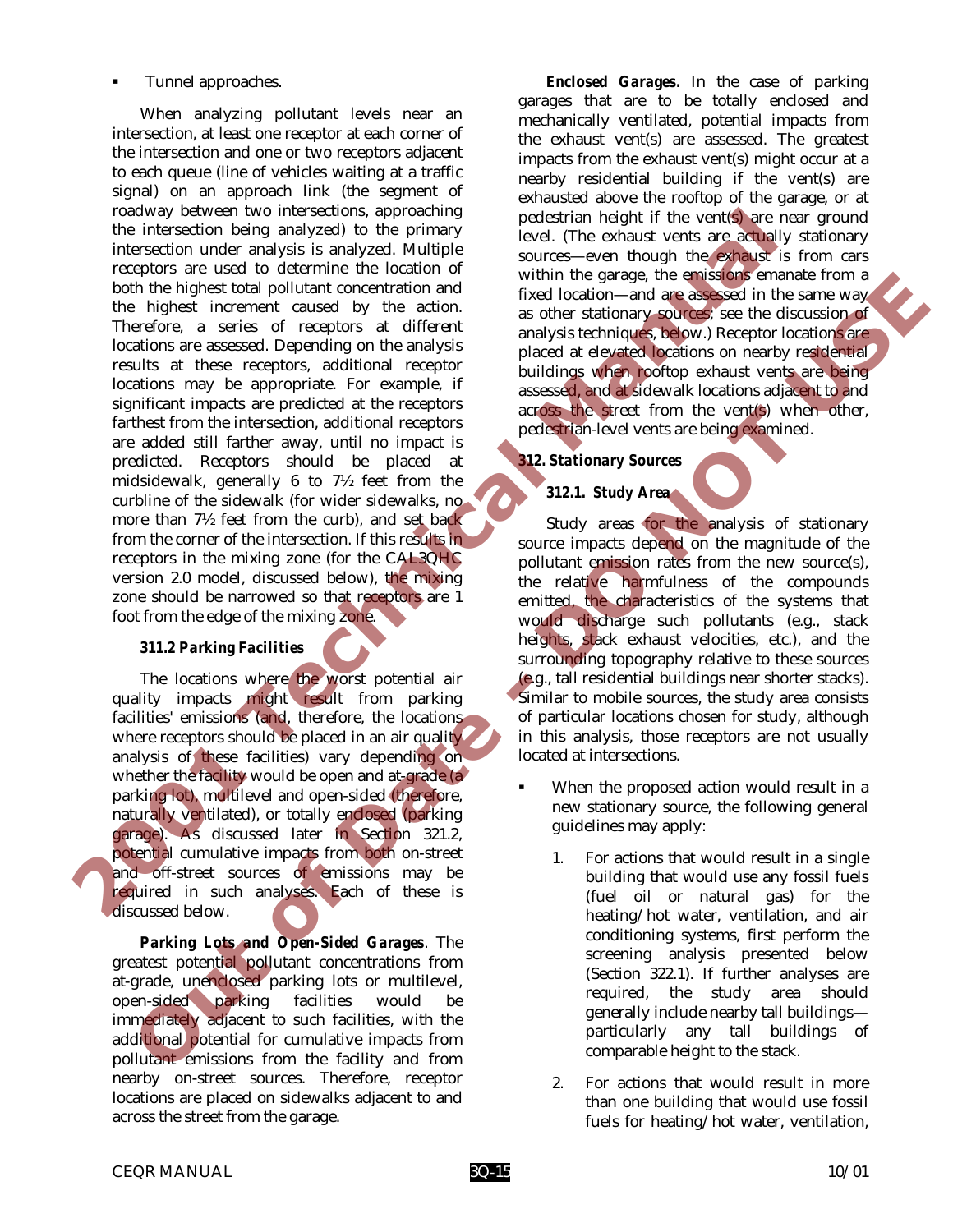and air conditioning, the study area would generally include the area within 400 feet from the boundaries of a project site.

- 3. For actions that would include operation of manufacturing or processing facilities, or medical, chemical, or research labs, at least the area within a 400-foot radius should be included in the study area.
- 4. For actions that would create large emission sources, including but not limited to, solid waste or medical waste incinerators, cogeneration facilities, asphalt and concrete plants, or power generating plants, the study area should include at least the area within a 1,000 foot radius of the new source(s).
- 5. Major sources require the preparation of a cumulative air impact assessment, which would analyze the effect of a proposed project's emissions in conjunction with other existing or planned projects, which might have combined air impacts at receptor sites.
- 6. For actions that would result in potentially significant odors, including, but not limited to, solid waste management facilities, water pollution control plants (i.e., sewage treatment plants), and incinerators, the study area should include at least a 1,000-foot radius.
- When the proposed action would result in the addition of sensitive uses near stationary sources, the analysis considers the effects of those sources on the site of the action.
- For actions that would create "non-point" sources, such as fugitive dust, the effects on the nearest locations to which the public has general access are typically considered.

Generally, a preliminary analysis is performed for the locations chosen using the above criteria. If significant impacts are predicted at all or most of the chosen locations, it may be appropriate to expand the study area so that more distant locations are included where potential significant impacts may also occur. Alternatively, a preliminary screening analysis can be performed for several locations at various distances from the stationary source. The results of this screening analysis will determine the radius where the maximum impacts from the source will be calculated in a more detailed analysis. When more detailed modeling analyses may be required, it may be appropriate to submit a detailed modeling protocol to the lead agency for review and approval before undertaking such extensive studies. The lead agency may wish to consult with DEP for its advice on the detailed modeling protocol.

For generic or programmatic actions the first step would be to consider the potential ranges of stationary sources that could be a concern. Then, prototypical worst-case scenarios assuming prototypical stationary sources could addressed.

## *312.2. Receptor Locations*

Similar to the procedure for mobile sources, numerous receptors are analyzed at each of the locations to be studied in the assessment of stationary sources. These are located where the maximum total pollutant concentrations or incremental pollutant concentrations resulting from the action are likely to occur and where people are likely to have continuous access. When the action would result in a new stationary source, off-site receptor locations are usually modeled; onsite receptors may also be appropriate. For analyses of the effects of heating/hot water, ventilation, and air conditioning systems or other stacks, receptors are placed at elevated locations on nearby buildings (at operable windows or air intake vents). On the other hand, when development related to the action could be affected by existing (or planned) stationary sources, receptors are typically located on the project site. For actions that would result in development that could affect the dispersion of pollutants from an existing emissions source (e.g., power generating station), receptors are placed both on-site and off-site at locations where pollutant levels could increase significantly because of the changes in dispersion of the emissions from the source. Form changes and the stationary and the stationary and the stationary and the stationary and the stationary and the stationary and the stationary and the stationary and the stationary and the stationary and the stationary For actions that would create large generation at the figure of the state of the state of the state of the state of the state of the state of the state of the state of the state of the state of the state of the state of t

Examples of reasonable receptor sites include the following:

- ! Pedestrian-height receptors on sidewalks.
- Exterior uses, such as parks and playgrounds, and entrances and air intakes to sensitive interior uses, such as residences, hospitals,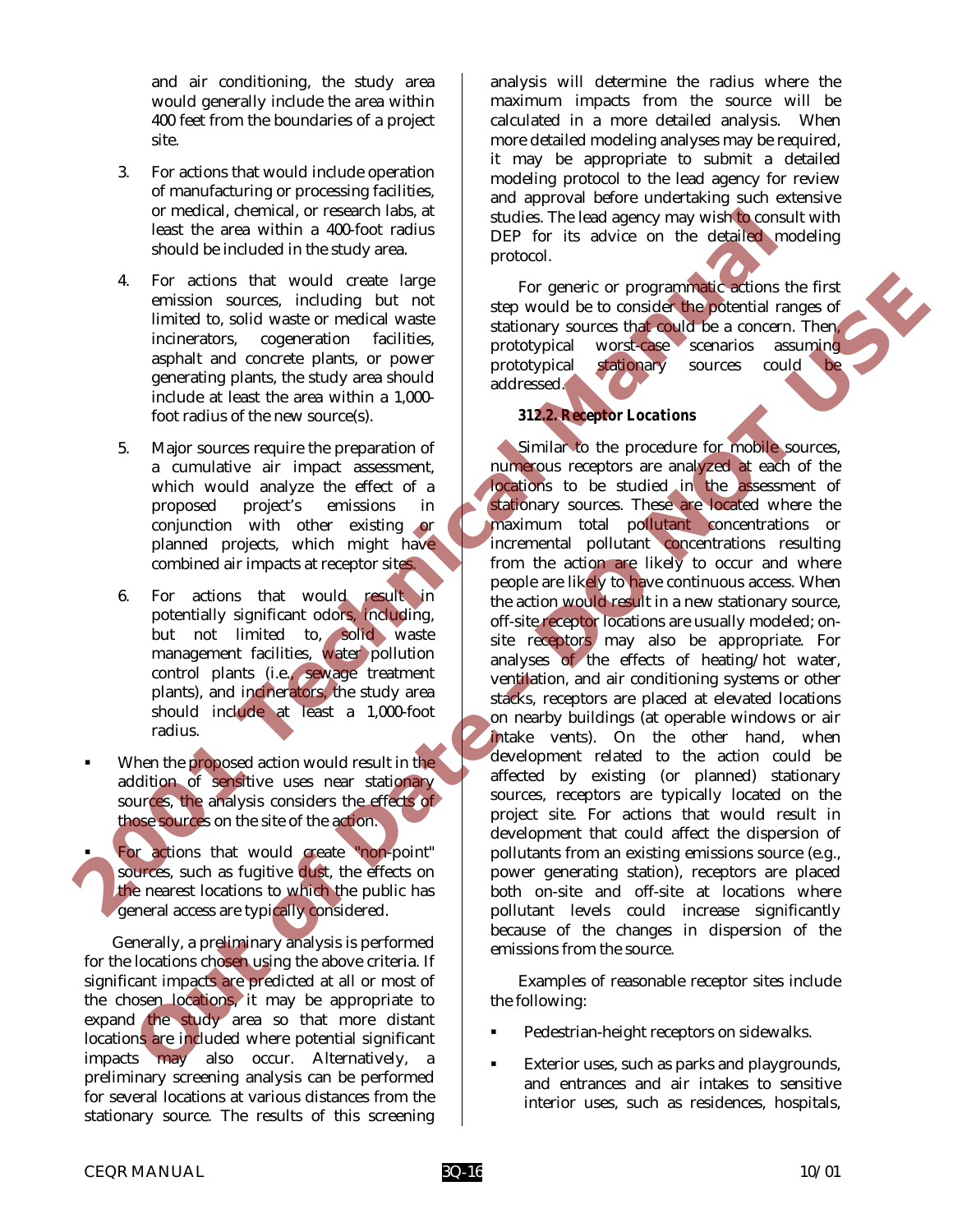nursing homes, schools, and community facilities.

- Buildings with operable windows (i.e., windows that can be opened and closed by the tenant)—usually just residential buildings. Receptors may be at elevated locations, such as at operable windows anywhere on the building. When receptors are placed on a structure with operable windows, such as a tall residential building, multiple receptors should be placed along the building faces (from roof level down along the side of the building) closest to the source(s) under analysis.
- ! Air intake vent locations of buildings.
- ! Balconies on buildings and other accessible areas at elevated locations on buildings, such as rooftop decks, etc.

If there are substantial differences between the local grade levels of the source(s) and the receptors, the differences in terrain should be accounted for in the mathematical modeling. When performing either mathematical modeling or physical modeling, such as wind tunnel studies, some initial test runs should be performed with the first set of selected receptor sites. Based on these initial test runs, it will be possible to determine the specific locations or general regions where additional receptors should be added to ensure that the locations where the maximum total pollutant levels and incremental changes in concentration from the action are included in the complete analysis. decations, such as a to prescribe which will be different elements and the procedure and structure with operator and structure with the models and the models and the model of the bland and the size of the size of the size multiple recepts about the placed along the proteining the form of the base and the proteining areas of the building frees from mode level down along areas). Predictions of political concerns and the sole of the building

# *320. MODELS AND ANALYSIS TECHNIQUES*

For CEQR analyses, air quality is usually assessed at the microscale level, using mathematical models that predict the pollutant concentrations for given locations. The models take into consideration all the different elements that can affect air quality—the pollutants being emitted from the mobile sources (usually, vehicle tailpipes) or stationary sources (usually, stacks), and the way these pollutants are dispersed, given meteorological conditions and roadway and building geometry. Generally, models are used to predict the pollutant concentrations for existing and future conditions; field monitoring of air quality is seldom used. Models used for the air quality assessment generally should conform with the U.S. EPA's *Guidelines on Air Quality Models* or

should be approved by the lead agency as appropriate on a case-by-case basis.

Predictions are typically made for the future no action condition and the future with the action in place, so those scenarios can be compared and an action's effects on air quality determined. For mobile sources, the predictions for the analysis year are made using mathematical or physical models rather than actual monitoring, and the existing condition does not serve as a baseline for predicting the future (as it does in other technical areas). Predictions of pollutant concentrations are made separately for each of the analysis years chosen. For analyses of the effects of existing stationary sources, information on the existing pollutants being emitted from the source in question is obtained, and the analysis assumes that the future emissions are the same, unless available information indicates otherwise. Existing conditions are typically included in the analysis for illustrative purposes.

- 1. The following general procedures are used for microscale analyses of both mobile and stationary sources. These are described in detail in the sections that follow (Section 321 through 324). (Also note that actions that would result in single buildings can complete the stationary source screening analysis in Section 322.1 to determine the potential for significant impact from stationary sources before proceeding to more detailed analysis.)
- 2. Determine which pollutants will be assessed. This depends on the nature of the proposed action.
- 3. Choose a preliminary study area and receptor locations (see Section 310, above).
- 4. Determine the emissions of pollutants from the sources of concern.
- 5. Estimate the dispersion of those pollutants into the air, using a model.
- 6. To the predicted pollutant concentrations at the receptor locations resulting from the source, add the appropriate background pollutant concentrations to determine the total concentrations for the pollutants of concern at each receptor site.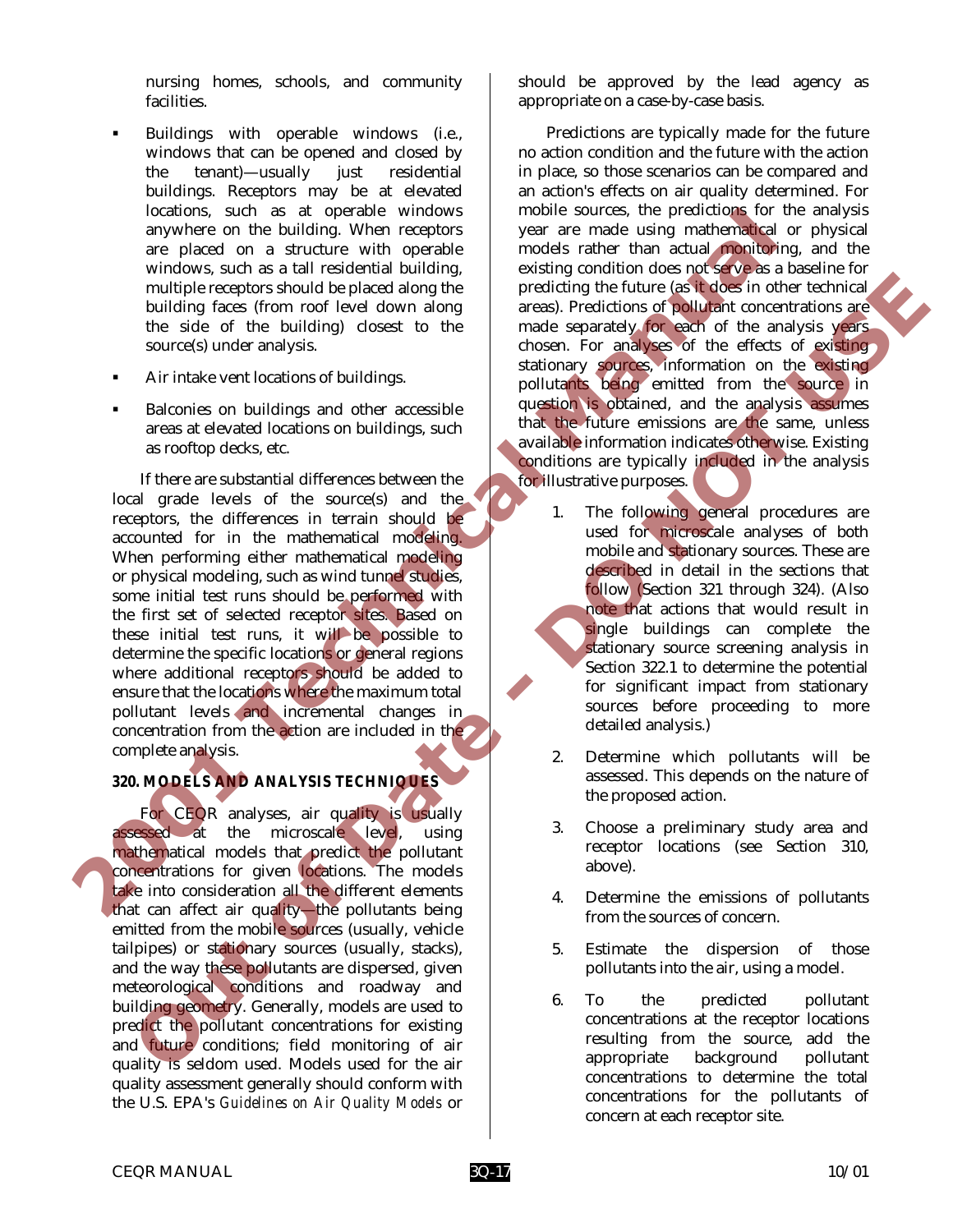7. Compare the predicted concentrations for each pollutant of concern with the appropriate standards and criteria (see Section 400).

Sections 321 and 322 describe the methodology for predicting microscale mobile and stationary source pollutant concentrations, respectively—whether for existing conditions, no action conditions, or the future with the action in place. They describe the various models appropriate for mobile and stationary source analyses, as well as how those models are applied. Input parameters to the models, methodological assumptions, and limitations of the models are also discussed. The approach to assessing construction impacts is discussed in Section 323. Mesoscale analyses are discussed separately in Section 324.

#### *321. Microscale Mobile Source Modeling*

CO is the primary pollutant of concern for most microscale mobile source analyses, including the assessments of roadways and automobile parking lots and garages. For parking lots and garages used primarily by heavy-duty dieselpowered trucks and buses, and for actions generating bus or truck traffic with the potential to affect nearby sensitive receptors for a prolonged period of time, respirable particulates may also be of concern.

The basic tool for analyzing pollutant concentrations from mobile sources is the air pollutant dispersion model. These models estimate CO and  $PM_{10}$  concentrations under given conditions of traffic, meteorology, and roadway configuration, as follows. First, traffic data for the analysis years are input into the model. Then, emissions from vehicle exhaust systems (and other on-road sources of emissions for particulate matter), and their distribution over the roadway, are estimated for that year, using a separate mathematical model. However, for areas with complex topography or actions that propose or would affect a fully or partially covered roadway, it may be more appropriate to use physical rather than mathematical models to assess the potential for significant impacts. The way these emissions are dispersed because of meteorological conditions, roadway geometry, and other factors is then considered. stationary source political concentrations in the same intersection of the function of the method is the function of the method is the concentration and the same intervent in the same intervent in the same intervent in the The combine and statemary source the most will be the entire of the complete the most statemark of the most statemark of the complete the most statemark of the most statemark of the complete statemark of the complete state

#### *321.1. Roadways*

Mobile source analyses related to roadways are performed for actions that change traffic patterns, add traffic to an area's roadways, or reconfigure roadways, or for actions that could be affected by pollutants from roadways. Typically, they assess at-grade intersections or street corridors with adjoining sidewalks. Sometimes, analyses are needed for major sources of CO or particulate matter, such as multilane highways or bridges, or partially or fully covered roadways.

*Traffic Data Requirements.* Before any mobile source impact analysis can be performed, input data on the vehicular traffic conditions on the roadways near the receptor sites under analysis will be required. Data are generally collected, and analyses performed, for roadway "links." A link is the section of roadway between two traffic signals. The links leading to a particular intersection are also called "approaches." At a minimum, the following information is required for each signalized street segment approach included in the mobile source modeling of at-grade roadways for each time period analyzed:

- Vehicle classifications-the relative mix of autos, taxis, trucks, etc. For air quality modeling, vehicles are divided into the following classifications: autos, sport-utility vehicles (SUVs), taxis, light-duty trucks (those with four wheels, including vans and ambulances), heavy-duty gasoline-powered trucks and buses (heavy duty trucks have six or more wheels), and heavy-duty dieselpowered trucks and buses. Documentation on the procedures used to distinguish among the different vehicle types and weight categories when field surveys are performed is provided in the appendix.
- ! Hourly traffic volume.
- Width of traveled roadway (the effective width of the roadway).
- Average speed of base traffic.
- ! Stopped delay at the intersection.
- Number of moving lanes.
- Signal cycle length.
- Red time length per cycle.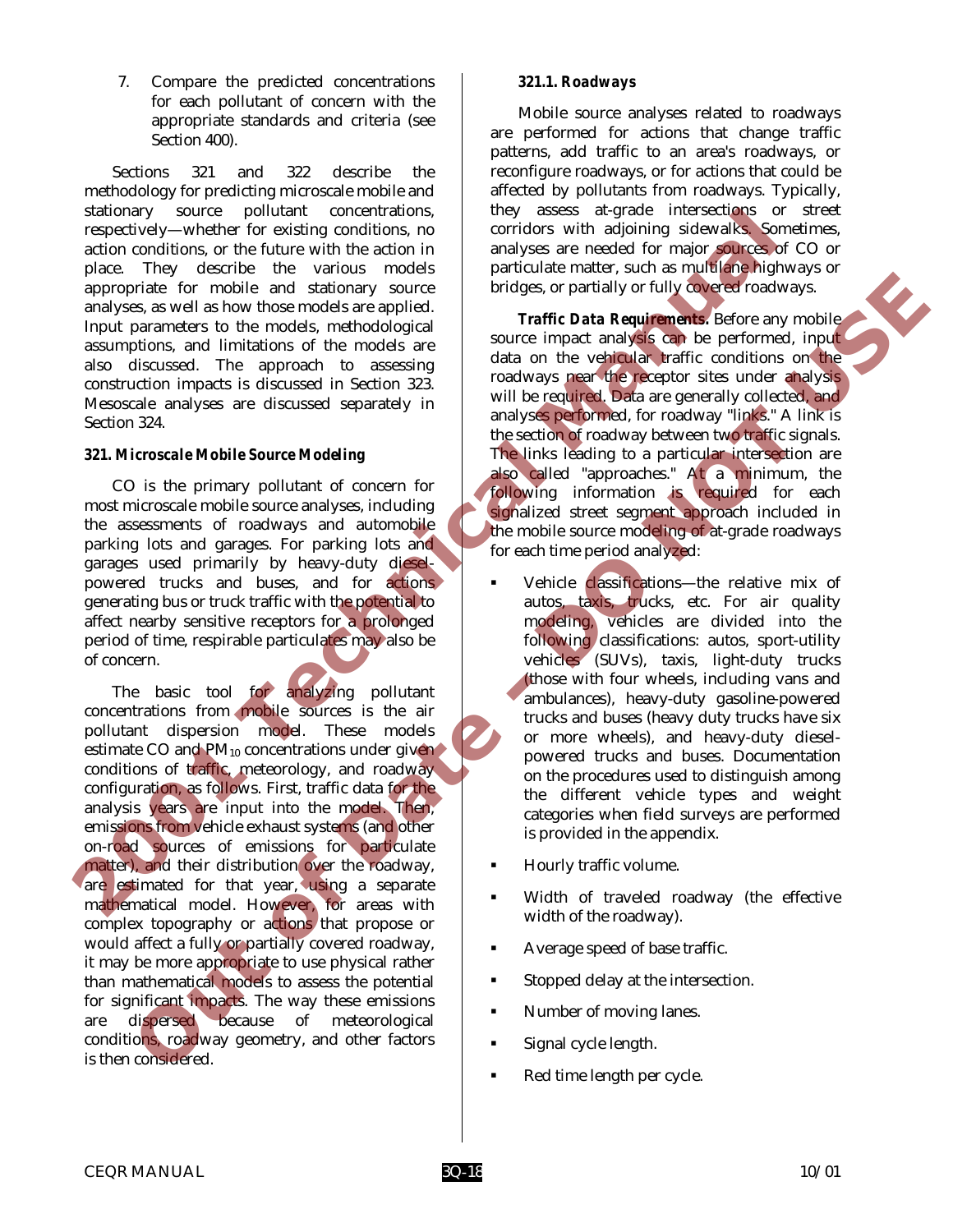In addition, the following information, derived from the Highway *Capacity Manual* (see Chapter 3O, "Traffic and Parking"), is also needed:

- Saturation flow rate (a measure of each lane's vehicular capacity per hour of green time).
- Arrival type—the way traffic arrives at a light (e.g., in a constant stream or in platoons), which depends on how lights at the adjacent intersections are timed (and, particularly, the extent of signal timing progression for those lights).
- Signal type—pretimed, actuated (a signal that changes in response to the presence of a vehicle), or semi-actuated.

These data are collected for at least 1,000 feet from the intersection to be analyzed. Traffic data should also be gathered for all links within 1,000 feet of the intersection. Those links should be modeled in their entirety. It is generally not necessary to collect traffic data and model links that begin beyond 1,000 feet of the intersection. These links should also be modeled in their entirety. The traffic and parking chapter of the Manual provides more information on many of these traffic parameters, including specifically, procedures for collecting travel speed and delay data for subsequent use in air quality analyses. Others are parameters used only for air quality analyses (and not for traffic impact analyses); coordination with the traffic task will be required to ensure that the appropriate data are collected in the field. **2008** (e.g., in a constant stream or in platons) on-road visibles. The next version of MOBILEs which depends on how lights at the adjective measure in signal timing progression for thuse incorporates changes in expansion

*Estimates of Mobile Source Emissions.* Emissions models predict the distribution of pollutants emitted from vehicles' exhaust systems over the roadway (for both idling and moving vehicles). The primary pollutant of concern from mobile sources on roadways from autos is CO, while particulate matter may be more of concern from diesel trucks and buses. Emissions models used to analyze CO and particulate matter from mobile sources are a series of computer programs developed by EPA and periodically updated to account for the most recent test data on new vehicles under production (and any revised standards for emissions from new vehicles, also called "tailpipe" standards). At the issuance of this manual, EPA's MOBILE5B program is the most recent version of the mobile emissions factor model for CO emissions estimates, and PART5 is the latest emissions models for particulate matter for on-street mobile sources. DEP believes that the

prediction of PM<sub>10</sub> emissions from Mobile PART5 model may over-predict PM10 emissions from mobile sources since it may over-emphasize the contribution of reentrained dust concentrations under various simulation conditions. However, EPA is continually updating the MOBILE model to reflect changes in emissions characteristics of on-road vehicles. The next version of the MOBILE model is expected to be MOBILE6.

Each new version of MOBILE reflects the collection and analysis of new test data. It also incorporates changes in vehicle, engine, and emission control system technologies; changes in applicable regulations, emission standards, and test procedures; and improved understanding of in-use emission levels and the factors that influence them.

MOBILE6 will represent the first major update to EPA's emission factor model since the release of MOBILE5b in 1996. It will allow for more detailed vehicle classes, and account for new regulations promulgated since MOBILE5b. DEP should be consulted for information regarding new releases and updates to mobile emissions models.

The various factors to be considered when using mobile emissions models are described below. These general guidelines are intended to provide conservative estimates and may be revised at times when specific data about a project or location is available.

! *Ambient temperature.* Estimates of CO emissions should be computed with a mobile model at 50º in Manhattan and 43ºF for the rest of the City (these are for winter conditions), unless an action would generate a significantly larger number of (or only) vehicle trips during the summer period, when a higher ambient temperature for CO emissions calculations might be prudent. These recommended temperatures are revised at times to reflect the most recent recorded data from CO monitoring, and DEP should be contacted to make sure the most recent temperature guidance for CO modeling is understood. The current EPA emissions model for particulates, PART5, does not require temperature as an input variable. If a summer CO analysis is required, the appropriate ambient temperature would be determined by examining meteorological data for the period of concern following this procedure: extent of signal through progression for those<br>
lights).<br>
Distangential method, controllation and analysis of the signal method, and<br>
Since the present of a signal that<br>
Since the present of a signal that<br>
controlls are c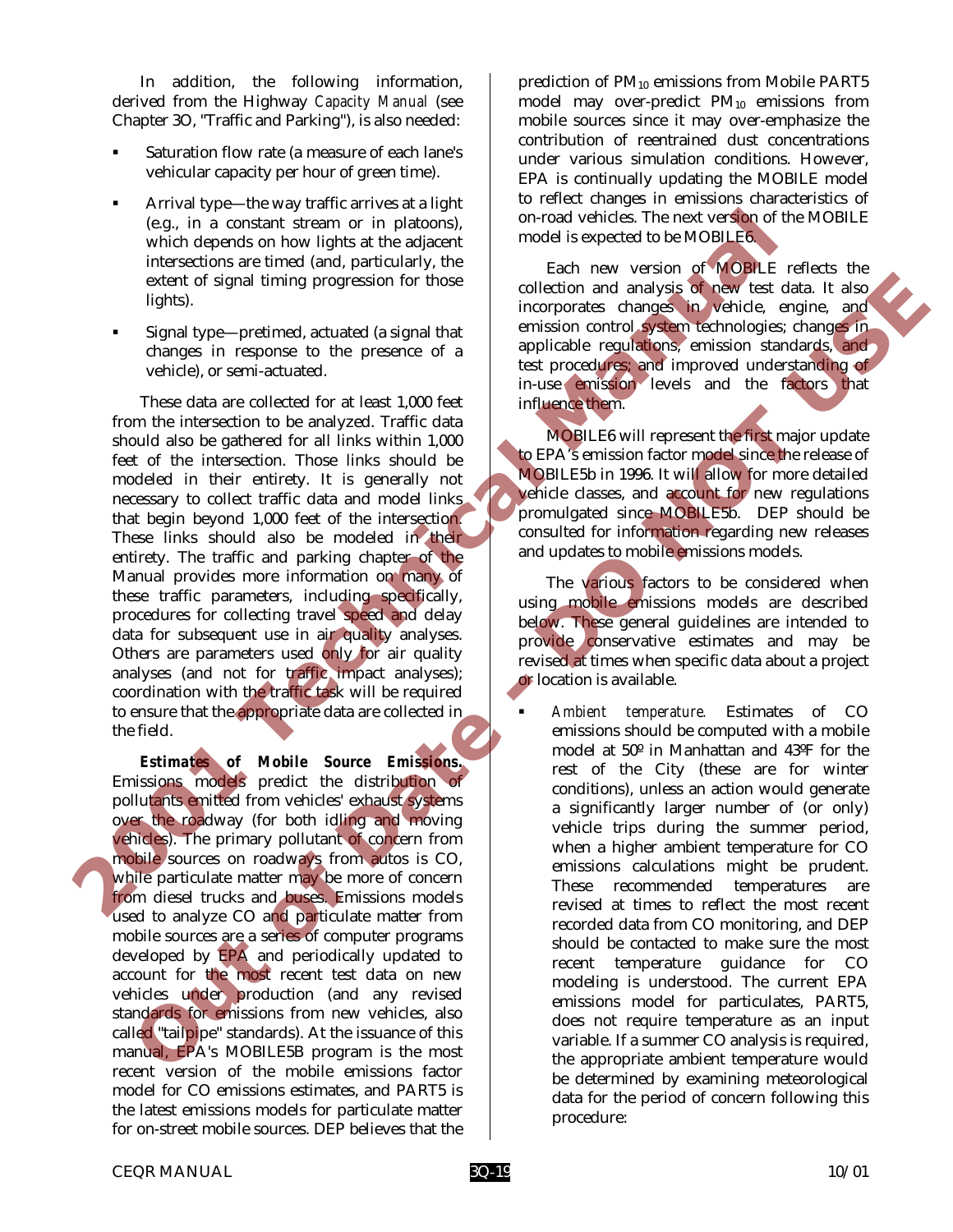A summer temperature can be determined by following the general recommended procedures in EPA's *Guideline for Modeling Carbon Monoxide from Roadway Intersections*, (EPA-454/R-92-005). As a first step, three years of the most recent hourly CO monitoring data at DEC's nearest CO street level monitor needs to be obtained and used to compute running 8-hour average CO levels for each of the three complete years. Then the highest and second highest non-overlapping periods for the entire year should be calculated, and compared to the values reported by the DEC. This step will indicate that the data and calculations are accurate.

The next step would be to parse out the 8-hour CO concentrations for the summer period of interest for each year. Based on the guidance in Section 4.7.1 of the EPA document referenced above, the temperature corresponding to each of the ten highest non-overlapping 8-hour CO monitoring values for the last three years for the period of interest should be obtained. Temperatures for these time periods would be based on the corresponding values recorded at the nearest representative meteorological surface station for these 10 time period sets. The ten average temperatures would then averaged for use with emissions modeling.

- ! *Vehicle operating conditions (auto thermal states).* For automobiles and light-duty gasolinepowered trucks, emission estimates of CO account for three possible vehicle operating conditions: cold-vehicle operation, hot-start operation, and hot-stabilized operation. It is important to distinguish between these three operating categories, because vehicles emit CO at different rates depending on whether they are cold or warmed up—cold vehicles emit significantly higher CO emissions than hot vehicles. The current EPA emissions model for particulates, PART5, does not use thermal states as input variables. The following assumptions are generally appropriate when determining thermal states:
	- 1. All action-generated taxis and heavyduty gas trucks are assumed to be operating in a hot-stabilized mode. In order to provide conservative projections of project increments in CO analyses large trucks may be considered to be gas trucks, while in particulate matter analyses the same large trucks

may be simulated as heavy-duty diesel vehicles.

- 2. All arriving action-generated autos are, in general, assumed to be operating in a hot-stabilized mode (unless the arriving induced trips are from the immediate community, such as a local supermarket, where this assumption may not be valid). Unless project specific or new data are available, the above auto trips may be assumed to be composed of 75% auto trips and 25% sport utility vehicle (SUV) trips.
- 3. All departing action-generated autos and SUVs are assumed to be operating in a cold mode.

4. Recommended auto thermal states for existing traffic have been compiled both on a regional basis and at some of the more congested street locations in Manhattan, Queens (Long Island City), and downtown Brooklyn. DEP can be contacted to obtain the most up-to-date list of recommended auto thermal states. DEP's *Report #34*, Revised can be used to estimate auto thermal states where sitespecific data are not available. In most instances, no action thermal states are assumed to be the same as those in the existing condition. However, for large future no action projects located in the study area, it may be appropriate to consider that project's vehicles separately. Vehicles generated by such projects are modeled individually as hot stabilized or cold start autos/SUVS, taxis, or trucks based on that project's traffic assignment. In addition, the amount of time a vehicle is parked affects its operating condition: vehicles that have been parked for less than one hour are still hot when started again, and therefore are considered to be in hot-start operation when leaving the parking facility. Vehicles parked for more than an hour have cooled down, and operate in the cold-start mode when leaving the parking facility. For certain types of retail projects, it may be reasonable to estimate that a fraction of auto departures would be hot-starts. Typically, length-of-stay field survey data from similar types of projects may Tunning 8-hour average CO levels for each of the commentary, such as a log-stupe of the entired by the phase and conversion of the entired wide entired with the studies that the data are available. It is a proportion of th **Considered to the considered to the constraint of the constraint of the secure of the constraint of the constraint of the constraint of the constraint of the constraint of the constraint of the constraint of the constrai**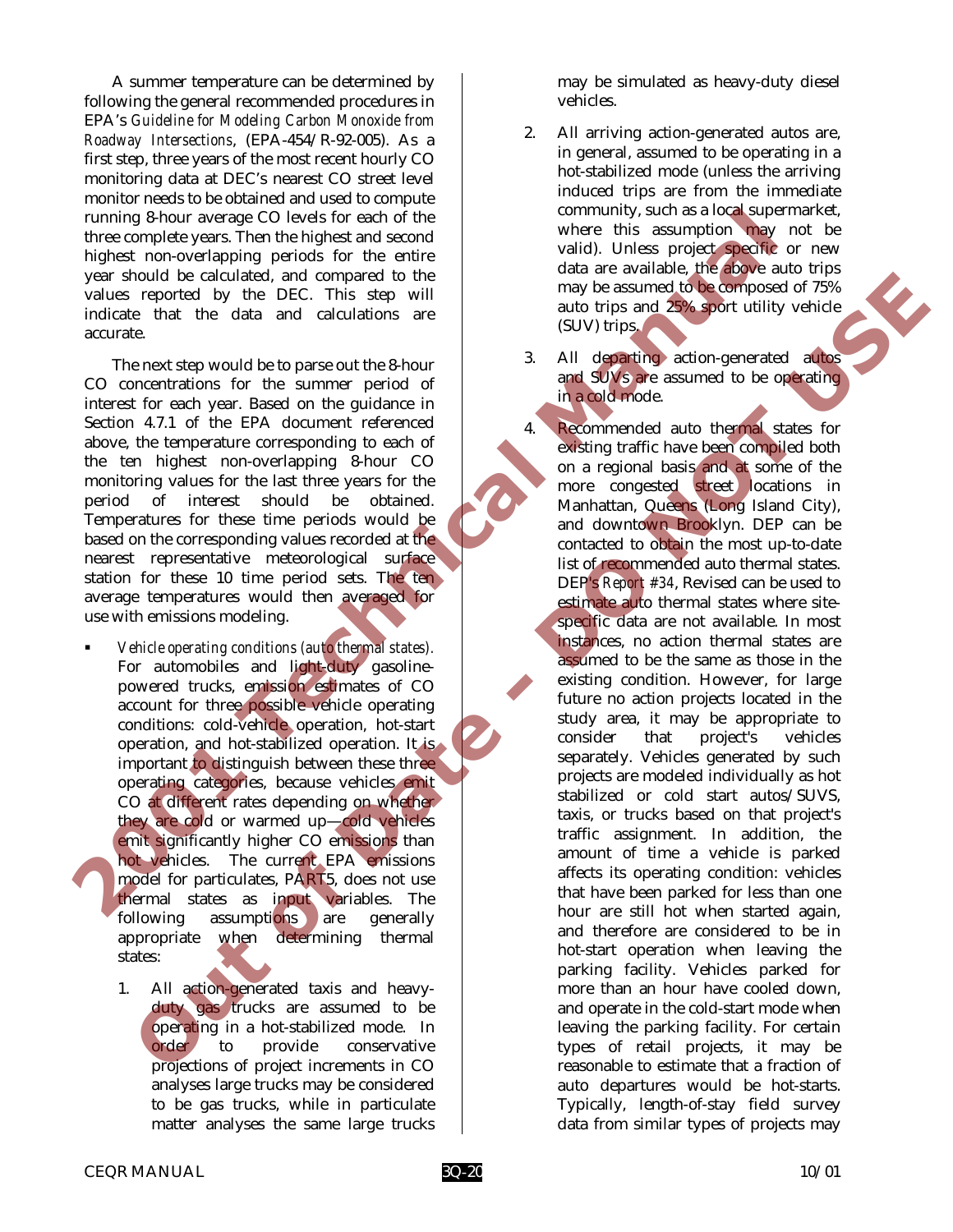be necessary to make such an assumption.

5. Current guidance is to include SUVs as light-duty gasoline-powered trucks and assume the same thermal states as autos for mobile source modeling. DEP may be contacted for further guidance, since this guidance may be subject to change in the future with the use of MOBILE6.

As discussed above, although the primary pollutant of concern from autos on roadways is CO, particulate matter may be more of a concern from diesel truck or buses. EPA's PART5 (*Draft User's Guide to PART5: A Program for Calculating Particle Emissions from Motor Vehicles*, Office of Mobile Sources, February 1995) (http://www.epa.gov/otaq/part5.htm)

particulate emissions model may be used to estimate particulate emissions from gasolinefueled and diesel-fueled motor vehicles. PART5 calculates particle emission factors in grams per mile  $(g/\text{mi})$  from on-road automobiles, trucks, and motorcycles for particle sizes up to 10 microns. The particulate matter emission factors include exhaust particulate, exhaust particulate components, brakewear, tirewear, and reentrained road dust, all of which are required for  $PM_{10}$ inventories and analyses. The program contains default values for most data required for the calculation of all the emission factors, but it also allows for user-supplied data in many cases. contected for untime guidance since this image of truck traffic  $\mathbf{r}$  and determine a since the set of the set of the set of the set of the set of the set of the set of the set of the set of the set of the set of the s

One of the key inputs to the model is the silt loading factor. A paved road silt loading factor of 0.4 grams per square meter  $(g/m^2)$  is the default within the model, and may be most suitable for roadways with average daily traffic less than 500 vehicles. However, for roadways with greater than 500 vehicles per day, paved road silt loading factors may be based on actual measured silt loadings on paved roads in New York City. Based on data collected in New York City, it is recommended that for paved roads, a silt factor of 0.02 g/m<sup>2</sup> for expressways, 0.08 g/m<sup>2</sup> for sites near Canal Street in downtown Manhattan, 0.12 g/m2 for sites on Madison Avenue in midtown Manhattan, and  $0.16$  g/m<sup>2</sup> for other roadways in the City may be employed. As discussed above, although the principal may be applicable during the principal may be applicable that the control of the control of the control of the control of the control of the control of the control of the control

 An unpaved road silt percent of 4.3 percent, the lower bound stated in the PART5 *User's Guide,* is generally assumed for unpaved areas. It is also in the range given for sand and gravel processing. Fugitive dust levels are inversely affected by frequency of precipitation. 140 days of precipitation are assumed, which is the number of days in the year with more than 0.01 inches of rain.

A standard fleet average vehicle weight of 6,000 pounds is recommended for estimating existing particulate emissions from on-street traffic for typical New York City roadways with a high percentage of truck traffic. If a roadway has less than 500 vehicles per day, a lower average vehicle weight may be applicable. Vehicle classifications for on-street traffic are generally obtained from collected traffic data. Estimates of increased particulate matter from project generated traffic may be added to the estimated No Action base volumes to recalculate the vehicle mix for the build scenario in the PART5 modeling.

*Dispersion Modeling.* The necessary traffic data for each roadway segment and the emission outputs from the recommended mobile emissions model (both discussed above) are analyzed together, using a dispersion model. Mobile source dispersion models estimate the way CO and particulate matter concentrations resulting from given traffic conditions are dispersed because of meteorological conditions, roadway geometry, and other factors, and predict resultant pollutant concentrations at given receptor sites.

For most locations adjacent to at-grade signalized roadways, the CAL3QHC version 2.0 dispersion model, as described in *User's Guide to CAL3QHC2.0*, Research Triangle Park, North Carolina, is usually most appropriate (http://www.epa.gov/scram001/). The CAL3QHC version 2.0 model is a microcomputerbased modeling methodology developed by EPA to predict the concentration of CO and particulate matter from motor vehicles traveling near or through roadway intersections. Based on the assumption that vehicles at an intersection are either in motion or idling, the program is designed to predict air pollution levels by combining the emissions from both moving and idling vehicles.

The CAL3QHC version 2.0 model requires a coordinate system corresponding to the roadway geometries under study as part of the input to the program. For each street approach to a signalized intersection, a "free flow" link simulates the emissions from vehicles over the block that are not delayed by traffic signals. A second "queue" link length is calculated by the algorithms within the program, using input parameters supplied to the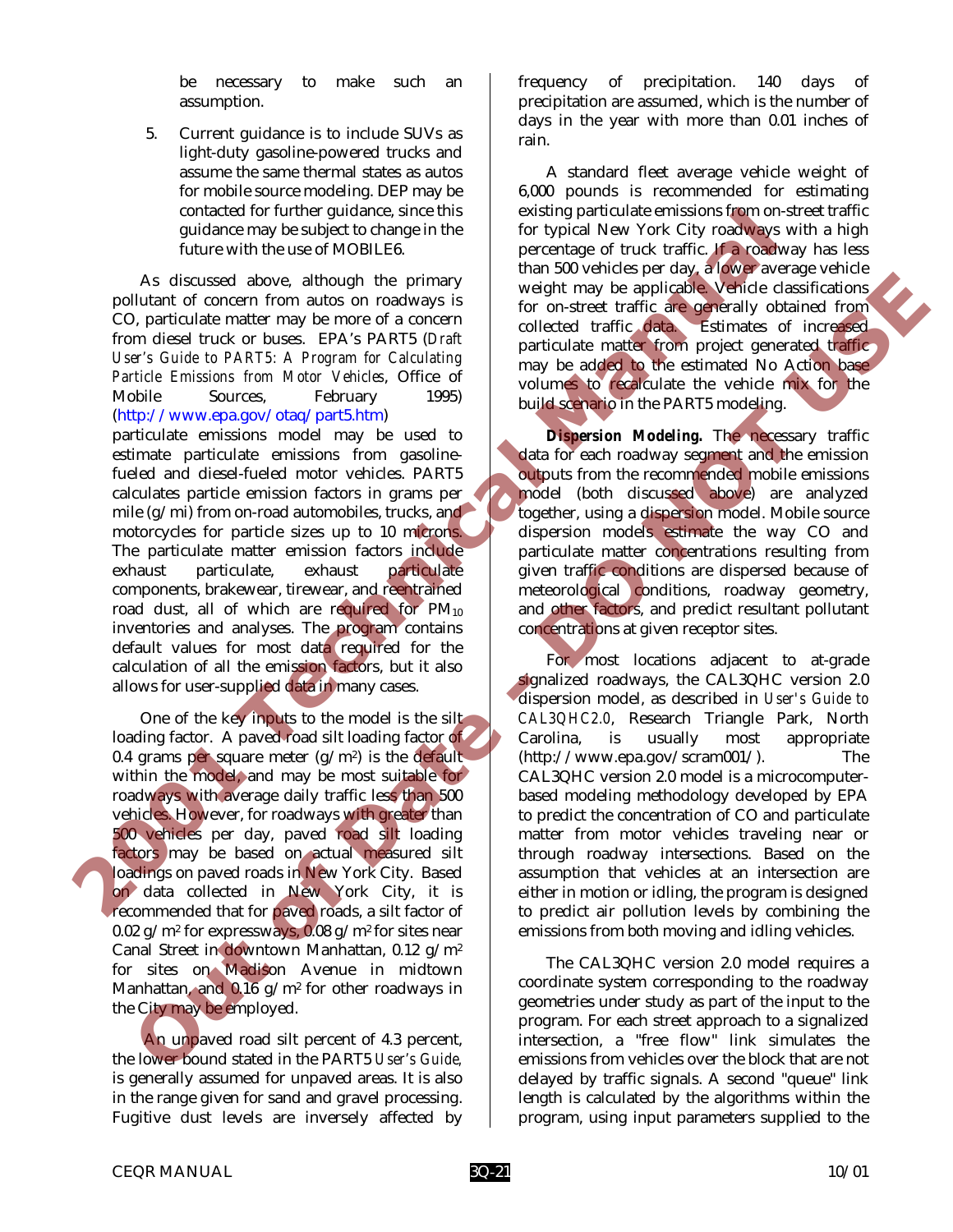model for each approach of a signalized intersection. Emission factors for idling vehicles from the mobile model are input into the CAL3QHC version 2.0 model to estimate emission rates from these queued links. As recommended in the User's Manual for CAL3QCH, in overcapacity situations, where the predicted hourly traffic volume-to-capacity ratio (V/C) is greater than 1, the "model predicted queue length" could be larger than the physical roadway configuration. The user could either revise the traffic assumption for the link, or limit the length of the queue by running the analysis in the following manner: (1) input the queue link as a free flow link; (2) specify X1, Y1, X2, Y2 coordinates that determine the physical limits of the queue (i.e., the physically largest queue length); and (3) input the emission source as the equivalent VPH (from the output run on the queue link) with an emission rate of EF=100. This will provide the appropriate emission source for the queue link with the manually determined queue length. T: In certain cases, the links for leftor right-turn movements may be separated from the through movements of an approach if the signal phasing differs or if such movements have high volume-to-capacity  $(v/c)$  ratios. From the control of the control of the causal point in the causar that is the contribution with the model is a proposed to the paper than the physical results of the quantity running the angle is a consistent of the signa

For a more refined analysis, the CAL3QHC model has been updated with an extended module, which allows for the incorporation of actual meteorological data into the modeling, instead of worst-case assumptions regarding meteorological parameters. This refined version of the model, CAL3QHCR (http://www.epa.gov/ scram001/), should only be employed if maximum predicted CO concentrations are greater than the applicable ambient air quality standards or if significant air quality impacts are predicted with the CAL3QHC modeling, or if particulate matter modeling from mobile sources is necessary. Refined modeling with CAL3QHCR should also be performed before identifying traffic mitigation measures for eliminating predicted impacts.

In the first approach with CAL3QHCR, called Tier I, a full year of hourly meteorological data is entered into CAL3QHCR in place of the one hour of "worst-case" meteorological data that are commonly entered into CAL3QHC. One hour of vehicular emissions, traffic volume, and signalization data are also entered as is done when using CAL3QHC. This is a screening level model that is most suitable for short-term time averaging periods where peak hour traffic conditions are

suitable. However, use of Tier I modeling (i.e., assuming peak hour traffic and project increment conditions for every hour of the year) may result in overly conservative projections of pollutant levels or project impacts for analyses that are dependent upon non-peak hour conditions or for long term pollutant time averaging periods (e.g., annual averages).

The CAL3QHCR model also offers a second approach, called Tier II, for which the same meteorological data used in the Tier I approach are entered into the model. The vehicular emissions, traffic volume, and signalization (ETS) data, however, are more detailed and reflect traffic conditions for each hour of a week. CAL3QHCR reads the ETS data as up to 7 sets of hourly ETS data (in the form of diurnal patterns) and processes the data into a week of hourly ETS data. The weekly ETS data are synchronized to the day of the week of the meteorological data year (weekday or weekend). The weekly traffic conditions are assumed to be the same for each week throughout the modeled period. The Tier II modeling approach is not typically employed for projects evaluating peak hour conditions or short term pollutant time averaging periods. Consultation with DEP before undertaking a Tier II analysis is recommended. Training the unit of the control of the control of the control of the control of the control of the control of the control of the control of the control of the control of the control of the control of the control of the c

Since the refined CAL3QHCR model uses meteorological data in the computation of pollutant levels at selected receptor locations, the coordinate system in the modeling must be developed with consideration of true north and the corresponding directions of the compass. A critical component of the hourly meteorological data used in these computations is wind direction. When the meteorological data are initially compiled, all hourly wind directions are referenced to true north. Therefore, like coordinate systems developed for stationary sources mathematical modeling, mobile source modeling must simulate sources and receptor locations using a coordinate system that is consistent with the meteorological data set.

Generally, the following assumptions are employed for the various input parameters to the CAL3QHC version 2.0 model for assessments of CO concentrations:

1. Surface roughness of 3.21 meters in Manhattan south of 96th Street, downtown Brooklyn, and Long Island City; for other areas, the CAL3QHC *User's*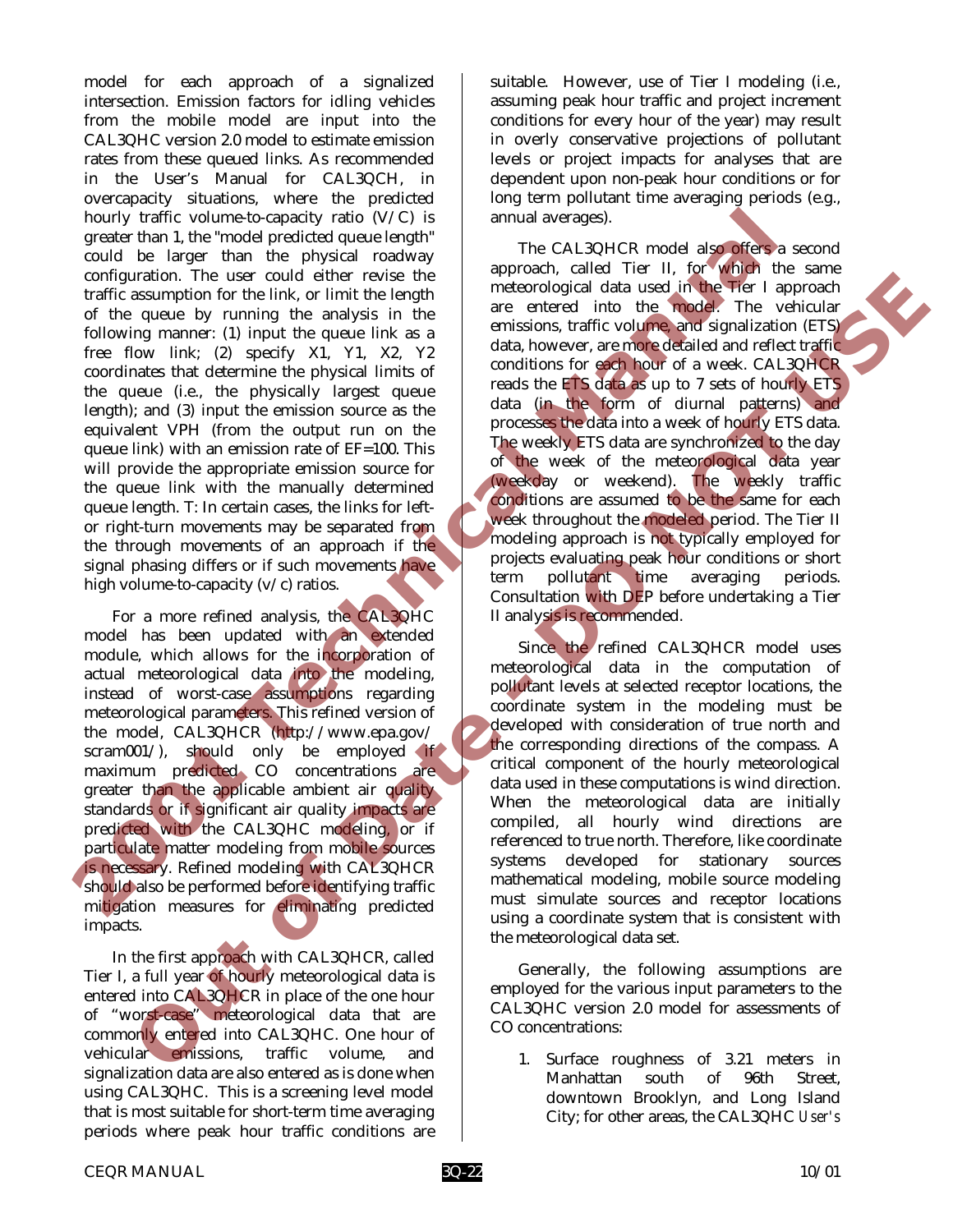*Guide* can be used to determine surface roughness, based on the area's building geometry;

- 2. Wind speed of 1 meter/second;
- 3. Settling and deposition velocities of 0;
- 4. Source height of 0 (for at-grade roadways);
- 5. Mixing height set at 1,000 meters;
- 6. Neutral atmospheric stability (unless along an undeveloped shoreline area where a stable atmospheric stability may be appropriate, based on Aeur's technique—see the ISC3 *User's Guide*);
- 7. Time averaging period of 60 minutes;
- 8. Wind angle search over 360° with default wind angle search routine;
- 9. Receptor height of 1.8 meters (approximately 6 feet);
- 10. Clearance interval time of 2 seconds per approach;
- 11. Saturation flow rate as determined by the traffic model used (e.g., the Highway *Capacity Manual*);
- 12. Add 6 meters to the width of the effective roadway for free flow links.

For the refined analyses with CAL3QHCR, the meteorological data set should consist of the latest available five consecutive years of meteorological data in order to ensure that an adequate number of hours are simulated to determine compliance with applicable standards and guideline concentrations. It is recommended that surface data collected at the nearest representative airport (either La Guardia, JFK or Newark airport) and upper air data collected at Brookhaven, NY be used for this 5-year meteorological data set. DEP may be contacted to determine the latest 5-year meteorological data set.

In some instances, irregular applications of a dispersion model may be required to simulate unique roadway configurations (i.e., estimating potential pollutant levels at receptors on a new residential structure adjacent to an elevated highway or a raised entrance/exit to a bridge crossing). For these situations, CAL3QHC version 2.0 may be used to simulate these line sources by

treating these roadways as unsignalized, free flow links (if travel speeds warrant such an assumption). The CAL3QHC can be used to assess unsignalized intersections; however, air quality is not typically a concern at these intersections, so such an analysis is seldom needed. For areas with complex topography or fully or partially covered roadways, physical models, such as wind tunnel modeling, may be appropriate. It is prudent to check with DEP before using other models, to determine their appropriateness.

*Time Averaging Periods.* Predictions of pollutant concentrations are made to be comparable with the National Ambient Air Quality Standards, so they are made for the same time periods as the standards (for example, the NAAQS for CO are for 1-hour and 8-hour concentrations; the  $PM_{10}$  standards are for an annual geometric mean and a 24-hour average concentration). These standards are for the *average* concentration during each of those time periods. Annual standards pertain to the average pollutant concentrations either predicted or measured in a calendar year, while 24-hour standards pertain to pollutant concentrations occurring in a calendar day.

As discussed in the traffic and parking chapter of the Manual, peak hour periods are commonly used to evaluate the potential impacts of traffic generated by an action. Peak 1-hour traffic data gathered as part of the traffic analysis are typically used as the basis for predicting the maximum pollutant levels near a roadway. In the CAL3QHC modeling of CO, these peak 1-hour traffic data are also typically used to develop the maximum predicted 8-hour CO levels. To derive the 8-hour CO level, the maximum 1-hour concentration calculated from local sources for the peak hour is multiplied by a "persistence" factor, based on historical air quality monitoring data in New York City. The persistence factor takes account of the fact that over 8 hours (as distinct from a single hour), vehicle volumes will fluctuate downward from the peak hour, traffic speeds may vary, and wind directions and speeds will change to some degree relative to the conservative assumptions used for the single highest hour. The following persistence factors are recommended: for Midtown Manhattan, 0.77; for Lower Manhattan 0.79; for downtown Brooklyn, 0.81; and for the rest of the City, 0.70. Given that these factors are subject to change over time, DEP should be 4. Source height of 0 (for at-grade mondeal and specified it is pruchable such as a constrained in the technical monopheric studies) (and a specified in the monopheric studies) (and a specified and the monopheric studies) **ONE CONSECT SEE ANNA SEE AN ANNA SEE AN ANNA SEE AN ANNA SEE AN ANNA SEE AN ANNA SEE AN ANNA SEE AN ANNA SEE AN ANNA SEE AN ANNA SEE AN ANNA SEE AN ANNA SEE AN ANNA SEE AN ANNA SEE AN ANNA SEE AN ANNA SEE AN ANNA SEE AN A**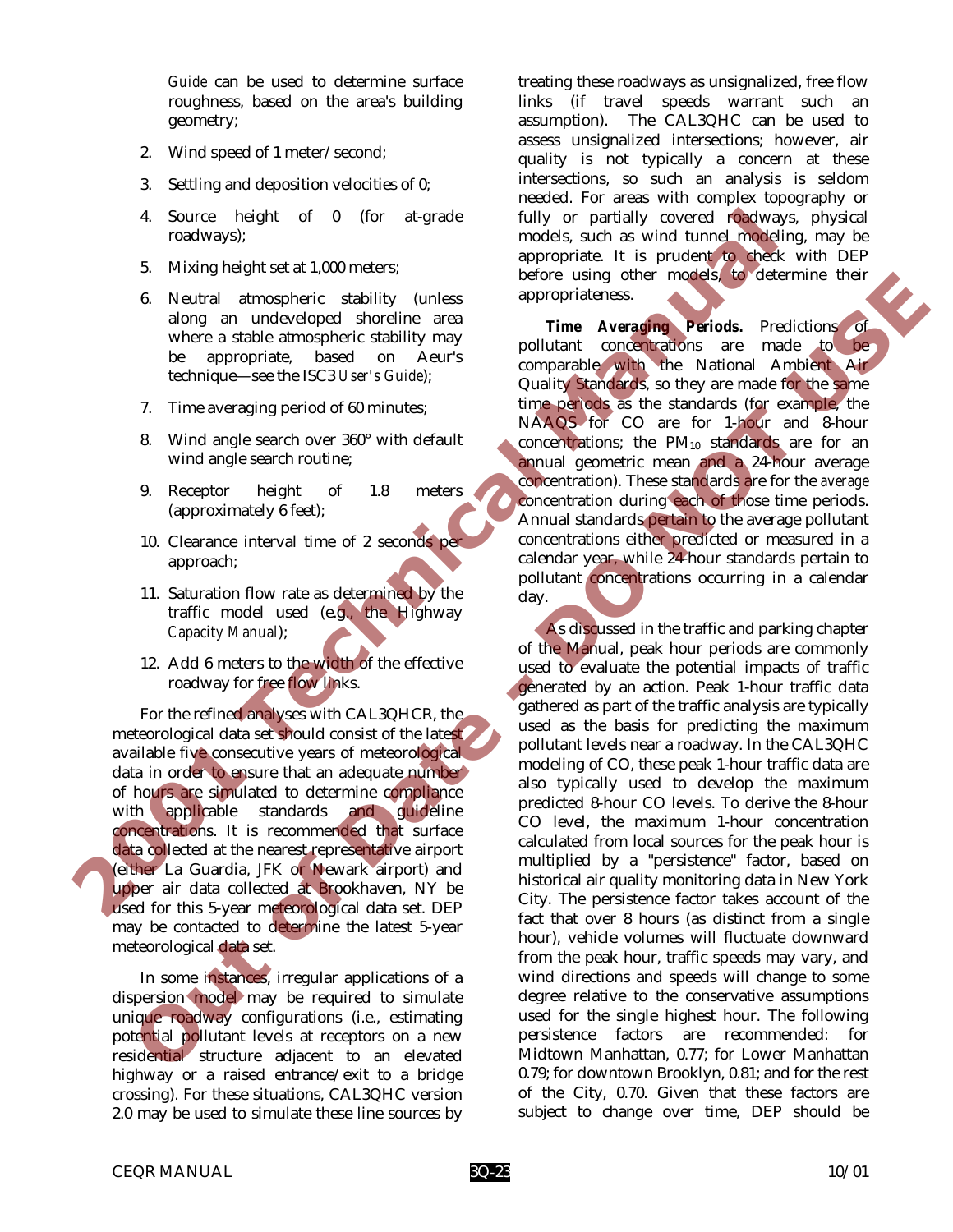contacted to confirm the latest guidance for these parameters.

*Background Concentrations.* Mobile source modeling of CO concentrations at sidewalk locations accounts solely for emissions from vehicles on the nearby streets, but not for overall pollutant levels. Therefore, background pollutant concentrations must be added to modeling results to obtain total pollutant concentrations at a prediction site. Background pollutant concentrations are usually derived from recorded pollutant concentrations throughout New York City at elevated monitors, maintained by the DEC, that are not unduly influenced by local sources of pollutants. These monitors are indicative of pollutant levels associated with pollutants emitted throughout the nearby region.

One of the primary applications of mobile source modeling is to evaluate maximum predicted 8-hour CO concentrations at places of public access. Therefore, background CO levels for the 8-hour averaging period is required for each of the analysis years (existing and the build year(s), as appropriate). Future year background concentrations of CO are based on measured CO levels at the nearest DEC monitoring stations, adjusted to reflect the reduced vehicular emissions expected in the future (because, as older vehicles on the road are replaced by newer ones, more and more vehicles have stringent emissions controls see below). For purposes of these adjustments, it is typically assumed that 20 percent of the background CO value is caused by non-roadway emissions that have remained relatively unchanged with time, and that 80 percent of the background CO value is caused by mobile sources, and will decrease in time. This decrease reflects the increasing numbers of Federally mandated lower-emission vehicles that are projected to enter the vehicle fleet as older, higher polluting vehicles are retired (i.e., vehicle turnover), and the continuing benefits of the New York State Inspection & Maintenance (I&M) program. For  $PM_{10}$  modeling of on-street sources, background levels are generally considered to be the same for existing and future year conditions. DEP will provide the most up-to-date monitored pollutant background levels for the various regions within New York City. political texts: Therefore, background political texts in the content of this behaviour one contentations must be added to modeling results<br>
to obtain total political political contents and the modeling results<br>
prediction Training in the material of the control of the control of the control of the control of the control of the control of the control of the control of the control of the control of the control of the control of the control of

*Future No Action Condition.* The future no action condition accounts for general background traffic growth in the study area, new trips and other changes expected because of other proposed

CEQR MANUAL 10/01

developments, and changes in emissions because of vehicle turnover, etc. Traffic that would be generated by development on "soft" sites may also need to be considered. Generally, the no action scenario analyzed is similar to that assessed for the land use task. More information on determining the future no action condition is provided in Chapter 2 of this Manual, and in Chapter 3A, "Land Use, Zoning, and Public Policy."

*Future Action Condition.* The future action condition adds any changes resulting from the action to conditions predicted in the future without the action. The differences between these two conditions and the potential for significant impacts are then assessed.

## *321.2. Parking Facilities*

Analyses of parking facilities are similar to those for roadways (Section 321.1, above), but the assumptions used in estimating emissions (or, the inputs to the emission model) will differ, and so will the dispersion model.

*Parking Lots.* CO is the primary pollutant of concern for unenclosed, at-grade parking lots used by automobiles;  $PM_{10}$  is the primary pollutant of concern for parking lots used by heavy-duty diesel vehicles. The modeling procedures for both types of parking lots are explained below.

- For automobile/SUV parking lots, the following techniques are appropriate:
	- 1. *Estimates of mobile source emissions*. Emissions estimates for CO are calculated at an ambient temperature of 43°F (except for Manhattan, which would be 50°F) with a mobile emissions model (such as the EPA's MOBILE model; see the discussion in Section 321.1, above). Information required for the mobile emissions model includes the following: the dimensions (i.e., length and width) of the parking lot; idle emission factors for cold autos/SUVs or idle emission factors for other vehicles; emission factors at 5 miles per hour for both cold and hot autos/SUVs or other vehicles; and hour-by-hour vehicular entrances to and exits from ("ins and outs") the parking lot (typically, the eight hours with the highest volumes). Peak 1-hour averaging periods' emission rates are typically calculated for the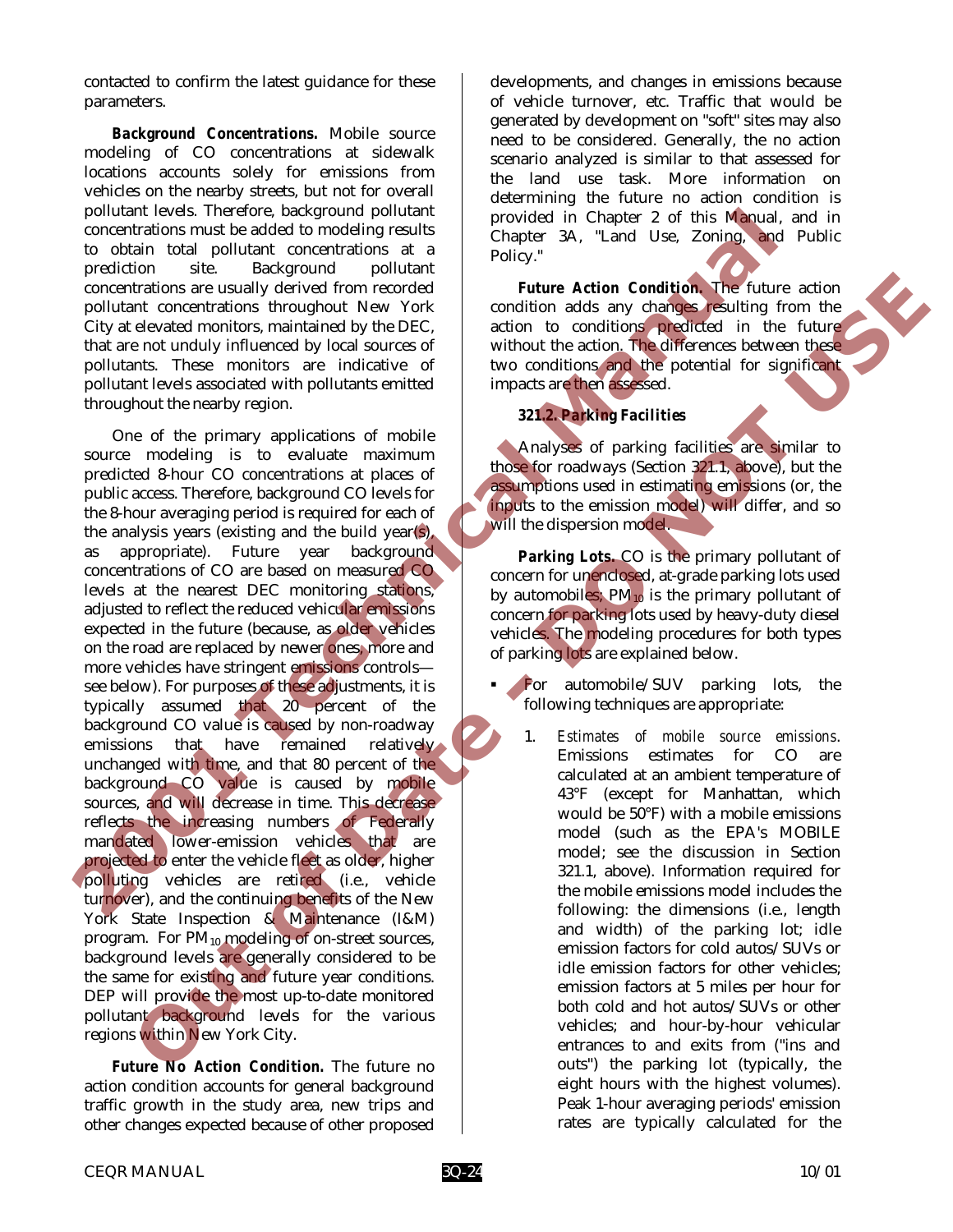build year assuming that autos idle for 1 minute before starting to travel to the parking lot exit(s), and the traveling distance within the lot by vehicles entering and exiting the lot is usually conservatively estimated by calculating this mean travel distance as two-thirds of the maximum travel distance from the entrance/exit of the lot to the farthest parking space. The 1-hour and (in most cases) 8-hour averaging periods with the largest total number of departing autos will yield the highest CO emission rates for these respective time averaging periods.

2. *Dispersion estimates*. Potential cumulative concentrations from on-street sources and emissions from the parking lot at a receptor location adjacent to the lot can be calculated by adding the CO levels calculated from the parking facility at this location to the contribution of onstreet sources. It is advisable to analyze receptor locations on the near and far sidewalks adjacent to the parking lot, to ensure that maximum cumulative effects from on-street and parking lot emissions are disclosed. Appropriate background concentrations also must be added. Contribution of on-street source emissions at this receptor location can be calculated through microscale modeling for the same wind directions that cause the parking lot emissions to affect this location. Or, alternatively, they can be calculated to include parking lot emissions as line sources, as mentioned below. Air quality impacts from parking facilities can be followed to estimate potential CO concentrations from parking lots with the EPA's SCREEN3 model (described in *Screening Procedures for Estimating the Air Quality Impact of Stationary Sources*, EPA-450/4-88-010 (http://www.epa.gov/scram001/). A sample air quality analysis of potential CO impacts from an automobile multilevel, naturally ventilated parking facility is included in the appendix. of the maximum travel distance from the period (state the maximum travel distance) and (in most can be about a content of content of the state of the state of the state of the state of the state of the state of the state o Cause of the actual states and the states of the states of Mathematical control in the state of the state of the state of the state of the state of the state of the state of the state of the state of the state of the state

As discussed in Section 321.2, emissions from parking facilities can also be modeled as line sources in CAL3QHC or CAL3QHCR for assessing cumulative emissions adjacent to onstreet sources. This would include simulating the

parking lot as multiple line sources adjacent to the on-street source in a dispersion model, such as CAL3QHC or CAL3QHCR. The EPA's *Guideline on Models* provides more information.

- For parking lots used by large numbers of diesel trucks or buses, where  $PM_{10}$  is the primary pollutant of concern, a procedure analogous to that used for automobile parking lots (see above) can be used to determine PM<sub>10</sub> concentrations near the lot:
	- 1. Idle emissions of  $PM_{10}$  from heavy-duty diesel vehicles are insignificant when compared with PM10 emission rates for accelerating heavy-duty diesel trucks. Therefore, only  $PM_{10}$  emission rates from trucks traveling within the lot are typically estimated, usually from factors listed in EPA's *Compilation of Air Pollutant Emission Factors (AP-42)* or EPA's PART5 for this kind of analysis. Estimates of particulate emissions from heavy vehicles operating on paved and unpaved surfaces may also be included in such analyses if they overlap with the parking areas.
	- 2. Analyses are performed to determine the maximum potential  $PM_{10}$  24-hour concentrations adjacent to the lot, based on the hourly average (over a 24-hour period) for the diesel vehicles entering and exiting the parking lot.
	- 3. Twenty-four-hour PM<sub>10</sub> background values are then added to the localized contribution.

*Multilevel, Naturally Ventilated Parking Facilities.* Multilevel parking facilities with at least three sides partially open are, for air quality analyses, considered in a similar manner to atgrade parking lots. As for at-grade lots, CO is the primary pollutant of concern for facilities used by automobiles, and  $PM_{10}$  is of concern when diesel trucks or buses use the facility. The CO impact analyses for these facilities are almost identical to those performed for parking lots, except that CO emissions from arriving and departing vehicles are distributed over the various levels and ramps of the parking facility. It is usually appropriate to adjust the calculation of CO impacts at a groundlevel receptor from the above-grade levels of the facility following calculations presented in EPA's *Workbook of Atmospheric Dispersion Estimates (AP-*26). A PM<sub>10</sub> analysis for a multilevel, naturally

CEQR MANUAL 3Q-25 10/01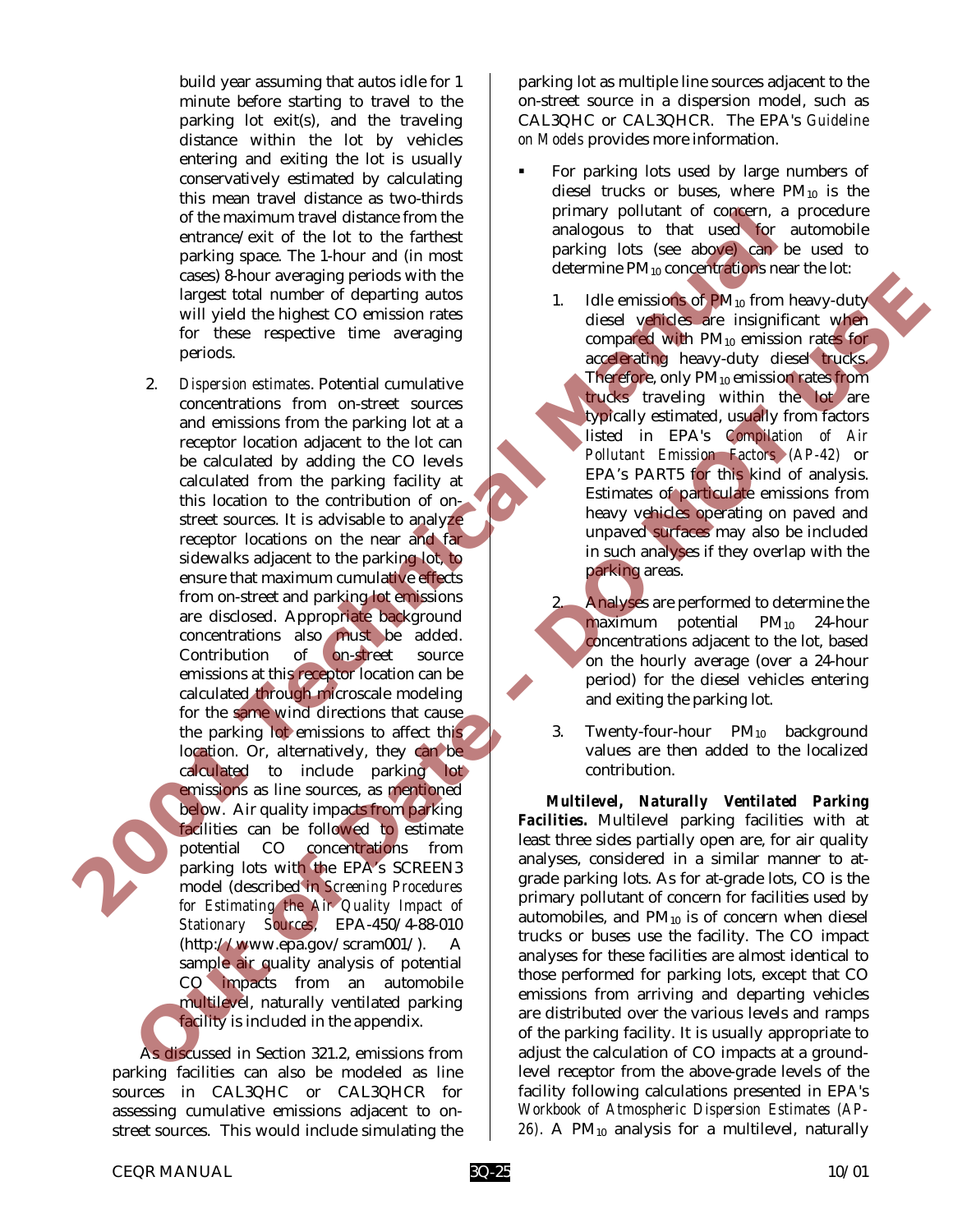ventilated facility used by diesel trucks or buses could be similarly modified. A sample air quality analysis of potential CO impacts from a multilevel, naturally ventilated automobile parking facility is in the appendix.

Emissions from multilevel parking facilities can also be modeled as line sources in CAL3QHC or CAL3QHCR (for source heights less than 30 feet), for assessing cumulative emissions adjacent to on-street sources.

*Parking Garages.* These include any parking facilities, whether multi- or single-level, below- or above-grade, that would be enclosed and include a ventilation system. Similar to at-grade lots and multilevel, naturally ventilated facilities, CO is the primary pollutant of concern for automobile parking garages, and  $PM_{10}$  is of concern when heavy-duty diesel trucks or buses use the garage. In either case, pollutants would be present within the garage and would be exhausted by the garage's vent(s) for the mechanical ventilation system. Thus, pollutant levels could be elevated near the vents outside of the garage. The vents are stationary sources, similar to stacks. The analysis of pollutant concentrations within and outside parking garages is described below. can also be noted as line sources in CALSQHC as the source heights less than 30<br>
or CALSQHCR (for source heights less than 30<br>
for CALSQHCR (for source heights less than 30<br>
to on-street sources. These include any parking<br> The content of the state of the state of the state of the state of the state of the state of the state of the state of the state of the state of the state of the state of the state of the state of the state of the state of

- For automobile garages, the following procedures are generally appropriate:
	- 1. For CO concentrations within the garage, it is recommended that CO emissions within the facility be conservatively estimated at an ambient temperature of 43°F (and 50°F for Manhattan). Total CO emissions rates (for 1- and 8-hour averaging periods) within the garage are calculated following the same procedures for the multilevel, naturally ventilated garage, and all of the emissions from the different levels are summed together.
	- The appropriate background concentrations are then added to the predicted concentrations.
	- 3. These total emission rates are then divided by the minimum ventilation rate required by the New York City Building Code (i.e., 1 cubic foot per minute of fresh air per gross square foot of garage area), to determine the maximum 1- and 8-hour CO levels within the garage.
- 4. For concentrations near the garage vents, the CO concentrations predicted within the garage are then used in the calculations. The garage vent(s) are converted into "virtual point sources" using equations listed in EPA's *AP-26*, and the concentrations within the garage are used to estimate the initial dispersion at the garage vent(s). These equations can be used to estimate CO impacts at nearby elevated receptors (e.g., tall residential buildings nearby) if the effluent is exhausted at an elevated height, or at pedestrian-level height (for lower exhaust stacks).
- 5. Potential cumulative CO impacts on the near and far sidewalks adjacent to the garage vent(s) can be calculated by adding the impact from the garage exhaust to on-street sources following a methodology similar to that employed for naturally ventilated parking facilities. A sample air quality analysis of potential CO impacts from an automobile parking garage is in the appendix.
- For garages that would be used by heavyduty diesel trucks or buses, the following procedures can be used:
	- 1. Estimates of  $PM_{10}$  emissions are calculated following procedures similar to those for parking lots.
	- 2. These total  $PM_{10}$  emissions should be divided by the minimum ventilation rate required by the New York City Building Code to determine maximum  $PM_{10}$ levels within the facility.
	- 3. The  $PM_{10}$  concentrations within the facility should be compared with the U.S. Occupational and Safety Health Administration's (OSHA's) guideline worker exposure levels for various time averaging periods. These are available in *Air Contaminants—Permissible Exposure Limits* available from the U.S. Department of Labor, OSHA.
	- 4. Off-site PM10 concentrations can be calculated by following the same methodology employed for CO exhaust from automobile garages, or if there would be numerous exhaust points, such as exhaust vents all along the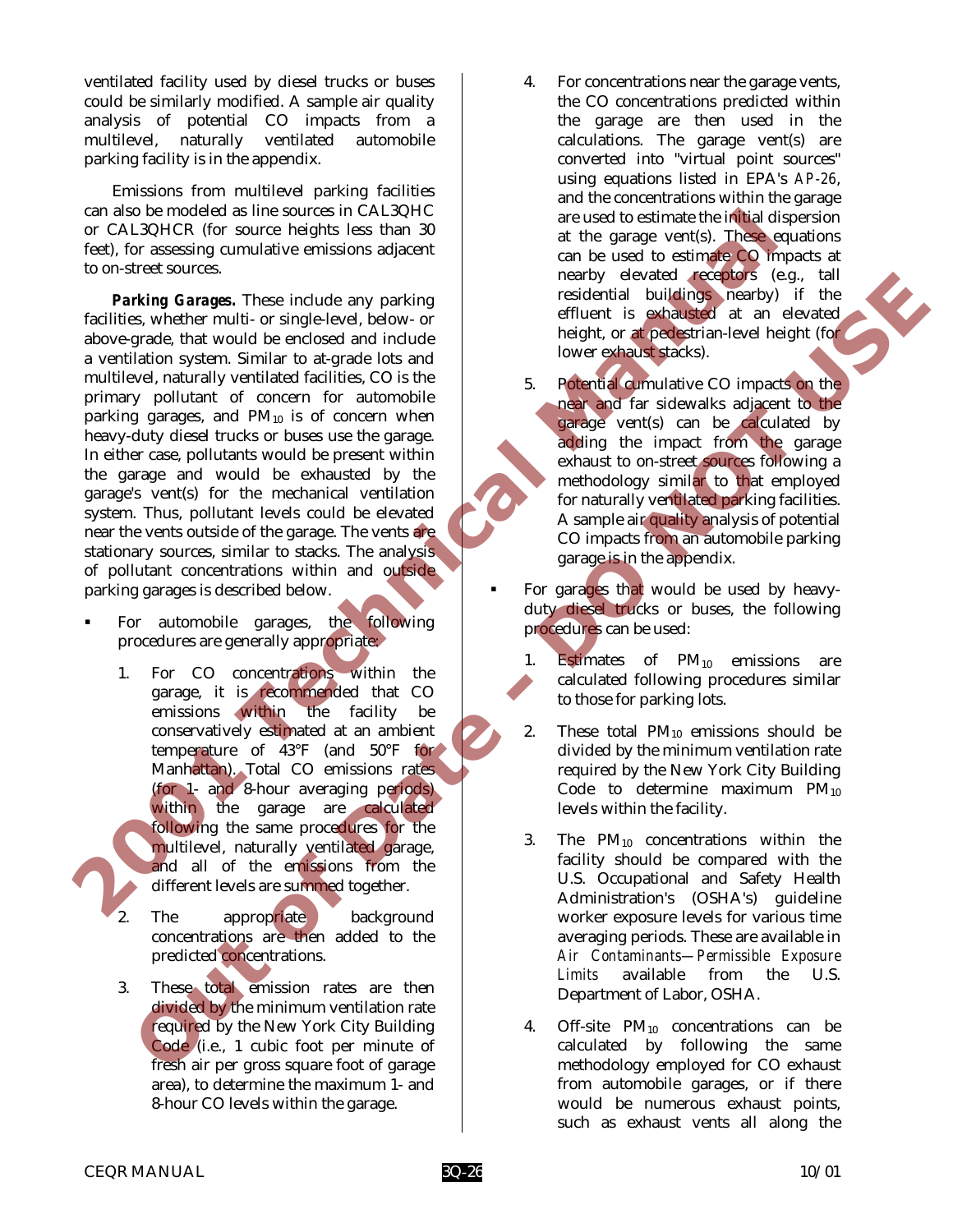rooftop of the structure, off-site  $PM_{10}$ impacts can be calculated treating these emissions as an "area source" (see discussion on area source analyses in Section 322.2, below).

*Time Averaging Periods.* The anticipated hourly vehicular entrances and exits to the facility are usually reviewed to determine the hour that would yield the largest amount of pollutants emitted from the parking facility. Peak 1-hour concentrations adjacent to the facility (and peak 1 hour concentrations within the facility if it is an enclosed garage), are then determined for this hour. The hourly vehicular entrances to and exits from the garage are also used to determine the period that would generate the largest amount of pollutants over a multi-hour period. Off-site concentrations calculated with the average hourly pollutant emission rate over this multi- hour interval are also multiplied by a persistence factor when determining multi-hour pollutant incremental impacts from parking facilities. nouty ventuate transmess and exist to the facture)<br>
are usually veriewed to determine the hour that<br>
would yield the largest amount of political means are to be fused the<br>
emitted from the parking facility. Peak 1-bour<br>
em

*Future No Action Condition.* Similar to the assessment of roadways, analyses of parking facilities will consider conditions in the future without the action. This assessment considers any new developments expected by the action's build year (see discussion above), but does not include the proposed parking facility.

*Future Action Condition.* The future action condition assesses the proposed parking facility, and compares the results of that analysis with conditions expected in the no action condition to determine the potential for significant impacts.

## *321.3. Conformity Analyses*

Air quality modeling analyses are used in the conformity determination (both general and transportation) to show that the federal action neither contributes to any new violations of standards nor increases the frequency or severity of any existing violations.

The analyses are to be based on the latest planning assumptions developed by the municipal planning organization (MPO). Any revisions to these estimates are to be approved by the MPO or other authorized agency. New York Metropolitan Transportation Council is the MPO for the New York Region. The analyses are to be based on the latest and most accurate emission estimation techniques available. For motor vehicle emissions, the most current EPA emissions models are to be

used. For stationary and area source emissions, the latest emissions factors specified by EPA in the *Compilation of Air Pollutant Emissions Factors (AP-42)* should be used unless more accurate emission data are available. The air quality modeling analyses are to be based on the applicable models, databases, and other requirements specified in the most recent version of the *Guideline on Air Quality Models (Revised).*

The analyses are to be based on the total of emissions from the action, and are to reflect emission scenarios that are expected: (1) during the attainment year mandated by the CAA (or during the furthest year for which emissions are projected in the maintenance plan); (2) during the year for which the total emissions from the action are expected to be the greatest; and (3) during any year with a specific emissions budget. Also, the federal agency is to identify any measures for mitigating air quality impacts, describe the enforcement process for these measures, and obtain written commitments for these mitigation measures. **EXERCIBITION algo that the control in the second of the second of the second of the second gradient of the second gradient space of the second gradient space of the second gradient space of the second and the second of th** 

## *322. Stationary Source Modeling*

Stationary source modeling is typically required to evaluate the potential impacts of emissions from the following:

- **Boilers** for heating/hot water, ventilation, and air conditioning systems in new buildings or building expansions.
- ! Ventilation exhaust systems for new manufacturing or industrial facilities or medical, chemical, or research laboratories.
- Large emissions sources, such as power generating stations, which could affect surrounding uses, or could be affected by new structures nearby.
- ! Existing (or future planned) manufacturing and industrial facilities, which could affect sensitive uses nearby.
- ! Industrial facilities that could potentially discharge malodorous pollutants into the nearby neighborhood.

For actions with potential impacts related to boilers for heating/hot water, ventilation, and air conditioning systems for a single building, a preliminary screening analysis can be performed to determine the potential for significant stationary source air quality impacts. Many such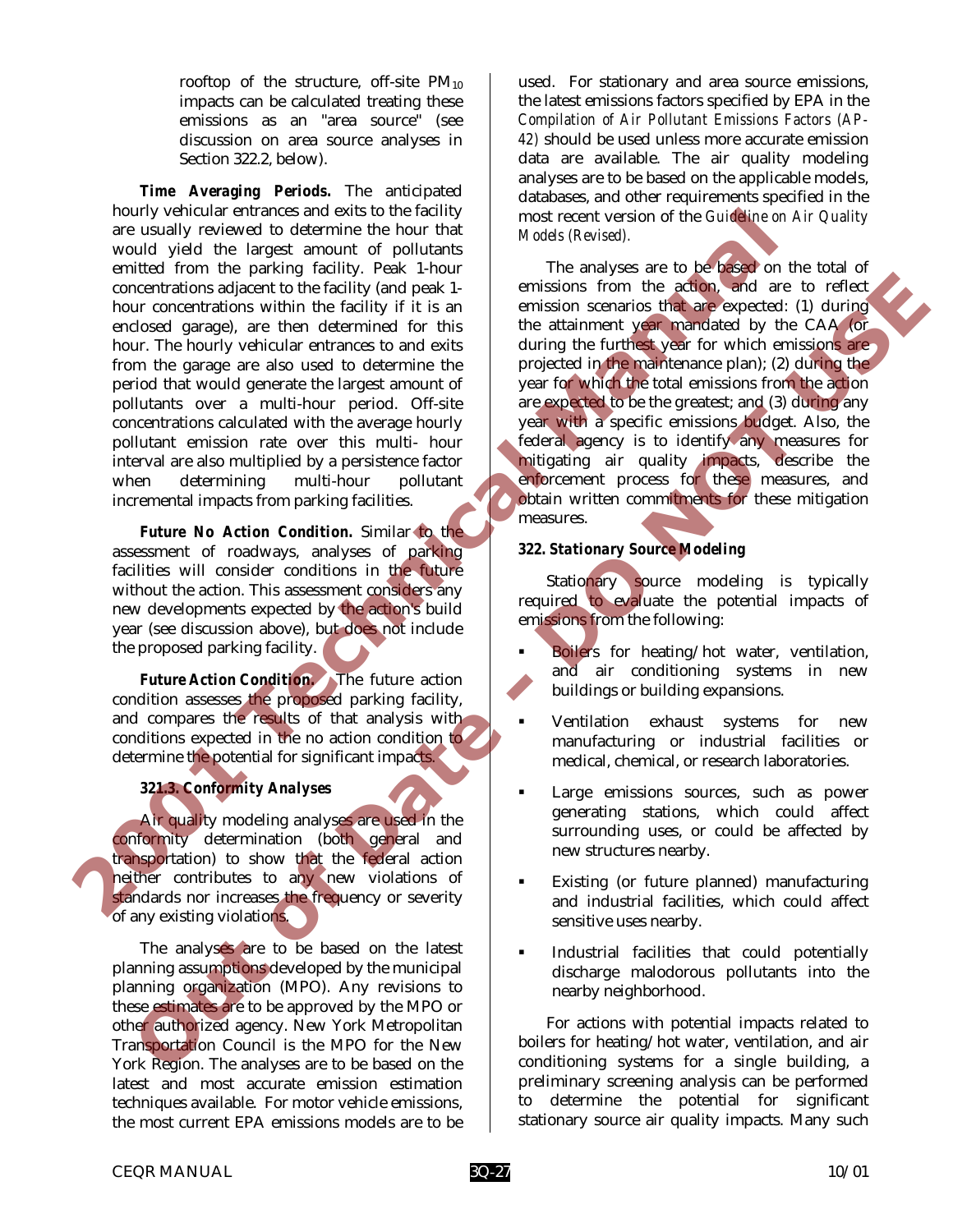actions will not require any further analysis. This screening analysis is presented in Section 322.1, below.

All other actions with potential stationary source air quality impacts will require detailed analyses, described in Section 322.2, below.

In general, for actions that would result in or facilitate the development of either new significant fossil fuel burning sources or new facilities that could be adversely affected by airborne emissions from nearby existing (or planned) major fossil fuel burning sources,  $SO_2$ ,  $NO_2$ , and  $PM_{10}$ , are the primary pollutants of concern. If such sources under study would exclusively burn natural gas, NO2 is the primary pollutant of concern. For actions that would result in or facilitate the development of either new significant industrial sources or new facilities that could be adversely affected by airborne emissions from existing (or planned) industrial sources, the six national criteria pollutants (with the possible exception of ozone) and noncriteria pollutants will have to be taken into consideration before identifying the pollutants of concern for the more detailed stationary source impact analysis. The existing or potential new stationary source(s) under review should be examined on a case-by-case basis to appropriately determine the pollutants of concern. This is also applicable for proposed industrial facilities that could potentially discharge malodorous pollutants into the nearby neighborhood, or existing facilities that discharge malodorous pollutants that may affect new development resulting from or facilitated by an action. In general, for actions that would result in or<br>
facilitate the development of either new significant from the supervolve of the proposed in the set of the set of the set of the set of the set of the set of the set of the A adversal of Content of the Bank of Content of the Sale and the state of the Sale and the Sale and Mariam Scheme in the Sale and Mariam Scheme in the Sale and Mariam Scheme in the Sale and Mariam Scheme in the Sale and Ma

## *322.1. Screening Analyses for Heat and Hot Water Systems*

Impacts from boiler emissions are a function of fuel oil type, stack height, minimum distance from the source to the nearest receptor (building), and square footage of development resulting from the action. Screening of stationary source impacts can be performed with the EPA's SCREEN3 model, although information on the amount of pollution from the new source and details on the configuration of the source and nearby places of public access will be required. This section describes an alternative preliminary screening analysis that can be performed to determine an action's potential for significant impacts, and to avoid preparing a more detailed analysis if it is not necessary. The preliminary screening analysis

uses Figure 3Q-3, which was specifically developed through detailed mathematical modeling to predict the threshold of development size below which an action would not likely have a significant impact. This figure indicates size of proposed development and distance to nearest building of a height similar to or greater than the stack height of the proposed building(s). The stepby-step methodology outlined below explains how to use these figures. This methodology is only appropriate for single buildings or sources. For other situations, refer to the discussion below on area sources. It is also only appropriate for buildings at least 30 feet from the nearest building of similar or greater height.

1. Determine the maximum size of development that would use the boiler stack.

Using a Borough President's map, Sanborn atlas, or equivalent, determine the minimum distance (in feet) between the building(s) resulting from or facilitated by the proposed action and the nearest building of similar or greater height. If this distance is less than 30 feet, more detailed analyses than this step-by-step screen are required. If the distance is greater than 400 feet, assume 400 feet.

- Determine the stack height of the building resulting from the proposed action, in feet above the local ground level. If unknown, assume 3 feet above the roof height of the building.
- 4. Then, select from the heights of 20, 100, and 160 feet, the number closest to but NOT higher than the proposed stack height.
- 5. Based on steps 1 through 4 above, select the appropriate figure (by fuel and type of development) and curve (by stack height) for the proposed action. Locate a point on the appropriate chart by plotting the size of the development against the distance in feet to the edge of the nearest building of height similar to or greater than the stack of the proposed action.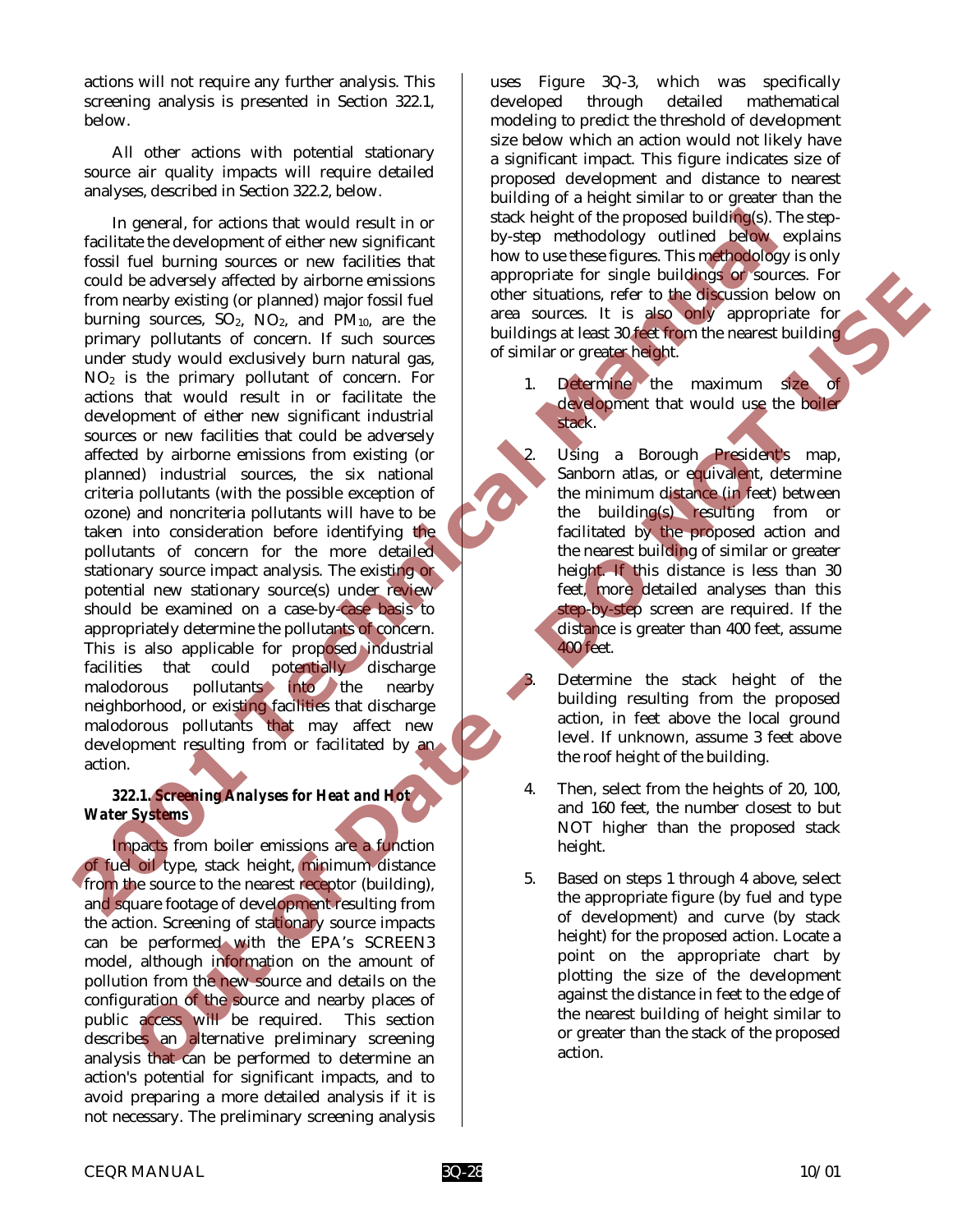# **Figure 3Q-3: Stationary Source Screen**

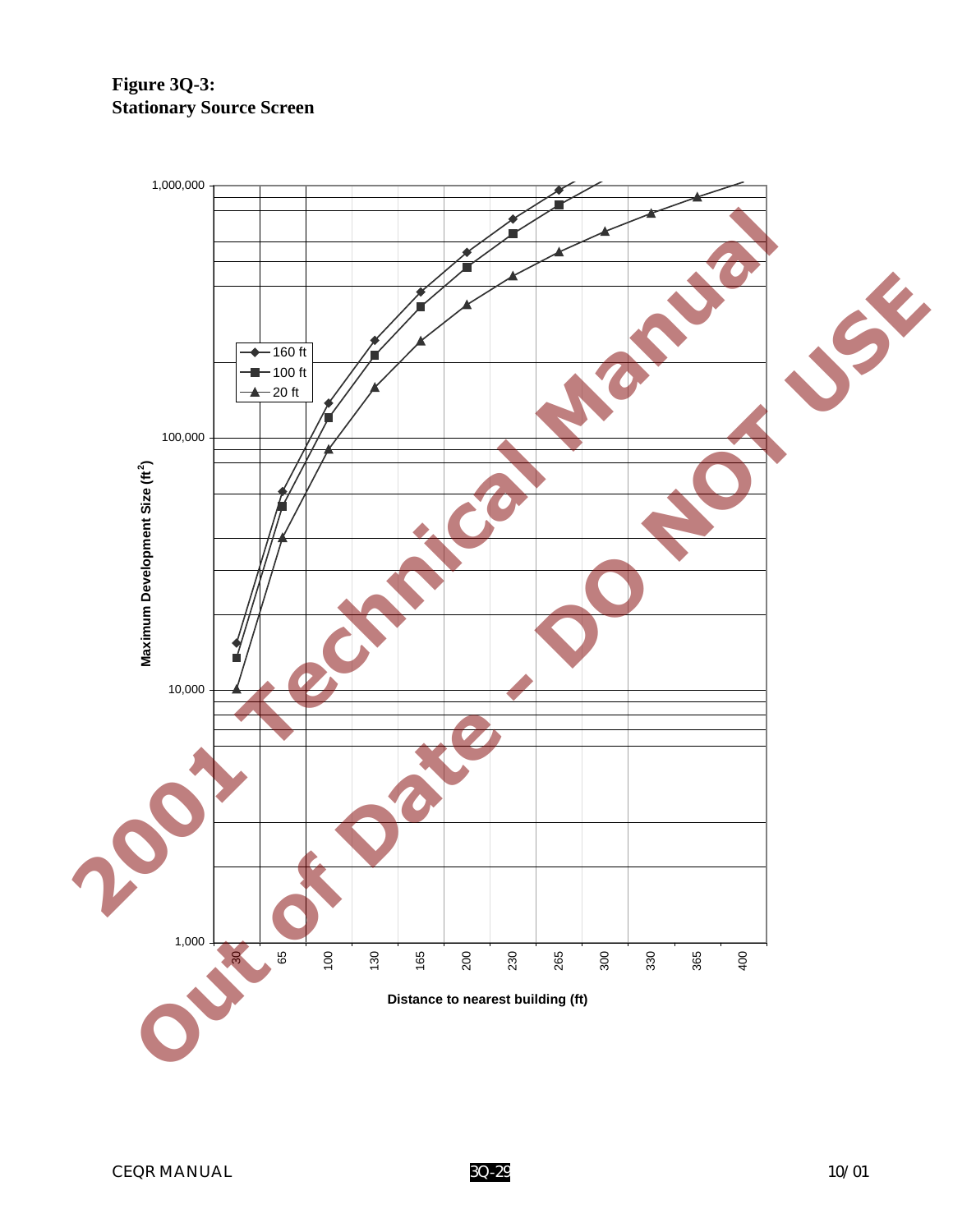6. If the plotted point is on or above the curve corresponding to the height recorded in step 5, there is the potential for a significant air quality impact from the action's boiler(s), and detailed analyses may need to be conducted. More refined screening analyses (which account for the type of fuel consumed and development type) are available for use in the technical appendices. If the plotted point is below the applicable curve, a potential significant impact due to boiler stack emissions is unlikely and no further analysis is needed.

In some cases, it may be possible to pass this screening analysis by restricting the type of fuel that could be used to supply heat and hot water. As illustrated in the air quality stationary source screening analysis figures in the appendices, No. 4 and No. 6 oils have greater emissions than No. 2 oil or natural gas. Limiting the fuel used by the proposed action to No. 2 oil or natural gas may eliminate the potential for significant adverse impacts and also the need for further analyses. This can be determined using steps 1 through 6 above. The action, however, would have to include the restriction on the boiler fuel type (and indicate the mechanism that would ensure the use of a specific fuel type) if this option is selected. account for the type of fuel constrained and development lype) are available for the scheme in the behaling product to the scheme and two-binds in products. If the scheme and two-binds is the constrained and the scheme in

Alternatively, if a proposed action fails the initial screening analysis, but the maximum short term emissions of sulfur dioxide (for oil burning facilities) and annual emissions of nitrogen dioxide (for oil and gas burning facilities) have been estimated, figures for screening known emissions from boilers are included in the technical appendices.

*Industrial Source Screen.* Impacts from industrial stationary sources may be performed by SCREEN3. However, the maximum unitary 1 hour and annual average values (from the ISC3 dispersion model; see Section 322.2 below) for the distances from 30 feet to 400 feet and the shortest stack and receptor height (20 feet) have also been summarized for use as an additional screen for industrial sources and for assessing potential impacts from non-criteria pollutants (see Table 3Q-3). This look up table is based on a generic emission rate of 1 gram per second of pollutant from a point source. To use the values in this table to determine accurately the potential impact from industrial emissions on a new proposed action, the first step would be to convert the estimated

emissions from the industrial source of concern into grams/second. This converted emission rate should then be multiplied with the value in the table corresponding to the minimum distance between the industrial source and the new use of concern. Values are provided for 1-hour and annual averages since, in many cases, the analysis is performed for comparisons of pollutant levels to SGCs (1-hour averaging period) or AGCs (annual averaging period).

## **Table 3Q-3 Industrial Source Screen**

| Table 3Q-3<br>curve, a potential significant impact due<br><b>Industrial Source Screen</b><br>to boiler stack emissions is unlikely and                      |  |
|--------------------------------------------------------------------------------------------------------------------------------------------------------------|--|
|                                                                                                                                                              |  |
|                                                                                                                                                              |  |
| no further analysis is needed.<br><b>20 Foot Source Height</b>                                                                                               |  |
| 1-Hour<br>8-Hour<br>24-Hour<br>Annual                                                                                                                        |  |
| some cases, it may be possible to pass this<br><b>Distance</b><br><b>Averaging</b><br><b>Averaging</b><br>Averaging<br><b>Averaging</b>                      |  |
| ing analysis by restricting the type of fuel<br>from<br><b>Period</b><br><b>Period</b><br>Period<br><b>Period</b>                                            |  |
| Source<br>$($ ug/m $3)$<br>$($ ug/m $3)$<br>(ug/m3)<br>(ug/m3)<br>uld be used to supply heat and hot water.<br>151,114<br>30 ft<br>52,690<br>22,850<br>2,196 |  |
| strated in the air quality stationary source<br>38,130<br>5,751<br>551<br>65 ft<br>13,290                                                                    |  |
| ing analysis figures in the appendices, No. 4<br>$100$ ft<br>17,103<br>5,959<br>2,573<br>246                                                                 |  |
| o. 6 oils have greater emissions than No. 2<br>130 ft<br>9,708<br>3,381<br>1,458<br>140                                                                      |  |
| 2,183<br>91<br>$165$ ft<br>6,269<br>942<br>natural gas. Limiting the fuel used by the                                                                        |  |
| <b>200 ft</b><br>1,530<br>664<br>4,392<br>66<br>ed action to No. 2 oil or natural gas may                                                                    |  |
| 230 ft<br>499<br>3,258<br>1,135<br>51<br>ate the potential for significant adverse<br>265 ft<br>392<br>2,524<br>880<br>41                                    |  |
| 707<br>319<br>s and also the need for further analyses.<br>300 ft<br>2,028<br>34                                                                             |  |
| 330 ft<br>587<br>1,681<br>267<br>29<br>an be determined using steps 1 through 6                                                                              |  |
| 365 ft<br>1,431<br>499<br>228<br>25<br>The action, however, would have to                                                                                    |  |
| 400 ft<br>1245<br>199<br>21<br>434<br>e the restriction on the boiler fuel type (and                                                                         |  |
| e the mechanism that would ensure the use                                                                                                                    |  |
| If these screening methods indicate that                                                                                                                     |  |
| ecific fuel type) if this option is selected.<br>further analysis is necessary, then detailed                                                                |  |
| stationary source analysis is required as described<br>ternatively, if a proposed action fails the                                                           |  |
| below in Section 322.2.<br>screening analysis, but the maximum short                                                                                         |  |
| missions of sulfur dioxide (for oil burning                                                                                                                  |  |
| 322.2. Detailed Analyses<br>es) and annual emissions of nitrogen                                                                                             |  |
| e (for oil and gas burning facilities) have                                                                                                                  |  |
| <b>Estimates of Stationary Source Emissions.</b>                                                                                                             |  |
| estimated, figures for screening known<br>The method for estimating the pollutant emissions                                                                  |  |
| ons from boilers are included in the<br>from a stationary source depends on whether the                                                                      |  |
| al appendices.<br>source is existing or planned for the future.                                                                                              |  |
| dustrial Source Screen. Impacts<br>from<br>For existing large fossil-fuel burning sources,<br>٠                                                              |  |
| rial stationary sources may be performed by<br>emissions rates can be obtained as follows:                                                                   |  |
| N3. However, the maximum unitary 1-                                                                                                                          |  |
| Almost all existing large fossil-fuel<br>1.                                                                                                                  |  |
| ind annual average values (from the ISC3<br>burning sources will have certificate-to-                                                                        |  |
| sion model; see Section 322.2 below) for the<br>operate permits from either DEP Bureau                                                                       |  |
| ces from 30 feet to 400 feet and the shortest                                                                                                                |  |
| of Environmental Compliance (BEC) or<br>nd receptor height (20 feet) have also been                                                                          |  |
| DEC that limit the amount and type of<br>arized for use as an additional screen for                                                                          |  |
| fuel to burned and/or pollutants that<br>rial sources and for assessing potential                                                                            |  |
| can be emitted through the exhaust<br>s from non-criteria pollutants (see Table                                                                              |  |
| stacks. "Major" sources (those large<br>This look up table is based on a generic                                                                             |  |
| sources that require Prevention of<br>on rate of 1 gram per second of pollutant                                                                              |  |
| Significant Deterioration permits) and<br>point source. To use the values in this table                                                                      |  |

## *322.2. Detailed Analyses*

- For existing large fossil-fuel burning sources, emissions rates can be obtained as follows:
	- 1. Almost all existing large fossil-fuel burning sources will have certificate-tooperate permits from either DEP Bureau of Environmental Compliance (BEC) or DEC that limit the amount and type of fuel to burned and/or pollutants that can be emitted through the exhaust stacks. "Major" sources (those large sources that require Prevention of Significant Deterioration permits) and City-owned sources (e.g., large boilers for a facility owned by the Health and Hospitals Corporation) will have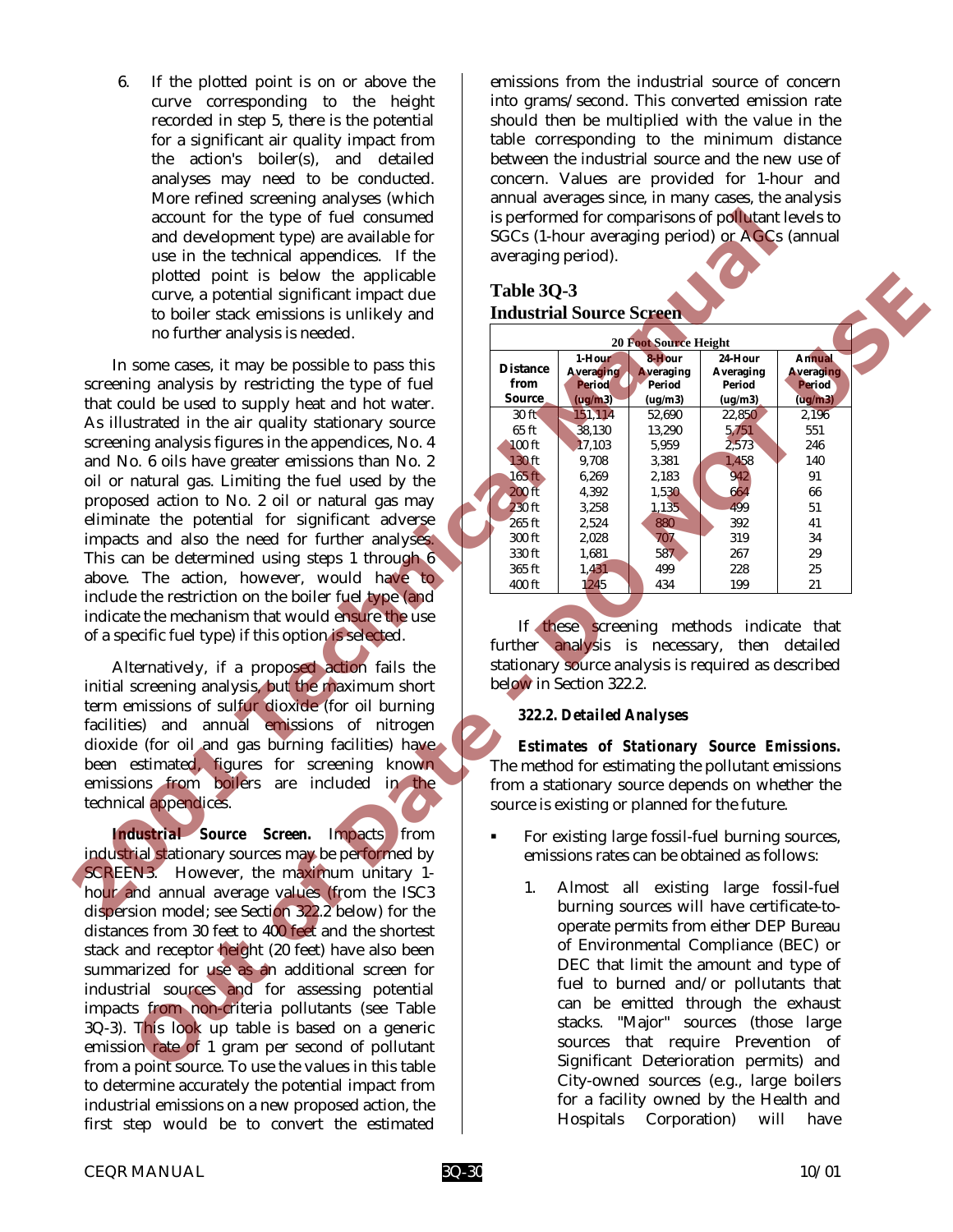permits issued by DEC, while all other facilities will probably have permits filed with BEC. Even if an existing source discharges less than the prescribed limits in a permit, the limits specified in the permits should still be considered as the basis for estimating the maximum emissions from this source. In addition to the permits issued by the City, BEC usually has copies of DEC permits for these types of facilities, and the procedures for obtaining copies of permits from DEC are discussed under item 2, below, for existing manufacturing uses.

2. In cases where only the fuel consumption rates (or refuse burning rates) are supplied, emission factors for the criteria pollutants of concern—which can usually be obtained from EPA's *Compilation of Air Pollutant Emission Factors (AP-42)*—are multiplied by the consumption rates to yield estimates for pollutant emission rates. Sulfur dioxide emission factors reported in AP-42 for<br>oil-burning boilers are directly oil-burning boilers are directly proportional to the percentage of sulfur in the oil. New York City limits the sulfur contents of distillate (No. 2) oil to no more than 0.2 percent (by weight) sulfur, and to no more than 0.3 percent sulfur for residual (No. 4 and No. 6) oils. Therefore, these percent sulfur limits should be used for the respective fuel types to estimate sulfur dioxide emission factors for oil-burning boilers.

For existing manufacturing uses, the following steps may be performed:

Perform field observations of manufacturing uses within the study area to identify the existing manufacturing uses with exhaust stacks (or points) that may have the potential to adversely affect the structure(s) that could be developed as a result of the action. Documenting field observations with field notes and on maps is recommended.

2. After preparing a list of these facilities with their corresponding addresses, a formal request can be made to BEC for a copy of any air contaminant permits for

these facilities. BEC should also be able to supply any permits for nearby major source emitters of concern. In some instances, such as a facility operated by a New York City agency, DEC issues the air contaminant permits, but BEC should still have a copy of such permits in its files. BEC will assess a charge for each address in a search request, unless a waiver of the fees (which is normally done for actions sponsored by governmental agencies) is first approved by DEP's counsel. Requests for copies of the BEC air contaminant permits should be addressed to the New York City Department of Environmental Protection, Bureau of Air Resources, 59- 17 Junction Boulevard, Elmhurst NY 11373, and requests for fee waivers for BEC searches should be addressed to DEP Bureau of Legal & Legislative Affairs at the same address as BEC. The permits can be used to ascertain the pollutants being emitted from the facility in question. The analysis considers the maximum emissions allowable under the permit, even if actual operating conditions are different. With respect to the accuracy of the technical information provided by an air permit, DEP relies upon verification of the information by an applicant's professional engineer or registered architect. Therefore, DEP does not certify as accurate any information gathered through the permitting or certification process. If possible, this information should be independently verified before relying on it for analyses in compliance with any local, state or federal law, rule or regulation. DEP accepts no responsibility for the use of the data or consequences of the use of the data by any party. emissions from this source. In addition to its course the same of the specific with the same of the same of the same of the same of the same of the same of the same of the same of the same of the same of the same of the sa The strain of the consumption and the strain and the strain and the strain and the strain and the strain and the strain and the strain and the strain and the strain and the strain and the strain and the strain and the stra

3. When no permits are available from BEC for a given location, but emissions are apparent there, a conservative emissions analysis based on the likely manufacturing process may be appropriate. This may entail examining material safety data sheets (MSDS), available from the manufacturer, to ascertain details of the pollutants involved in the particular manufacturing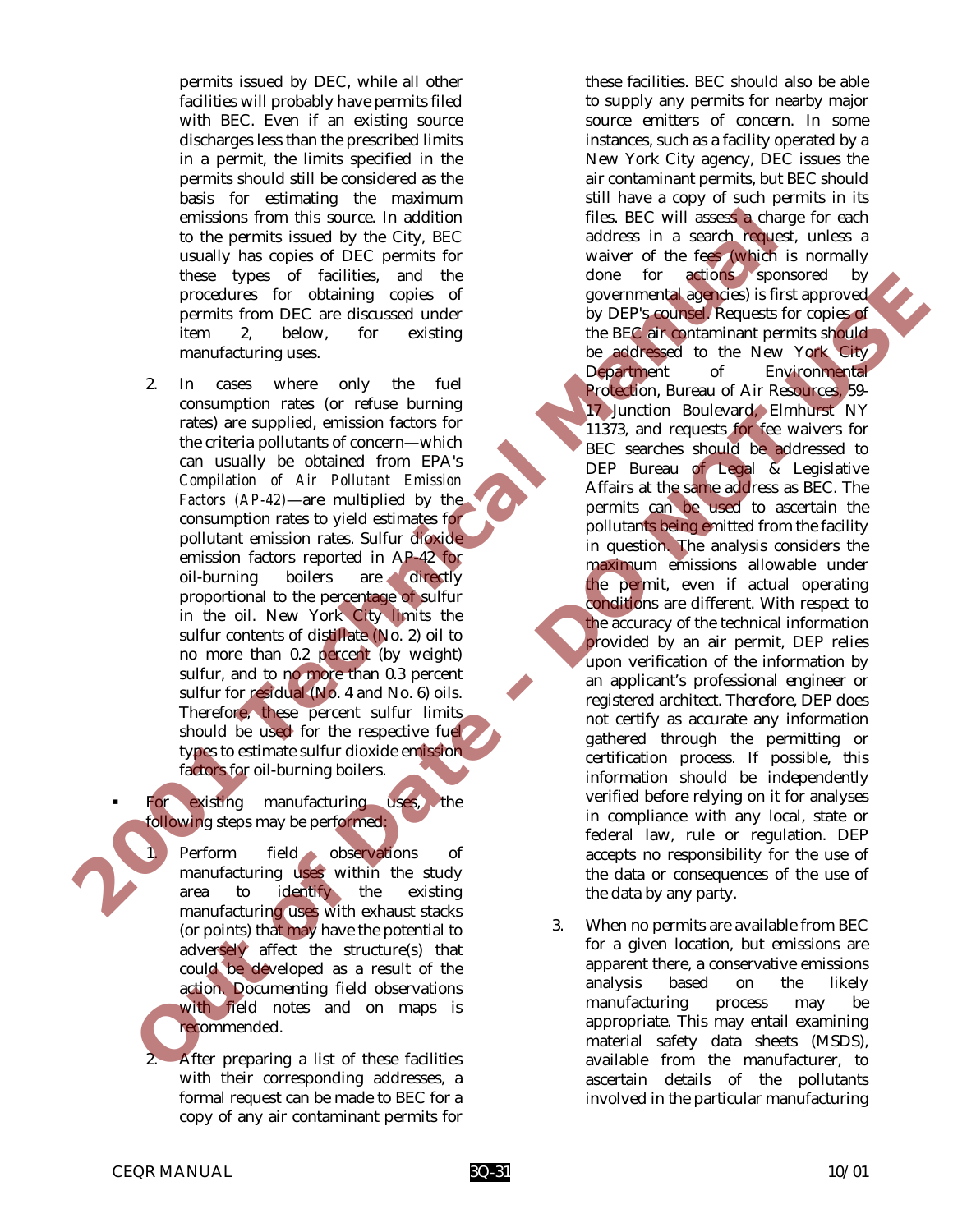process. Contact DEP for assistance with this analysis.

- 4. When manufacturing facilities may result in potential impacts on proposed actions, the following measures for alleviating such adverse impacts should be considered:
- ! Modifications to the design of the proposed action that would eliminate receptor locations that would experience impacts (building setbacks, sealed windows, etc.);
- Restricting the processing capacity at the facility;
- Restricting the operating parameters and physical dimensions of the stack or vent (i.e., increasing the source height or increasing the exhaust velocity, which may lessen the impact on the action);
- Control equipment to limit emissions from the facility; and
- ! Moving the location of the stack or vent to ensure that there would be no significant impacts from the facility on the proposed action.

However, these measures may be difficult to implement if the facility that would cause the impact is not part of the action, and is owned by a party other than the one involved in the action.

- For new sources associated with proposed actions (and for future sources that may affect or be affected by an action), estimates of pollutant emission rates will depend on the type of sources and the pollutants emitted from such sources. Generally, the following procedure may be used:
	- For new fuel burning sources, estimates of fuel consumption rates can either be based on "rule of thumb" fuel consumption rates estimated by mechanical engineers designing the facility, or default emission factor values for residential and commercial facilities. Energy consumption surveys conducted by the Department of Energy and available on its website (http://www.eia.doe.gov/) may be used to develop fuel consumption rates. DEP should be contacted to determine

the appropriateness of using this method.

2. For buildings with interruptible gas systems (these are systems that use natural gas for most of the year, but during the coldest days, use fuel oil; such energy systems are chosen because of the more economical rates available from the power utility), analyses of short-term effects are typically performed for fuel oil, while analyses of annual emissions are performed for natural gas. More information on this is provided below in the section that discusses time averaging periods.

Estimates of malodorous pollutant emission rates are evaluated on a case-by-case basis. Odor thresholds of specific pollutants (i.e., pollutant levels in ambient air that result in a malodorous smell that is recognized by the general populace) can vary by several orders of magnitude, depending on the pollutants. For odor concerns from facilities that are related to wastewater treatment, DEP should be consulted first. Similarly, for facilities that handle solid waste, DEP or DOS should be contacted. To evaluate the potential for malodorous emissions, the following general procedures can be used: To consider the step of the form of the step of the proposed of the more examined has a selection that would elemente impacts (building short-term effects).<br>
The selection of the step of the step of the step of the step of A voluid experience impacts (midding a spectral documents for the control of the control of the spectral documents of the control of the spectral documents of the control of the spectral documents of the control of the spe

- Perform a rigorous evaluation of the processes at the facility in question to determine the potentially malodorous substances emitted and their respective emission rates.
- 2. For those substances, perform a literature search for odor thresholds and other characteristics.
- 3. Of all the chemical compounds emitted, the one that will result in the greatest potential for malodorous emissions is usually defined as the "indicator" compound. This is the compound with correct combination of these elements: (1) the lowest odor threshold (the minimum concentration at which the odor is detectable), and/or (2) the highest emission rate. An identified malodorous pollutant that has the largest potential emission rate of all potential malodorous pollutants discharged from a facility may not be the appropriate indicator compound for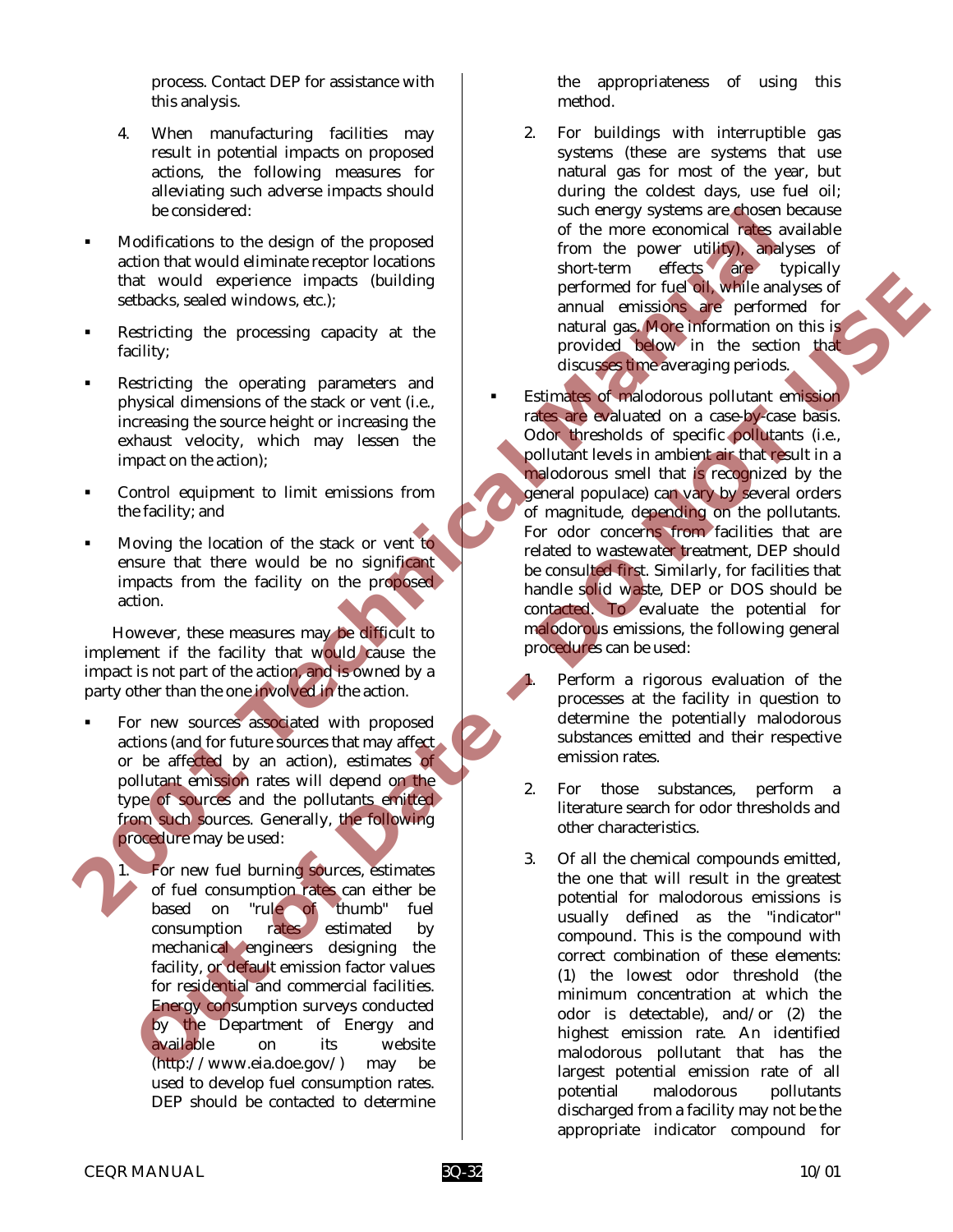evaluating potential odor impacts, because other malodorous compounds emitted from the facility may have tremendously smaller odor threshold concentrations. Published test data on malodorous emission rates for specific operations with corresponding odor control mechanisms (if any) can provide information for preparing estimates of malodorous pollutant emission rates. Alternatively, in lieu of an indicator compound, a mix of malodorous pollutants may be addressed by the use of dilution thresholds. Consultation with DEP is suggested before undertaking such analyses.

*Time Averaging Periods.*  $SO_2$ ,  $NO_2$ , and  $PM_{10}$ , the principal pollutants of concern for fuelburning stationary sources, are examined for oil or interruptible gas burning facilities, while  $NO<sub>2</sub>$  is the only pollutant analyzed in any refined study of a natural gas burning source. Peak daily emission rates are typically employed in the modeling to calculate the maximum 3- and 24 hour pollutant concentrations. Peak daily emission rates are calculated by determining the total amount of pollutants emitted in the peak day and dividing by 24 hours. However, in instances when oil-burning equipment is used irregularly (e.g., only 8 hours per day at a manufacturing facility), peak hourly emission rates are used to evaluate the maximum potential  $3$ -hour  $SO<sub>2</sub>$  concentrations, while 24-hour  $SO_2$  and  $PM_{10}$  levels should be calculated with emission rates based on the total amount of fuel burned in a peak day and dividing by 24 hours. The average hourly annual emission rates (e.g., the anticipated or permitted total amount of a pollutant emitted in a year divided by 8,760 hours—the approximate number of hours in a year) are used in the modeling to determine the annual average pollutant concentrations at selected locations. Some simple stationary source models, such as EPA's SCREEN3, only simulate maximum 1-hour impacts. Persistence factors of 0.9 and 0.4 are recommended for adjusting 1-hour impacts to 3- and 24-hour time averaging periods, respectively, with these simple models. control methodiomy of any control methodic method in the stationary is the stationary of the stationary of the stationary and account of the particular exists of the methodic scatter of the control of the particular exist Alternative, in the of an indication contents (see that is a more of the secure that is a more of the content of  $\sigma$  of  $\sigma$ . Annual angle is a more of the content of the content of the content of the content of the cont

In an analysis of potential noncriteria pollutant impacts from new sources on the surrounding community or from existing sources on a proposed facility, comparisons are ultimately required between the maximum predicted pollutant levels and the corresponding AGCs and SGCs listed in DEC's *DAR -1*. Since SGCs and

AGCs are intended for time-averaging periods of 1 hour and 1 year, respectively, suitable noncriteria emission rates for these scenarios are needed. Maximum 1-hour concentrations for noncriteria pollutant sources are usually calculated with the maximum hourly pollutant emission rates from these sources through modeling (described below). Maximum hourly pollutant emission rates are estimated either through the permitted values or estimates generated for new sources. Annual average pollutant emission rates are used to determine maximum annual impacts, which are then compared to the AGCs. Annual average hourly emission rates are estimated by dividing the total amount permissible, as listed in a permit, or the pollutant amount estimated for a proposed facility by 8,760 hours. In addition, certain pollutants—specifically, air toxics that could be released during chemical spills—have shorter averaging periods. These are discussed below under "Puff Modeling."

*Dispersion Modeling.* Modeling of potential pollutant concentrations from stationary sources can be performed either through the use of dispersion or fluid (i.e., physical, or wind tunnel) modeling. In most instances where a refined stationary source impact analysis would be required, mathematical dispersion modeling is the most suitable choice for performing these evaluations. A discussion on the conditions that may warrant fluid (i.e., physical, or wind tunnel) modeling over mathematical modeling is included below under "Suitability of Fluid Modeling Versus Mathematical Modeling." A detailed discussion on the procedures involved and input parameters needed for the various typical types of mathematical dispersion modeling scenarios is provided below.

! *Emission rates for pollutants of concern.* Before modeling is performed, determine the pollutants of concern and the respective emission rates following the procedures discussed above. In the cases of sources emitting pollutants through an exhaust stack, pollutant emission rates and stack exhaust parameters for multiple potential operating loads (e.g., operation of large fossil fuel burning facility at 100 percent capacity, 75 percent capacity, and annual average conditions) should be prepared for input into the dispersion modeling. The analysis of all three conditions is appropriate in a prediction of worst-case impacts for the following reasons. Although the 100 percent capacity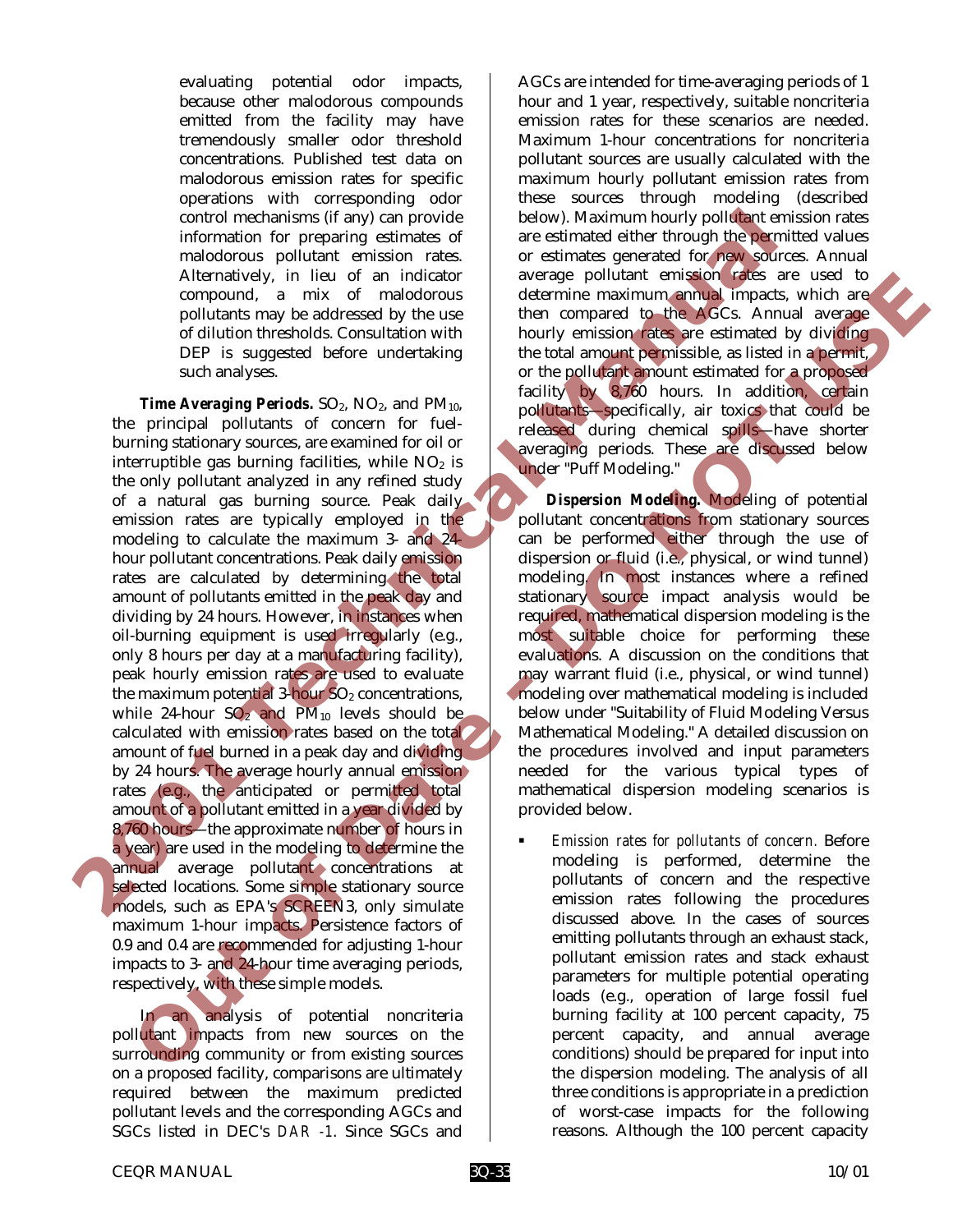load usually results in the greatest amount of pollutants discharged by such an operation, it may not result in the worst-case analysis, because the exit velocity of the pollutants through the stack is also at its greatest in this condition, so that greater plume rise would result. In this case, the bulk of the pollutants can be ejected to a height greater than nearby receptor locations. On the other hand, if a nearby receptor location is of near or equal height to the exhaust stack(s) under analysis, maximum pollutant concentrations at the receptor from the local source may occur with a lower load, and therefore a lower exit velocity. In addition, pollutant emission rates and stack exhaust velocities under annual average operating conditions are normally much lower than the 100 percent load conditions. Since maximum annual pollutant levels are sometimes required for comparison to either applicable criteria pollutant standards or non-criteria pollutant AGCs, estimations of pollutant levels on an annual average basis at receptor locations should be determined by modeling annual average operating conditions of the source(s). can be ejected to a height growth are activable to a single proposed to the single state of the single state of the single state of the single state of the state of the state of the state of the state of the state of the s

! *ISC3 model.* For most actions, the EPA's ISC3 computer program model is the most suitable mathematical dispersion model for performing a refined air quality impact analysis. The ISC3 model, which is described in *User's Guide for the Industrial Source Complex (ISC3) Dispersion Model (EPA-450/4- 92-008a)*, calculates pollutant concentrations from one or more sources using hourly meteorological data data (http://www.epa.gov/scram001/). The ISC3 model can simulate impacts from point, area, and volume sources, and can also account for building-induced turbulence, or "wake" effects, that nearby structures can cause on the dispersion of pollutants from nearby stacks that do not meet GEP, or Good Engineering Practice, heights. sign to the exhaust stack) much carrying the mean star of the two stars and the stack of the star of the star of the star of the star of the star of the star of the star of the star of the star of the star of the star of t

GEP stack height is defined as the sum of the height of the structure (or nearby structure) plus 1½ times the lesser dimension (height or width) of the structure (or nearby structure). Both the height and width of the structure used to determine if the GEP stack height criterion is fulfilled are determined from the frontal area of the structure projected onto a plane perpendicular to the direction of the wind. According to EPA guidelines, a building is sufficiently close to a

stack to cause wake effects when the distance between the stack and nearest part of the building is less than or equal to five times the lesser of the height or the maximum projected width of the building. For directionally dependent building wake effects (which is a modeling option within the ISC3 model), wake effects are assumed to occur if the stack is within a rectangle composed of two lines perpendicular to the wind direction, one line at 5LB downwind of the building and the other at 2LB upwind of the building, and by two lines parallel to the wind, each at 0.5LB away from each side of the building (where LB is the lesser of the height and projected width of the building).

The following information is required to execute the ISC3 computer program model:

- 1. When modeling potential pollutant concentrations emitted from stacks (i.e., point sources) with the ISC3 model, the following information is needed: the appropriate pollutant emission rates, dimensions of a building that could induce wake effects, local grade elevations, stack exhaust parameters (i.e., stack exhaust velocity, inner stack diameter, stack exhaust temperature, stack height), and representative meteorological data.
- 2. Computations with the ISC3 model are usually made assuming stack tip downwash, buoyancy-induced dispersion, gradual plume rise, RAM urban dispersion coefficients and wind profile exponents, no collapsing of stable stability classes, and elimination of calms.
- 3. The ISC3 model should be run both with and without building downwash (i.e., wake effects option) if the exhaust from the stack(s) could be affected by the building the stack is on or by a nearby structure. EPA's Building Profile Input Program (BPIP) program—which is described in the *User's Guide to the Building Profile Input Program*, EPA, Research Triangle Park, North Carolina  $(http://www.epa.gov/scram001/)$ should be used to determine the projected building dimensions for the ISC3 modeling with the building downwash algorithm enabled. Modeling should account for all obstructions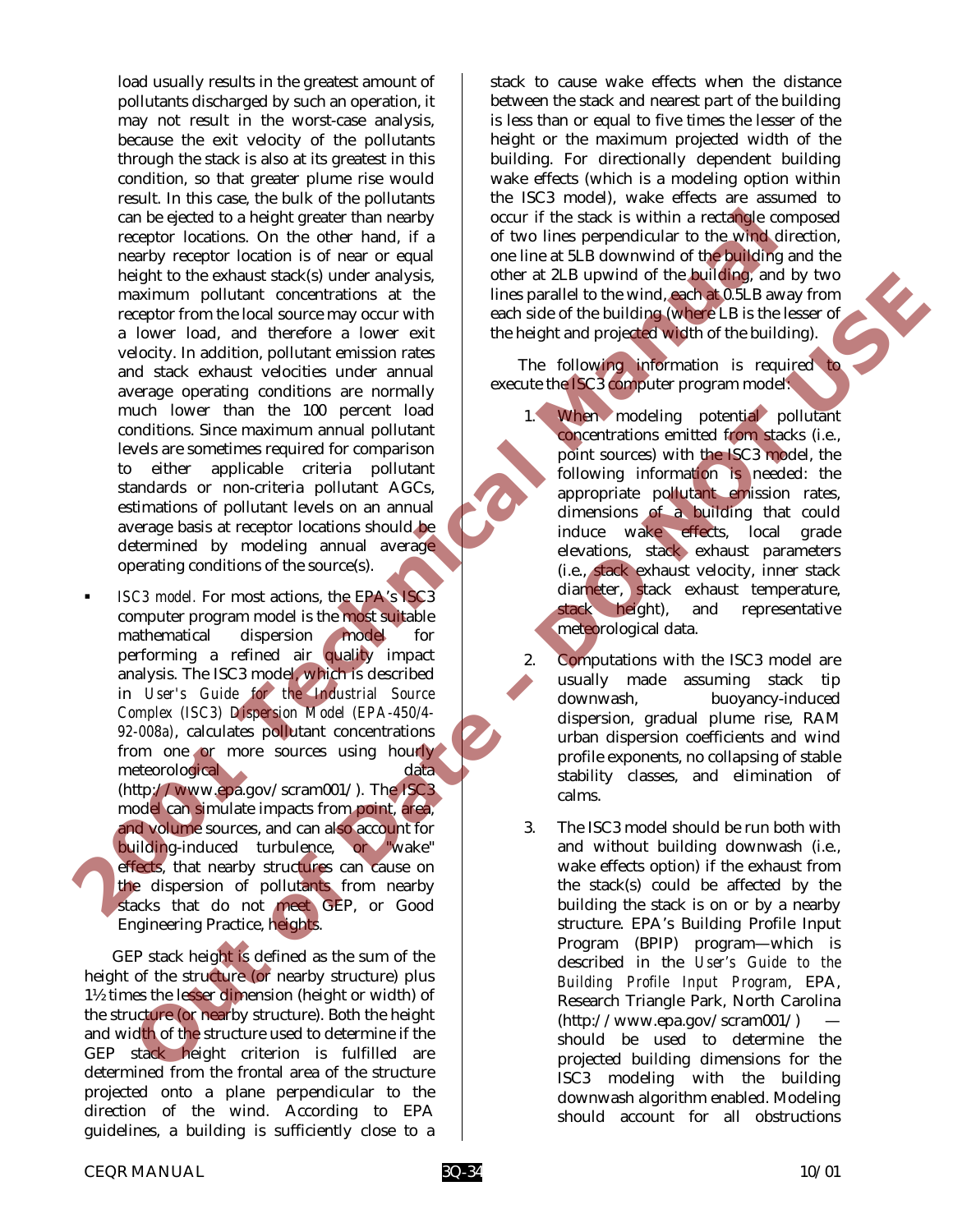within a radius equal to 5 obstruction heights of the stack.

- 4. In cases where the sources and receptors are in a relatively undeveloped, coastal area of New York City (i.e., less than 50 percent of the land area within a 1.9-mile radius from the source is developed into non-park uses), RAM rural dispersion coefficients and wind profile exponents should be selected in the ISC3 modeling of such facilities. Auer's technique may also be used to classify whether the region should be simulated as urban or rural (Auer, A.H. Correlation of Land Use and Cover with Meteorological Anomalies, Journal of Applied Meteorology, Vol. 17, 1978).
- 5. The meteorological data set used with the ISC3 model should consist of the latest available five consecutive years of meteorological data in order to ensure that an adequate number of hours are simulated to determine compliance with applicable standards and guideline concentrations. It is recommended that surface data collected at the nearest representative airport with upper air data concurrently collected at Brookhaven, NY be used for this 5-year meteorological data set. Depending on the location of the proposed action, the use of surface data from La Guardia, J.F.K. International or Newark airport may be acceptable for modeling. This meteorological data set includes wind speeds, wind directions, ambient temperatures, and mixing height data for every hour of a year. DEP may be contacted to confirm the latest recommended meteorological data set before performing any analyses. Tatus is none that is some to select the meteorological disk and which profile experimental and the methodological disk and the methodological disk and continue in the methodological disk and also be used to charge the met or starting sometimes and considerable and considerable and considerable and considerable and considerable and considerable and considerable and considerable and considerable and considerable and considerable and consider

Ideally, estimates of stack exhaust parameters (i.e., stack exhaust velocity at 100 percent load, inner stack diameter, exhaust temperature, and stack height) for new significant stationary sources will be available. If this information is unavailable for a new source that would be located on top of a structure, in most applications, the following assumptions can be used as conservative estimates in a stationary source analysis:

- exhaust velocity at all loads: 0.001 meter/sec
- ! inner stack diameter: 0 meters (no plume rise)
- stack exhaust temperature: 293 °K
- stack height: 3 feet above rooftop level

7. Since dispersion modeling uses meteorological data in the computation of pollutant levels at selected receptor locations, the coordinate system in the modeling must be developed with consideration of true north and the corresponding directions of the compass. A critical component of the hourly meteorological data used in these computations is wind direction. When the meteorological data are initially compiled, all hourly wind directions are referenced to true north. Therefore, contrary to coordinate systems developed for mobile sources mathematical modeling, stationary source modeling must simulate sources and receptor locations using a coordinate system that is consistent with the meteorological data set.

 *Other models.* EPA has proposed the adoption of ISC-PRIME and AERMOD as refined models to eventually replace the current regulatory model for stationary source modeling, ISC3. Both are awaiting EPA approval for regulatory use. It is anticipated, however, that ISC-PRIME and AERMOD will be incorporated into one new and improved model, AERMOD-PRIME. Outlined below are some of the anticipated improvements in the new stationary source models forthcoming from EPA.

! EPA's AERMOD serves as an improved alternative to ISC3. It has superior treatment of boundary layer turbulence and is more accurate for complex terrain. AERMOD has two pre-processors, AERMET and AERMAP. AERMET is the meteorological data preprocessor and provides the model with meteorological information. The major purpose of AERMET is to calculate boundary layer parameters for use by AERMOD. AERMAP is the terrain pre-processor and it characterizes and generates receptor grids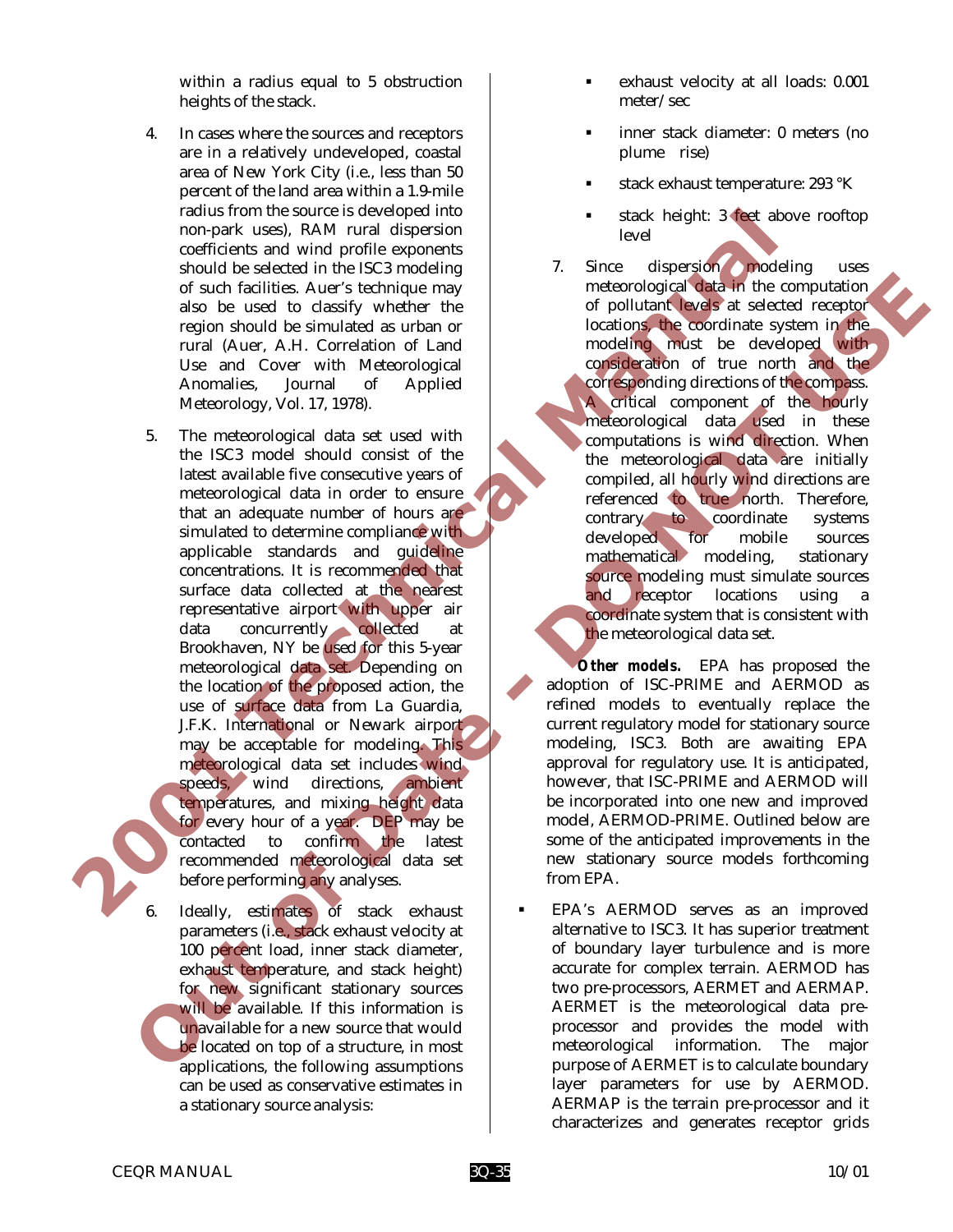and elevations. Unlike ISC3 and ISC-PRIME, AERMOD does not contain the enhanced algorithms for treatment of deposition and building downwash. There is an effort to include in the model new algorithms for both wet and dry deposition and building downwash. This program uses BPIP, the current EPA model, for calculating downwash.

! EPA's ISC-PRIME is another improved alternative to ISC3. This model has been developed for enhanced plume rise and building downwash and includes a new set of algorithms named PRIME (Plume Rise Model Enhancements). PRIME calculates the concentration of pollutants in the cavity region and considers the position of the stack relative to the building. These features are not included in the modeling procedures, of ISC3. In addition, ISC-PRIME model uses BPIP-Prime, as opposed to BPIP, for calculating downwash.

These models are not currently approved by DEP for regulatory use and therefore DEP should be contacted to determine the suitability of such models as appropriate on a case-by-case basis, or to confirm the latest recommended dispersion model to employ. Other models may also be appropriate.

*Cavity regions.* Under certain meteorological conditions, the exhaust from a stack on top of or proximate to a structure may be entrapped for short periods in the cavity regions adjacent to the structure. For these cases, additional analysis may be appropriate.

The predicted concentrations in a cavity zone are inversely proportional to the surface area of the building (perpendicular to the wind direction) and to the wind speed required to entrap most of the exhaust plume. It should be assumed in this type of analysis that all of the exhaust would be entrapped in the cavity zone.

Maximum predicted pollutant short-term (e.g., 1-, 3-, and 24-hour) averaging periods are calculated for at least two of the perpendicular cross-sectional areas of the structure producing the cavity effect. Maximum potential cavity concentrations may be calculated using the SCREEN3 model.

Meteorological persistence factors of 0.9 and 0.4 are used to calculate the maximum 3- and 24hour cavity pollutant concentrations, respectively, from 1-hour concentrations yielded from the SCREEN3 modeling.

 *Volume and area sources*. If a proposed action would result in development of a facility that would emit pollutants through a series of stacks along the rooftop edges of a structure, or over an area on top of or adjacent to the facility, a volume or area source analysis is used. Pollutant emission rates through the multiple stacks or over the area can be estimated following the procedures discussed above, and concentrations at selected receptor sites should be determined following the procedures outlined in the ISC3 User's Manual. Conservative estimates of concentrations can be calculated using the recommended algorithms for these applications, assuming a wind speed of 1 meter per second, neutral atmospheric stability, and (if needed) meteorological persistence factors of 0.9 and 0.4 for 3- and 24-hour time averaging periods, respectively. For a more refined analysis, the ISC3 model can be run for these area or volume source analyses using five years of meteorological data. correst TPA in order to the control of the strainer in the correspondent and including the control of the strainer of the control of the strainer of the control of the strainer of the control of a distribution of a distrib terminive to EX2. This medial and best controlled following the relationship of the property of the property of the state of the property of the state of the property of the state of the state of the controlled following

 *Cumulative Analysis.* For larger sources, or sources near significant existing sources, a cumulative analysis may be necessary. The following steps should be completed:

- An initial (primary) study area for analysis should be defined by delineating a 1,000-foot distance from the boundaries of the project's property line.
	- ! Ground level and elevated sensitive receptors outside the property line of the proposed action that may be affected by the proposed source should be identified. Maximum predicted concentrations and those receptors that may be affected by more than one source should be identified. This should be done in accordance with the guidelines described in Section 312.2.
- All facilities or sources within the 1,000-foot study area that have a heat input of 2.8 million Btu/hour or greater should be identified along with their stack parameters and emissions calculations.
- ! A search should be conducted beyond the 1,000-foot initial study area to identify any large existing sources that have the potential to add significantly to pollutant loadings at the identified sensitive receptors. Stack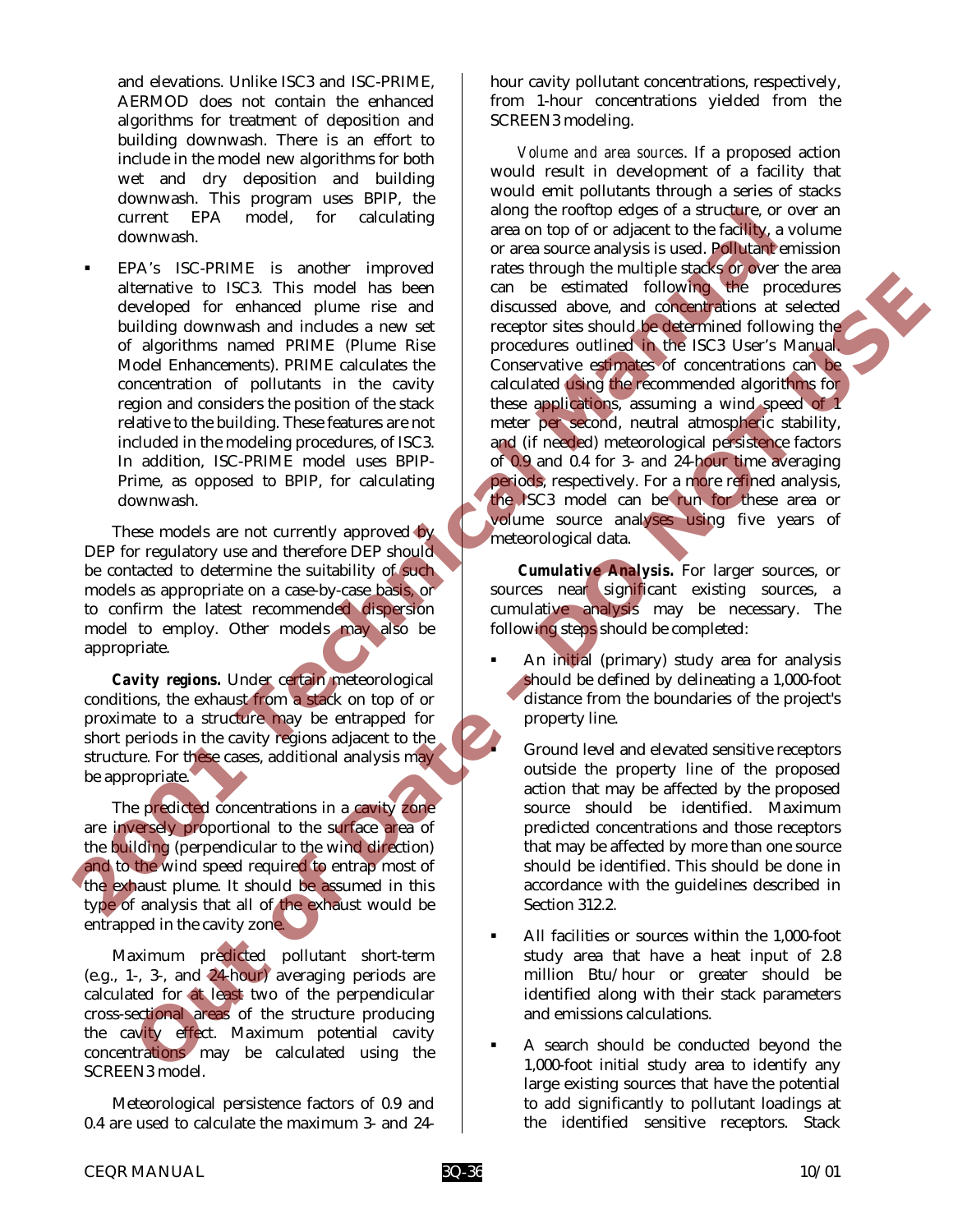parameters and emissions calculations of these facilities should be presented along with similar data for the proposed facility. It is the responsibility of the applicant to verify these parameters or to present the rationale behind modeling assumptions that will be used if verification data cannot be obtained. Similarly, all large sources that may add to pollutant loadings at the 1,000-foot study area's sensitive receptors and that may be constructed within similar timeframes as the proposed action should be identified. Proposals that have active permit applications should be included.

- ! A preliminary background source inventory should be submitted to DEP for review, including all identified sources within and beyond the primary 1,000-foot study area. A screening analysis may be conducted to determine which of the background sources beyond the 1,000-foot study area could be eliminated from further consideration. The screening analysis is recommended to determine carefully the final list of sources that will be included in the detailed cumulative dispersion modeling. Consensus should be reached with DEP regarding the source inventory prior to the commencement of a detailed dispersion analysis.
- The collection of permit data for such sources should generally follow the procedure outlined above in section 322.2.
- Detailed dispersion modeling should be conducted using the agreed upon list of sources, the same modeling parameters accepted by DEC for permitting purposes, and those described above in this chapter. In general, those include: (a) use of the latest five years of meteorological data; (b) examination of criteria pollutants: sulfur dioxide  $(S0<sub>2</sub>)$ , nitrogen dioxide  $(NO<sub>2</sub>)$  and inhalable particulate matter  $(PM_{10})$ ; (c) large source loads; (d) long- and short-term analyses; (e) use of ISC3 to determine the highest second highest short term concentration and the highest average annual concentration; and (f) use of appropriate backgrounds. Combined emissions of the existing and planned sources identified above and background concentrations should be examined at all sensitive receptors to determine if there are any projected NAAQS exceedances.
- Downwash and cavity analysis, where necessary, should be included in the studies.
- All the backup data necessary for DEP to be able to verify the results of the analysis should be submitted (as described below in Section 430).

*Suitability of Fluid (Physical) Modeling Versus Mathematical Modeling.* For most actions, screening (for single residential buildings) or fullscale mathematical modeling is appropriate for evaluating air quality impacts from stationary sources. The mathematical expressions and formulations that constitute the various models attempt to describe an extremely complex physical phenomenon as closely as possible. However, because all mathematical models contain simplifications and approximations of actual conditions and interactions, and because a worstcase condition is of most interest, these models are conservative and tend to over predict pollutant concentrations, particularly under adverse meteorological conditions. Typically, these models are too conservative to accurately account for such conditions as complex topography, and therefore may predict pollutant concentrations that are too high. Such conservative results are usually adequate in the analyses of small sources, such as residential or commercial boilers, but when larger sources are being considered, physical modeling can yield more accurate results. Simularly all large sources that may add to the basis of the state in the state of the state of the state of the state of the state of the state in the state of the state of the state of the state in the state of the stat constructed with the included in the second of the second interaction and the second into the second interaction in the second interaction in the second interaction in the second interaction in the second interaction in t

Physical modeling, also called fluid or wind tunnel, modeling, involves constructing a scale model of the proposed buildings and any nearby existing and proposed buildings and surrounding terrain. This model is then subjected to wind tunnel studies, in which a tracer gas is emitted from the source. Measurements are taken at different locations (receptors) on the physical model to determine the dispersion of the gas. This method of physical modeling is sometimes selected because of concern that mathematical models do not always adequately account for complex topography. In other cases, fluid modeling is preferred because the dispersion created by either existing or proposed structures on air movement in the area under analysis predominates over the dispersion effects of regional atmospheric factors, such as thermal gradients. Recommended procedures for fluid modeling are outlined in EPA's *Guideline for Fluid Modeling of Atmospheric Diffusion*, (EPA-600/8-81- 009), April 1981 and *Guideline for Use of Fluid Modeling to Determine Good Engineering Practice*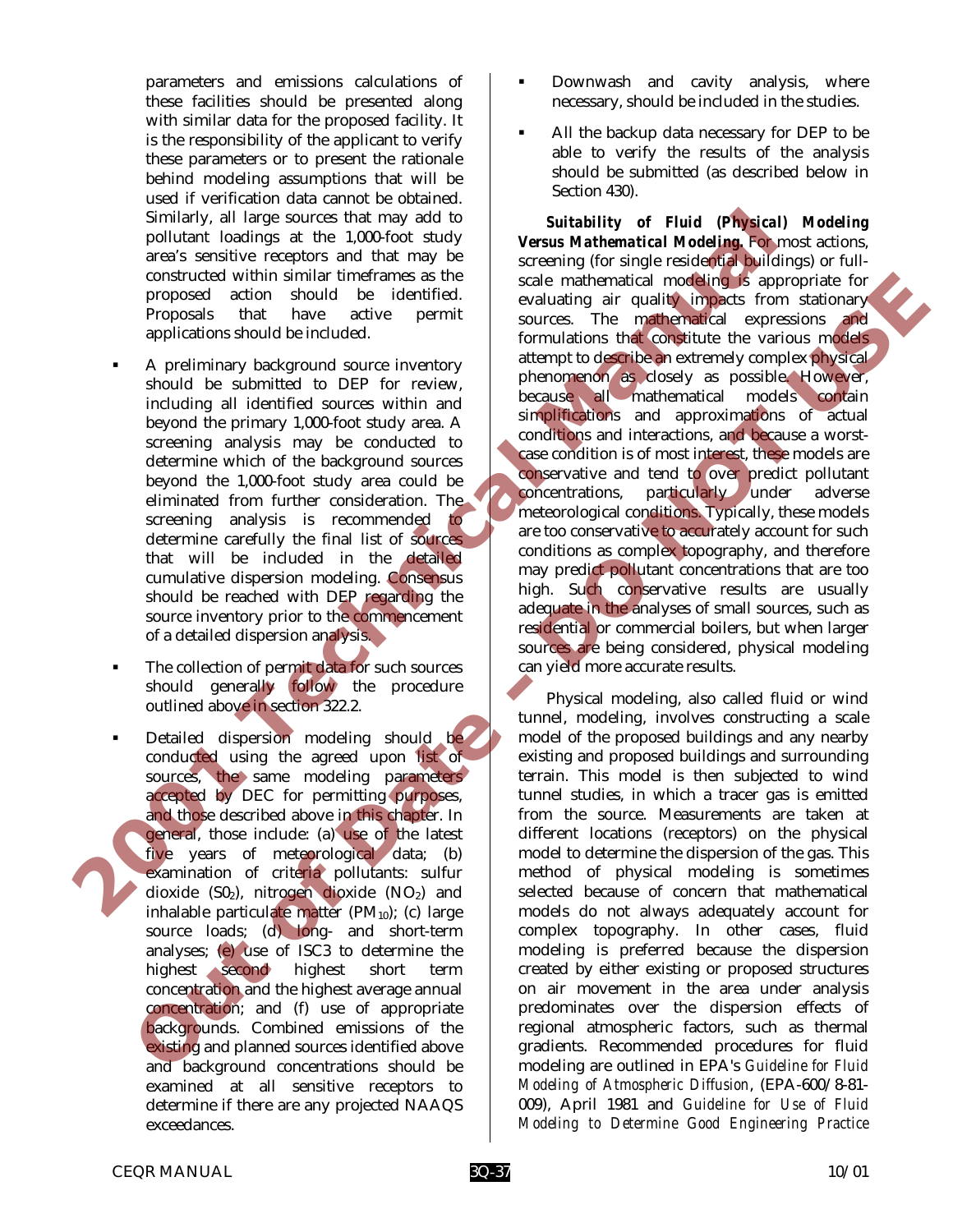*Stack Height* (EPA-450/4-81-003), July 1981. It is recommended that DEP be contacted for assistance before performing any fluid modeling studies.

*Background Concentrations.* The monitored background levels of the principal pollutants of concern for stationary source air quality modeling—SO2, NO2, and PM10—have remained relatively steady for some time. Summaries of the suggested background levels for these pollutants at various DEC monitoring locations throughout New York City can be obtained from DEP. Background pollutant concentrations for lead and non-criteria pollutants (for which there are only a limited amount of data available) should be obtained from DEC monitoring reports on ambient air monitoring. These DEC reports can be examined at the offices of DEP. New York State ambient air monitoring data can also be found at DEC's website:

http://www.dec.state.ny.us/website/dar/index. html. To determine annual average background levels, the highest annual averages measured over the latest available 3-year period should be used. To determine worst-case short-term background levels, the highest second highest maximum yearly concentrations measured over the latest available 3-year period should be used.

*Extended Analysis.* The calculated maximum total pollutant concentrations at selected receptor locations usually consist of adding background pollutant level estimates (for the applicable time averaging periods and pollutants of concern) and the maximum predicted impacts from nearby significant sources under study. This procedure yields estimates of total pollutant concentrations at these locations. In some cases, it is possible to further refine this procedure, and still yield acceptable conservative estimates of pollutant concentrations. As an example, when the maximum daily (i.e., 24-hour)  $SO<sub>2</sub>$  concentration computed from 5 years of meteorological data is added to the recommended conservative 24-hour SO2 background level, this might result in predicted violations of the 24-hour  $SO<sub>2</sub>$  ambient standard. However, the actual  $SO<sub>2</sub>$  monitored background levels on the days that resulted in the highest **predicted 24-hour** concentrations may have been significantly lower than the recommended background values. (Monitored ambient background levels of  $SO<sub>2</sub>$  significantly increase during cold weather periods, because the increased use of oil to supply heat for residential and commercial facilities significantly escalates the

amount of  $SO<sub>2</sub>$  emitted into the local environment.) A limited extended analysis would be to sum the monitored daily  $SO<sub>2</sub>$  background values for the one or two days that had the highest predicted local concentrations (from either wind tunnel or mathematical modeling) to the modeled concentrations for these days, until there are no predicted violations of the  $SO<sub>2</sub>$  24-hour ambient standard. If there are many occurrences when the daily SO2 predicted concentrations from local sources at a selected receptor location are added to the recommended background level and the resultant sums exceed the applicable standard, an acceptable refined extended analysis would be to sum all of the 24-hour local concentrations to the concurrent daily background levels at this receptor location. An analogous procedure may be followed for determining maximum total 3-hour SO2 concentrations at receptor locations.

*Chemical Spills.* Some actions would result in the development of facilities that house operations with the potential to accidentally emit air toxics as the result of chemical spills. As an example, medical, chemical, or school laboratories with fume hoods are required to have a ventilation system that discharges pollutants released under the hoods or in the laboratories to exhaust points above the rooftop. Since chemicals can be accidentally spilled in these facilities, the dispersion of hazardous pollutants from these discharge points and potential impacts on the surrounding community are examined. The appropriate department responsible for establishing and enforcing safety procedures for the storage and use of all hazardous materials at the institution should be contacted for a complete list of chemicals to be used in the proposed laboratories. In addition, the project's mechanical engineers should be contacted to obtain specific mechanical information for the laboratory fume hood exhaust system. The techniques described below can be applied to chemical spills or to any other short-term releases of pollutants. concern ior stationary source are quality predicted violations of the So<sub>2</sub> 22 flouring the computer and value of the stationary of the stationary of the stationary of the stationary of the stationary of the stationary of **Out of Date - DO NOT USE**

! *Evaporation rates.* Evaporation rates for volatile hazardous chemicals that are expected to be used in the labs can be estimated using a model developed by the Shell Development Company (M.T. Fleisher, *An Evaporation/Air Dispersion Model for Chemical Spills on Land*, Shell Development Company, December 1980). The Shell model, which was developed specifically to assess air quality impacts from chemical spills, calculates evaporation rates based on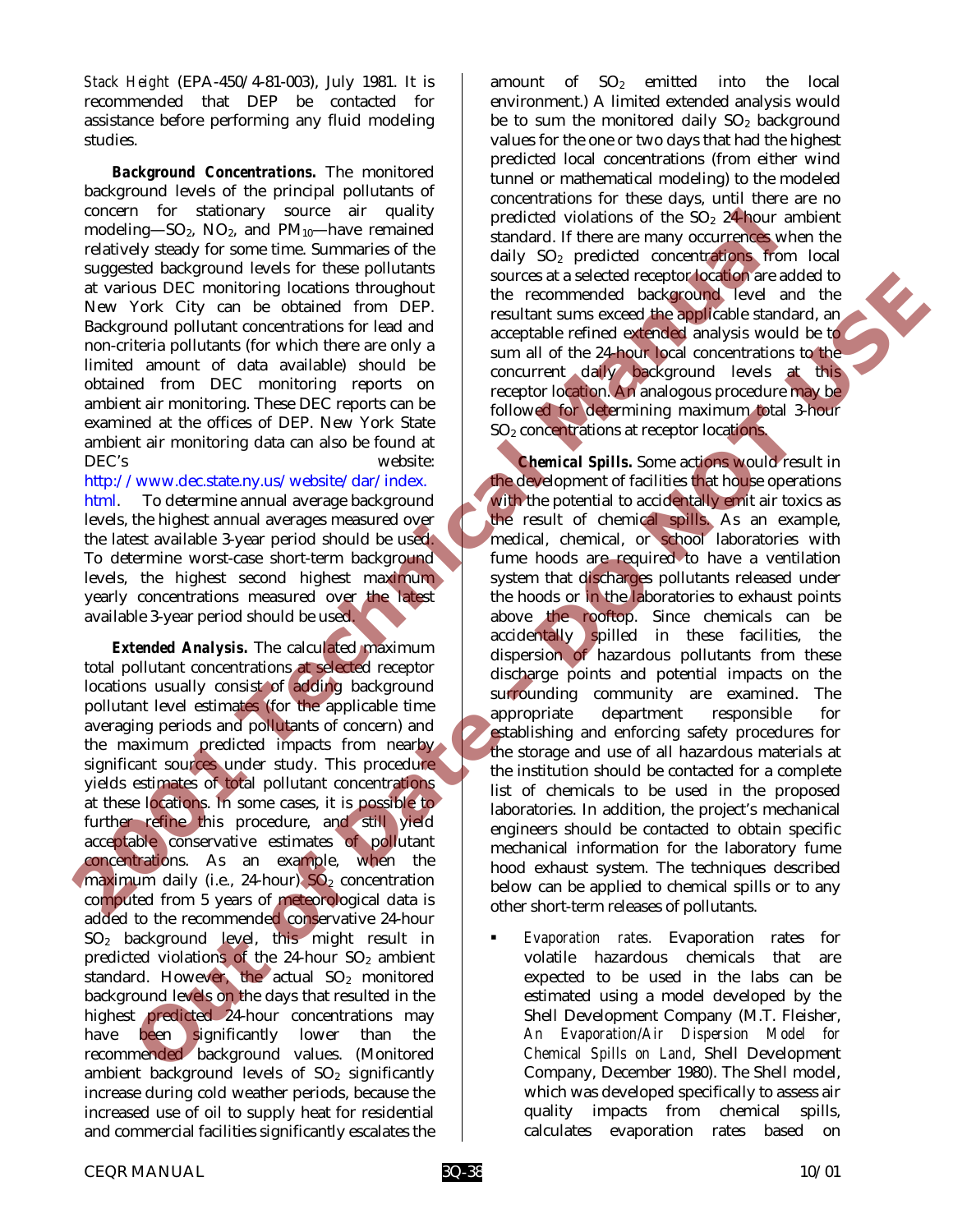physical properties of the material, temperature, and rate of air flow over the spill surface. The evaporation rates for such scenarios are usually calculated assuming room temperature conditions (»70°F) and an air flow rate of 0.5 meters/second. A "worstcase" chemical spill is usually determined by reviewing the chemicals that are expected to be frequently used under the hoods, the amount and frequency of use for such chemicals, the container sizes for such chemicals, and the evaporation rates (from Shell model) and relative toxicities of these chemicals. Samples of how to perform such calculations are provided in the appendices (Guidelines for Calculating Evaporation Rate for Chemical Spills).

! *Recirculation.* Analysis of chemical spills or other sources of hazardous pollutants also considers the effects of recirculation of the pollutants from the vent back through nearby windows or air intake vents. This can occur any time exhaust vents are situated near operable windows or intake vents. The potential for recirculation of fume hood emissions or other sources of hazardous pollutants back into the nearest window or fresh air intake vent can be assessed using the method described by D.J. Wilson in *A Design Procedure for Estimating Air Intake Contamination from Nearby Exhaust Vents* ASHRAE TRANS 89, Part 2A, pp. 136-152 (1983). This empirical procedure, which has been verified by both wind tunnel and fullscale testing, is a refinement of the 1981 ASHRAE handbook procedure, and takes into account such factors as plume momentum, stack tip downwash, and cavity recirculation effects. Samples of how to perform such calculations are provided in the appendices (Guidelines for Recirculation for Chemical Spills). reviewing the chemicals that are expected to the compared to the Stori-Term because the mount and frequency of use for such (STEA) or ceiling lowers appear the chemical state in the exponential of the state of the chemical chemicals. The container sizes for such 1000 and 1100 and 1100 and 1200 and 1200 and 1200 and 1200 and 1200 and 1200 and 1200 and 1200 and 1200 and 1200 and 1200 and 1200 and 1200 and 1200 and 1200 and 1200 and 1200 and 1

Puff modeling. Maximum pollutant concentrations at elevated receptors downwind of fume exhausts, or other shortterm, instantaneous releases of pollutants, can be estimated using the latest EPA INPUFF model. The EPA INPUFF 2.5 model (Peterson, W.B., Inpuff *2.0 - A Multiple Source Gaussian Puff Dispersion Algorithm, EPA/600/8- 86/024*, August 1986) is the most recent release of this model. The INPUFF model is used for such analyses because it considers short-term concentrations. This is appropriate

because these types of emissions are typically present only for short periods of time. For example, most chemical spills are completely evaporated in considerably less than an hour. Under these conditions, maximum predicted pollutant concentrations from the recirculation calculations and INPUFF modeling at places of public access should be compared to the Short-Term Exposure Levels (STELs) or ceiling levels recommended by the U.S. Occupational Safety and Health Administration (OSHA) for these chemicals. STELs are usually 15-minute time-weighted average exposures that should not be exceeded at any time during an employee's work day. Ceiling levels are the exposure limits that should never be exceeded in an employee's work day. Stable atmospheric conditions and a 1 meter per second wind speed are usually assumed as input to the INPUFF model.

*Future No Action Condition.* The assessment of stationary sources in the future without the action takes into consideration expected changes by the action's build year. For existing stationary sources, existing emissions are usually assumed to continue in the future, unless there is reason to expect otherwise. (As noted above, when emissions are determined through a facility's operating permit(s), maximum allowable concentrations are assumed.) For assessments of the effects of future pollutant emissions on sensitive uses near an existing manufacturing district, it may be appropriate to consider expected future trends in that district, when no known new development is proposed.

*Future Action Condition.* This assessment considers conditions with the action in place, and compares them with conditions in the future no action scenario to determine the potential for significant impacts.

#### *323. Construction Impacts*

Construction impacts on air quality can occur because of particulate matter raised by construction activities or sandblasting, exhaust and emissions from construction equipment, and increased traffic to local roadways because of vehicles traveling to and from the construction site or because of temporary road closings. Because these impacts are only temporary, they usually need to be assessed quantitatively only when the action's construction period would be relatively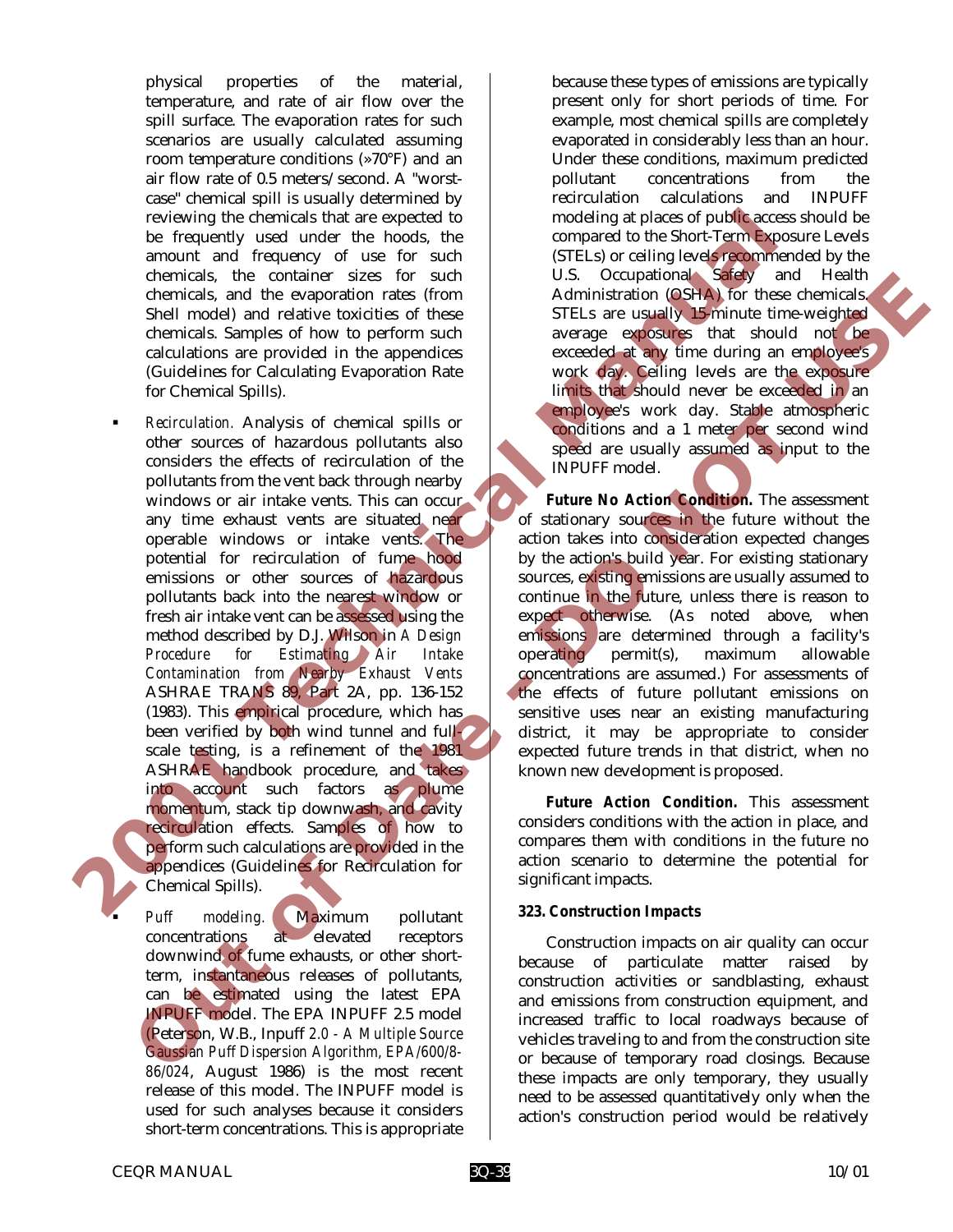long-term. However, the magnitude of construction activities is also considered—an analysis may be appropriate for certain activities, even if temporary, such as concrete batching plants.

For construction activities, the assessment of air quality impacts is an analysis, using the techniques described in Sections 321 and 322, above, of all the locations that may be affected by the construction activities. Usually, this will include intersections where traffic may be increased because of diversions from construction activity or congested due to capacity restrictions.

When appropriate, the effects of particulate matter from the construction site and earthmoving equipment can also be considered. If the action would involve an on-site concrete batching plant, this plant would be assessed as a new stationary source, using the methodologies described for stationary sources describe above and appropriate models, such as ISC3, and emission factors such as from *AP-42*. For construction-related actions, estimates of the types of vehicles that will be employed and materials that will be handled will help determine estimates of fugitive dust emissions from such operations. In addition to the estimates of emissions from the physical movement or from the tires of such equipment that entrain particulates into the air, exhaust emission factors (from combustion) for such equipment should be included in this analysis. The most recent AP-42 factors, NEVES Report or EPA NONROAD model should be used for nonroad mobile source emissions. Estimated activities, cycles of equipment operations, durations of operations, equipment types, emission factors, and load factors should be used to estimate emissions. Particulate matter impacts may need to address total suspended particulate matter levels. Credits for control measures should be documented. are quality impacts is an analysis. using the meaning consistion is a matrix of all the because of diversions that may be a steed by the constrainties consisting to action and the constrainties of diversions from constrain interesting the term is the control of the statistical properties the control of the statistical properties of diversions from constraints of the control of the statistical control of the statistical control of the statist

#### *324. Mesoscale Analyses*

As described earlier, nitrogen oxides and hydrocarbons are examined on a regional level. These pollutants are of concern because they are precursors to ozone (both can react in sunlight to form photochemical oxidants, also known as ozone, or smog). The area for examination would typically be large, such as an entire borough, or the entire City of New York, or even the tri-state metropolitan area. Such an analysis is rarely

performed, because few actions have the potential to affect ozone precursors over such large regions.

Actions that could affect nitrogen oxides or hydrocarbons in such a large region would be those that greatly increased the total number of vehicle miles traveled in the region (for example, a major roadway improvement or construction of new bridges), or changes in regulations that affect numerous stationary sources (such as changes in the type of fuel burned throughout the City). Most often, these analyses are performed for large transportation projects.

In a mesoscale analysis, the action's contributions to the total emissions over the area are considered. In the example of a major roadway improvement that greatly increased the total number of vehicle miles traveled, the analysis would consider whether the total amount of carbon monoxide, nitrogen oxides, and hydrocarbons emitted in the region would increase (because of the increased vehicle miles) or decrease (because the new roadway would alleviate existing congestion).

#### **400. Determining Impact Significance**

To determine whether an action would have a significant impact on ambient air quality, the analysis techniques described above are used to predict future concentrations in the chosen study area for the receptor locations, if the action is not implemented (the "no action" scenario). Then, concentrations predicted for the future with implementation of the action are compared to the no action levels using the impact criteria described below.

#### *410. IMPACT CRITERIA*

#### *411.1. Comparison with Standards*

The predicted pollutant concentrations for the pollutants of concern associated with a proposed action are compared with either the NAAQS for criteria air pollutants, or ambient guideline concentrations for noncriteria pollutants. For all pollutants causing the standards to be exceeded generally constitutes a significant adverse impact. In addition, for CO from mobile sources, the *de minimis* criteria (described below in Section 412) are also used to determine significant impacts.

To evaluate the potential air quality impacts for criteria pollutants and noncriteria pollutants from stationary sources, predictions for these pollutant concentrations must correspond to the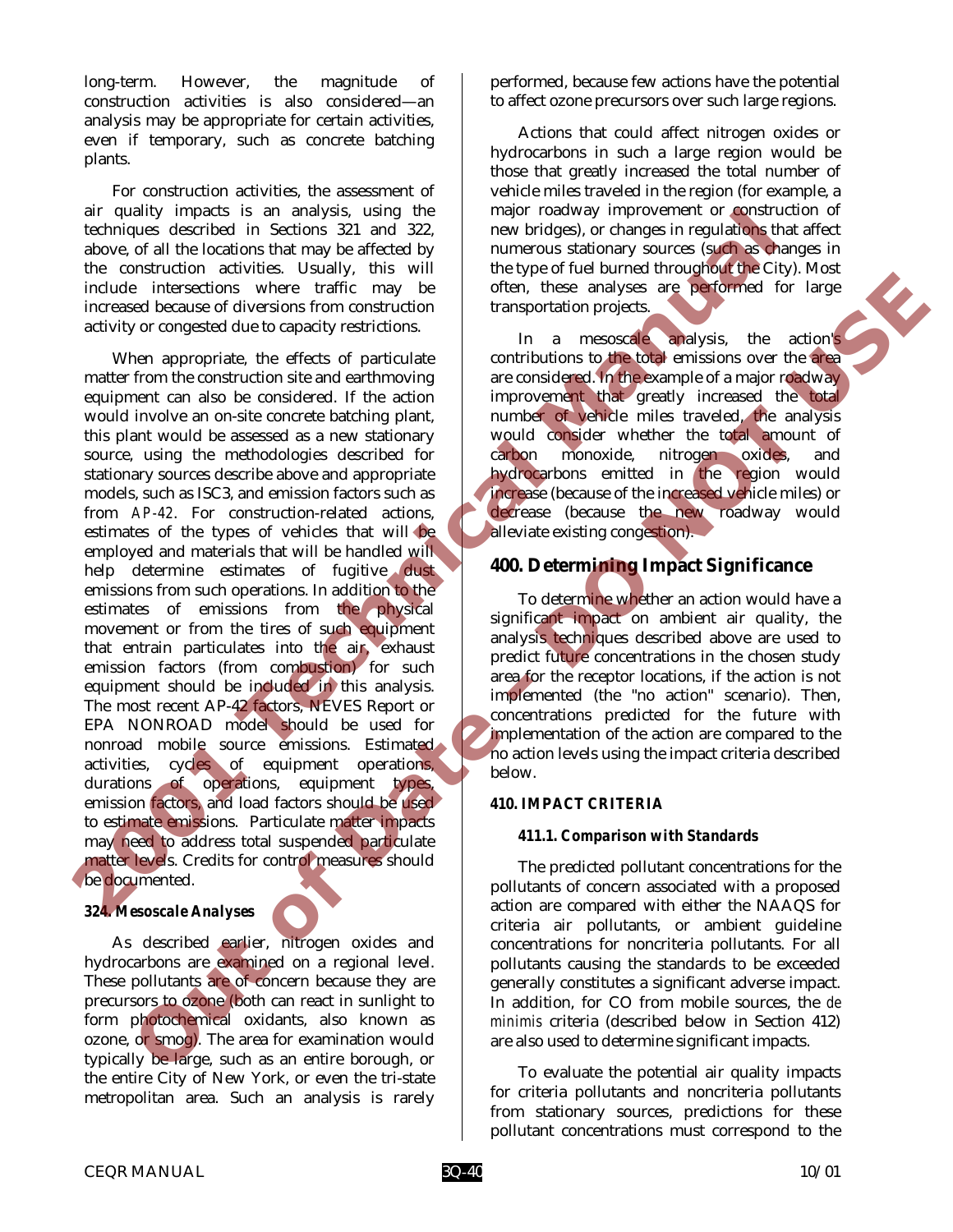appropriate NAAQS time averaging periods. These standards are for the average concentration during each of those time periods. Annual standards pertain to the average pollutant concentrations either predicted or measured in a calendar year, while 24-hour standards pertain to pollutant concentrations occurring in a calendar day. For short-term standards (i.e., 1-, 3-, 8-, and24-hour averaging periods), two exceedances of the corresponding short-term standard in one calendar year (at the same location) constitute a violation of the standard. Recommended SGCs and AGCs for noncriteria pollutants correspond to time-averaging periods of 1-hour and annual averages, respectively.

## *411.2. Conformity*

For projects subject to conformity, to determine whether a proposed project meets applicable conformity requirements, potential air quality impacts should be evaluated to ensure that the action is consistent with the SIP and; (1) would not contribute to any new violation of the NAAQS; (2) would not increase the frequency or severity of existing violations; and (3) would not delay attainment or required emission reductions. For projects subject to general conformity, *de minimis* thresholds listed for such projects under federal regulations should be referenced.

## *412. De Minimis Criteria*

For CO from mobile sources, the City's *de minimis* criteria are used to determine the significance of the incremental increase in CO concentrations that would result from a proposed action. These set the minimum *change* in 8-hour average CO concentration that constitutes a significant environmental impact. According to these criteria, significant impacts are defined as follows:

- ! An increase of 0.5 parts per million (ppm) or more in the maximum 8-hour average CO concentration at a location where the predicted no action 8-hour concentration is equal to 8 ppm or between 8 ppm and 9 ppm; or
- An increase of more than half the difference between baseline (i.e., no action) concentrations and the 8-hour standard, when no action concentrations are below 8 ppm.

#### *413. Odors*

A significant odor impact would occur if an action results in maximum predicted 1-hour average malodorous pollutant levels above the applicable odor threshold at places of public access, or if it results in the development of a structure that would be subject to such malodorous pollutant levels from nearby sources of these pollutants. Peaking factors may be employed to convert predicted 1-hour concentrations to shorter-term durations. If a dilution to thresholds approach is employed, a significant odor impact would occur if the dilution to thresholds indicated that malodorous impacts would be detected by a substantial portion of the population exposed at the nearest sensitive receptor. This determination depends on the odor thresholds for the substances of concern, and on the emission rates for those substances (see discussion above in Section 322.2). While odors could still be detected for time periods from a few seconds to several minutes long, it would be unrealistic to define this as a significant impact unless the odor persisted, on average, for at least an hour. Generally, there are no other specific standards for odors as there are for other regulated pollutants. **2001 Technical Manual** entary part in the same location correlation is the concellent burst in the distribution of the same of the concellent of the same of the same of the same of the same of the same of the same of the same of the same of the

# *420. TYPES OF POTENTIAL IMPACTS*

For both mobile and stationary sources, significant impacts, as defined by the criteria above, can occur on surrounding uses because of the proposed action, or on the proposed action because of the surrounding uses. Both scenarios must be considered under CEQR and both constitute significant adverse air quality impacts.

## *421. Mobile Sources*

An action would result in significant mobile source air quality impacts when the incremental increases in CO concentrations with the action in place, relative to those in the no action scenario, would exceed the *de minimis* criteria or when an action would result in the creation or exacerbation of a predicted violation of the NAAQS for the pollutants of concern. For example, if an action would add vehicles to a particular intersection and thereby change the 8-hour CO concentration at that intersection from 6 ppm in the no action condition to 7 ppm with the action, no significant impact would occur, because the increase caused by the project (1 ppm) is not equal to more than half the difference between the baseline and the 8 hour standard of 9 ppm. The action would have to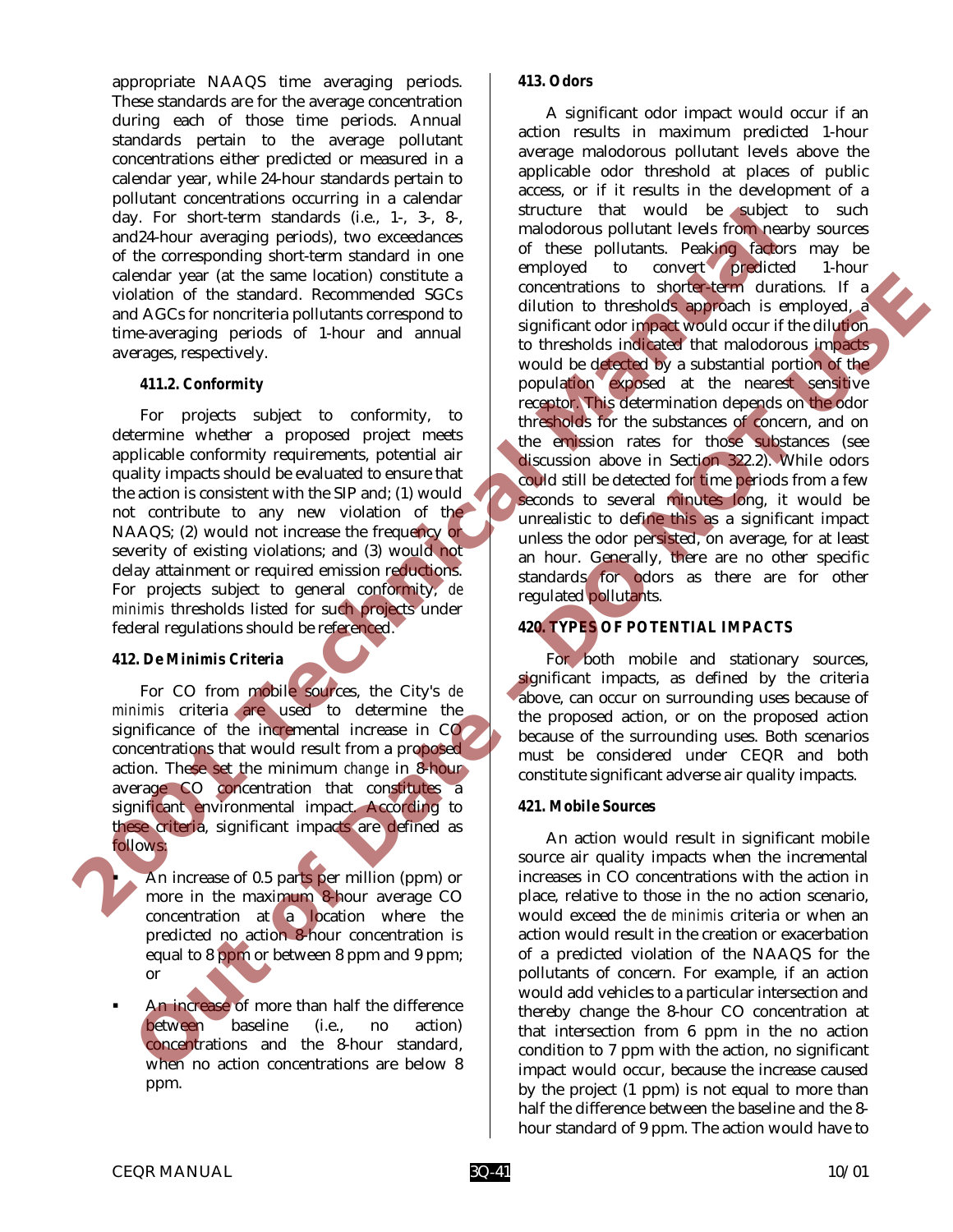increase the concentration by more than 1.5 ppm at that location to have a significant adverse impact. If the action raised the 8-hour CO concentrations at an intersection from 8 ppm to 9 ppm, a significant impact would occur because this increase would be greater than the *de minimis* criterion (of 0.5 ppm or greater when the no action concentration is 8 ppm or between 8 ppm and 9 ppm. In another example, a violation of the NAAQS would occur if an action causes an increase in the 8-hour CO concentration from 8.9 to 9.2 ppm, and this would constitute a significant adverse impact even though the increase would be within the *de minimis* criterion.

#### *422. Stationary Sources*

Sulfur dioxide, nitrogen dioxide, and respirable particulate matter are the principal pollutants associated with an action that could result in a significant stationary source impact, although significant impacts for lead and other toxic contaminants also could occur. A proposed action would have a significant adverse stationary source air quality impact if it results in the creation or exacerbation of a violation of the NAAQS for criteria pollutants or it causes the guidance values for noncriteria pollutants to be exceeded.

When a proposed action would cause the NAAQS to be exceeded at sensitive receptors, such as air intake vents, balconies, or operable windows, the potential for a significant adverse impact at such locations should be disclosed. Further analysis may be performed to determine the expected range of indoor concentrations. The indoor values could be lower, depending on the magnitude of the predicted concentration, the time of year, the outside temperature, and how the ventilation system operates (e.g., whether it mixed with other air intake locations). In this case, judgment is required to determine whether it is reasonable to assume the indoor concentration is the same, or lower than, the outdoor concentration. If the predicted range of indoor values would be lower than those outside, the potential for significant impacts resulting from exceeding standards outside is still disclosed.

Actions that cause the NAAQS or guidance values to be exceeded at locations to which the public will not have ongoing access, such as at elevated locations on a residential building that are not near operable windows, balconies, or air intake vents, would not result in significant adverse impacts. These locations are not considered ambient air and therefore are not valid receptors.

#### *423. Odors*

Most often, odor impacts result from stationary sources. Like other air quality impacts, these can occur because the proposed action would cause odors, or because the proposed action would add a sensitive use in an area subject to odors.

## *430. PRESENTATION OF RESULTS*

As described above in Section 300, a typical air quality analysis considers a large number of receptors. Generally, the environmental assessment can limit its report on the analysis results to those receptors where the maximum predicted pollutant concentrations and maximum incremental impacts from the action are calculated. The results for all other receptors may be reported in an appendix, or be made available on request. Typically, when summarizing the results for CO analyses, values presented are rounded off to the nearest tenth of a part per million (ppm). For example, an 8-hour CO level at a receptor site would typically be reported as 6.5 ppm, not 6.464 ppm, nor 7 ppm. In many cases, only the 8-hour average CO values are reported, because the maximum predicted 1-hour CO concentrations are well below the applicable NAAQS. Comparisons to the *de minimis* criteria of 0.5 ppm are made to the nearest hundredth of a ppm (i.e., an increment of 0.49 ppm in the 8-hour CO average would not be a significant *de minimis* impact, but 0.51 ppm would be a significant adverse impact if the 0.5 ppm criterion was applicable in this instance). concernation is 8 ppm on between 8 ppm and 9 these can occur is easy agent and this would count in a modern and this would count in a modern and this window in the significant of the significant of the modern and this wou is more shown to concentration for the shown of the shown of the shown of the shown of the state of those continued in the state of the state of the state of the state of the state of the state of the state of the state of

All the backup data that is necessary for DEP or the review agency to verify the results of any analyses should be submitted. These data should be submitted on CD-ROMs or diskettes and should include a "read me" file with information describing the content and names of the files presented. The backup data should include:

- 1. Scaled maps with coordinates and receptor locations; and for stationary source analyses, buildings and dimensions of buildings that may create downwash, stack locations, etc.
- 2. Emissions calculations, and if applicable, a list of equipment, emission factors and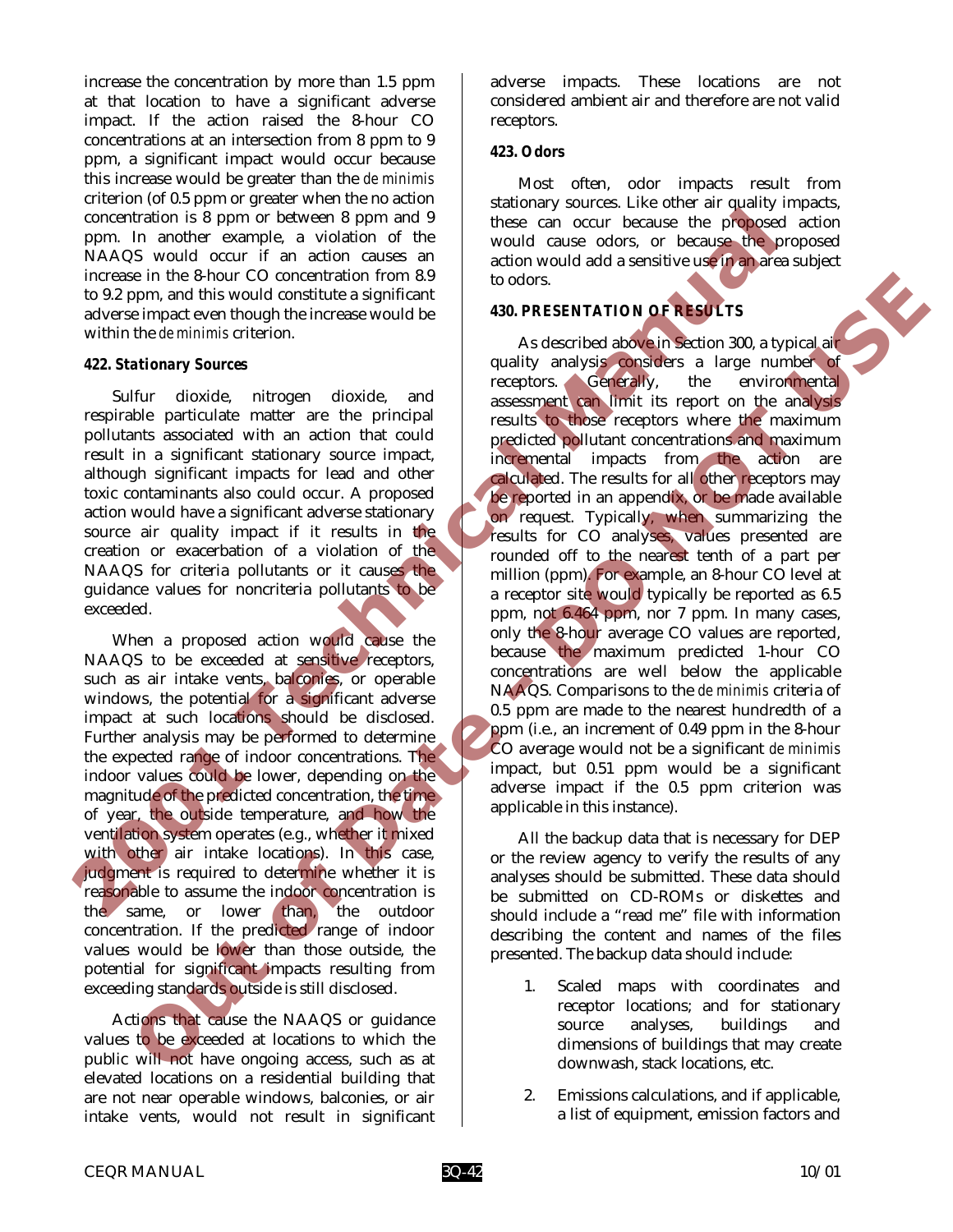their sources, formulas, and assumptions or manufacturers' specifications, etc. used to develop the total emissions presented. A detailed sample calculation should be provided for each pollutant. Any assumptions made or any regulation or reduction applied to emissions should be stated and appropriately substantiated.

- 3. For mobile source analyses, supplemental traffic data should be included (e.g., speeds, vehicle classifications, etc.).
- 4. Tables or spreadsheets detailing any additional calculations (e.g. parking, chemical spills, AP-42 emission factors).
- 5. For a detailed cumulative impact analysis, the documentation should clearly reference how the emissions and stack parameters were obtained for the included sources.
- 6. Input and output files for all the models used in the analyses should be submitted.

# **500. Developing Mitigation**

When a significant air quality impact (as defined above) is likely to result from an action or development facilitated as a result of the action, potential mitigation measures to eliminate such adverse impacts must be investigated.

## *510. MOBILE SOURCES*

Measures that would mitigate the full increment of CO resulting from the action should be identified. If potential concentrations would exceed the 8-hour CO standard of 9 ppm, further measures that would allow the City to attain compliance should be identified. As discussed above, refined dispersion modeling with CAL3QHCR should be performed before identifying traffic mitigation measures for eliminating predicted impacts.

## *511. Roadways*

Significant mobile source impacts due to pollutant concentrations would usually occur at a sidewalk adjacent to an intersection that encounters a significant amount of congested vehicular traffic. In many instances, the mitigation measures that would be recommended to

eliminate a predicted significant traffic impact at an intersection would also eliminate any predicted significant air quality impacts at this location. Potential mitigation measures for eliminating adverse traffic impacts are presented in the traffic and parking chapter of the Manual.

At the same time, traffic mitigation measures, such as those that would increase the number of moving lanes at an approach to an intersection, increase red time at an intersection, or divert traffic to other intersections, may result in increasing pollutant levels near the affected intersections. All traffic mitigation measures, and any other measures to eliminate the action's impacts in other technical areas, should be assessed for their potential air quality impacts.

# *512. Parking Facilities*

Significant air quality impacts from parking facilities can usually be mitigated using the same sort of options available to mitigate traffic impacts and significant air quality impacts related to roadways. If the vent(s) for an enclosed, mechanically ventilated parking facility could result in significant air quality impacts, restrictions on the placement of such vent(s) can be employed to mitigate these actions, and these restrictions would become part of the action.

## *520. STATIONARY SOURCES*

There are several options available to mitigate the significant adverse impacts caused by stationary sources when the NAAQS are exceeded for the criteria pollutants of concern. One typical example of a significant stationary source impact would be the result of the emissions from a large boiler stack that would result in a violation of standards at a nearby, taller building. Examples of potential mitigation measures available for alleviating this adverse impact include the following: emissions should be stated and a the same time, forther mugadle and a such as a many of the same time to the increase at time a many of the same that would increase in a such that a such that is a speed increase the dimens **Superiormize that clustering the state of the minimit (a) the minimit of the state of the minimit of the minimit of the minimit of the minimit of the minimit of the minimit of the minimit of the minimit of the minimit of** 

- Restricting the fuel type burned and exhausted from this stack;
- Limiting the location of the new stack to ensure that there would be no significant impacts from the new stack exhaust on the nearby building(s); and
- Restricting the operating parameters and physical dimensions of the new stack (i.e., make the stack height taller or increasing the stack exhaust velocity, which may lessen the impact on a nearby structure).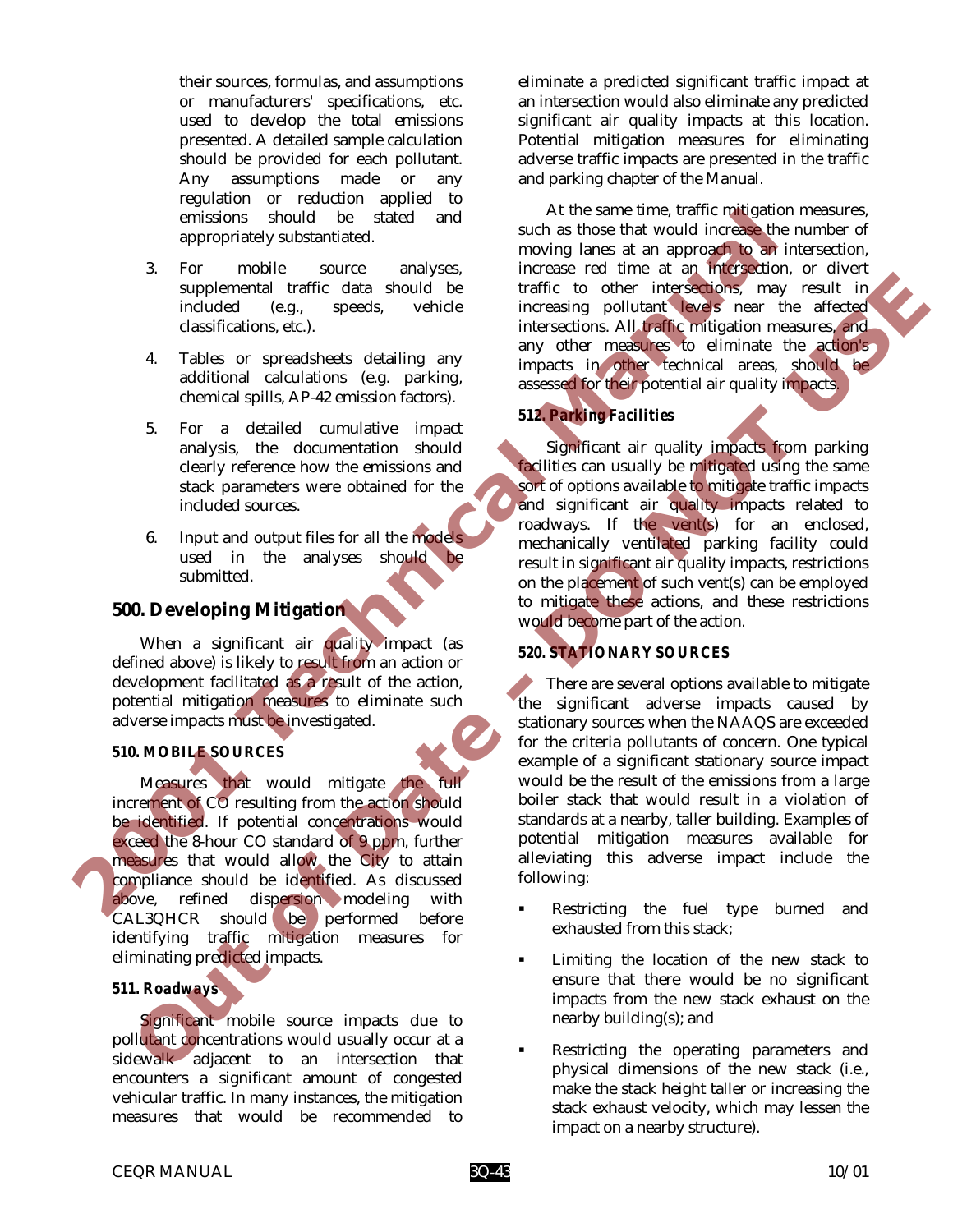These measures may be difficult to implement if the stack that would cause the impact is not part of the action, and is owned by another party than those involved in the action. As noted in Chapter 1 of this Manual, commitments to mitigation measures must be obtained before those measures can be considered adequate to mitigate an action's significant impacts.

Stationary source impacts ensuing from an action that facilitates the development of an industrial facility that would emit significant amounts of air toxics or malodorous pollutants could be mitigated by actions such as:

- Restricting the processing capacity at the facility;
- Requiring commitments on odor control mechanisms for the facility that ensure elimination of potential impacts; or
- Restrictions similar to those discussed for the new boiler stack impact example.

#### *530. GENERIC ACTIONS*

For generic actions, site-specific mitigation measures are often inappropriate, since the intersections or stationary sources assessed are often only prototypes. In these cases, mitigation would typically involve changes to the proposed action that would avoid the resulting significant impact.

# **600. Developing Alternatives**

Alternatives that incorporate the potential mitigation options discussed above would also reduce or avoid significant impacts associated with an action. In addition to these mitigation measures, there are alternative options available that could also reduce or eliminate significant air quality impacts in these respective areas.

# *610. MOBILE SOURCES*

Mobile source air quality impacts are usually directly related to the size and type of development, and consequently, the amount of traffic generated by development facilitated by such action. Therefore, alternatives that would diminish the magnitude of the action-generated traffic should also, in general, lessen the mobile source impacts associated with such actions.

In instances where the action-generated traffic would create significant parking facility impacts due to locations of the egress points at the site

affected by the action, these impacts may be reduced by developing alternatives with relocated or multiple access/egress points.

#### *620. STATIONARY SOURCES*

In the cases where significant stationary source impacts would result from the structure facilitated by the action, alternatives that modify the dimensions of the structure could eliminate these adverse impacts (e.g., lower the maximum height of the structure if it is impacted by a nearby emission source, such as a power generating station).

# **700. Regulations and Coordination**

*710. REGULATIONS AND ADMINISTRATIVE RECORD* 

## *711. Federal Regulations*

# *711.1. Clean Air Act*

The CAA, which was first enacted in 1955 and later amended in 1963 and 1967, changed significantly with the passage of the 1970 amendments. That year, Congress passed amendments that significantly broadened the Federal role in air pollution control. In addition to establishing NAAQS for six criteria pollutants (sulfur dioxide, particulates, carbon monoxide, photochemical oxidants, nitrogen dioxide, and hydrocarbons), the 1970 amendments also established the new source performance standard (NSPS) program and the national emission standards for hazardous air pollutants (NESHAP). These programs gave EPA the authority to regulate emissions from new stationary sources as well as the ability to regulate hazardous air pollutants not covered by NAAQS. EPA added an NAAQS for lead in 1978 and rescinded the hydrocarbon NAAQS in 1983. In the 1977 amendments, two new programs were added: a nonattainment program was adopted for areas in violation of specific NAAQS and a prevention of significant deterioration (PSD) program was established for areas meeting NAAQS. comparison timpacts. The third is the stationary source impacts and the dimension of the structure could<br>action that facilitates the development of an these adverse impacts (e.g. lower and<br>action that facilities the develo Tail finctilly that would eight of the structure lift is since the particular state of the structure if the since of the structure of the structure of the structure of the structure of the structure of the structure of the

For CEQR, the most significant aspect of the CAA and its amendments has been the SIP program begun in 1970. Under this program, each state must demonstrate in a SIP the manner in which it will attain compliance with the NAAQS. Once a SIP has been approved by EPA it becomes Federally enforceable and subject to citizen suits.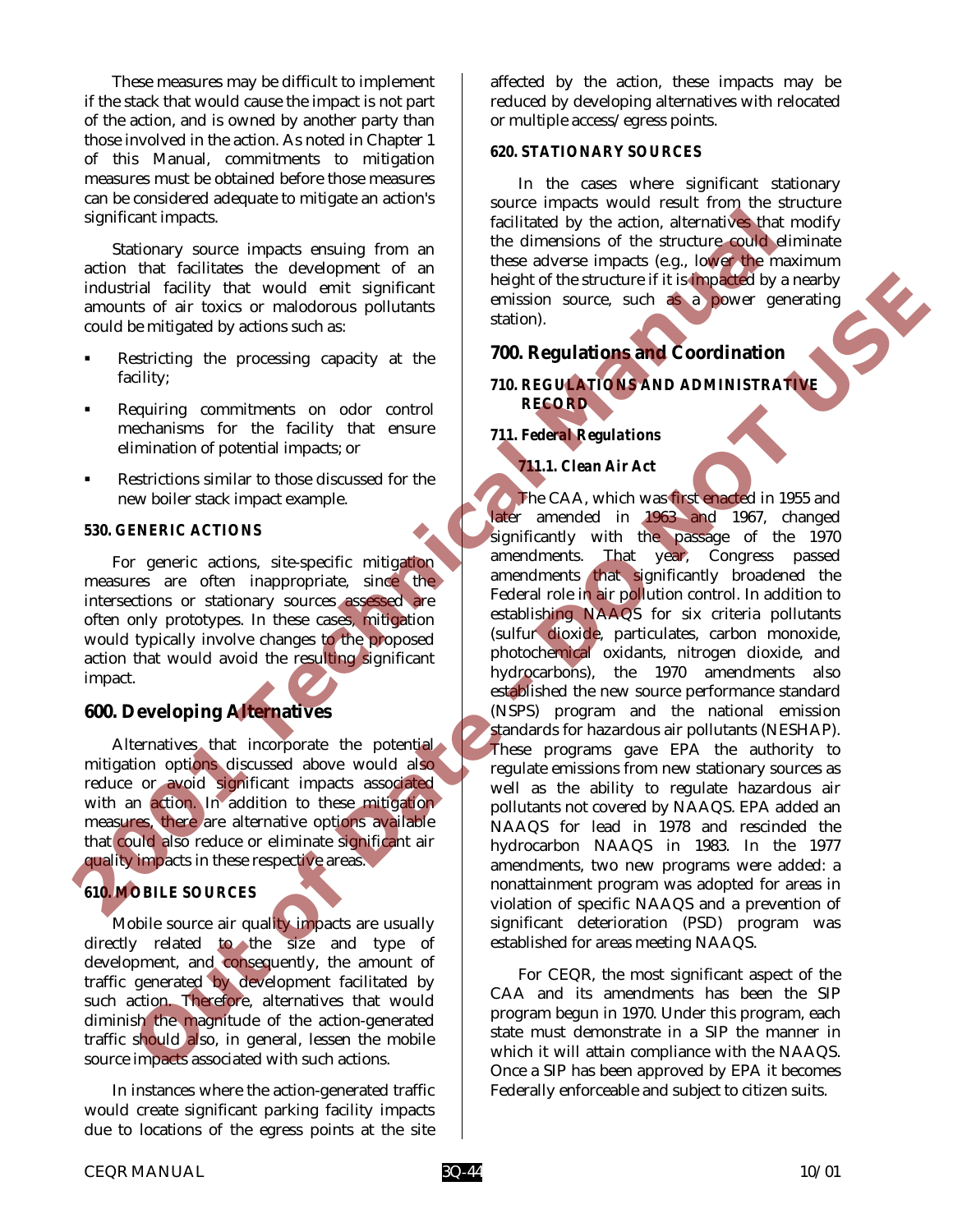EPA has developed many air quality regulations, which are reported in the Code of Federal Regulations (CFR). The most pertinent air quality regulations reported in the CFR are as follows:

- ! 40 CFR 50: National Primary and Secondary Ambient Air Quality Standards
- ! 40 CFR 51: Preparation of Implementation Plans
- ! 40 CFR 52: Approval and Promulgation of Implementation Plans (which includes Prevention of Significant Deterioration)
- ! 40 CFR 53: Ambient Air Monitoring Methods
- ! 40 CFR 60: Standards of Performance for New Stationary Sources
- ! 40 CFR 61: National Emission Standards for Hazardous Air Pollutants
- ! 40 CFR 93: Determining Conformity of Federal Actions to State or Federal Implementation Plans

In addition, as part of the 1990 Clean Air Act Amendments (CAAA), EPA has also established a list of 189 air toxics (HAPs) to be regulated (this list is found in Title III of the CAAA). This list is regulatory in nature: it is used to determine the levels of controls and permits required for different actions rather than to assess an action's impacts.

Other relevant CAAA issues include provisions for attainment and maintenance of NAAQS (Title I); provisions relating to mobile sources—these promulgated emission reductions are accounted for in the latest mobile source emission models (Title II); and provisions relating to stratospheric ozone protection (Title VI). The last title, relating to ozone protection, contains regulations governing various chlorofluorocarbons (commonly referred to as "CFCs"), including prohibitions against the use of certain CFCs and controls for the recycling and disposal of others. Ambend Art Quality Standards<br>
2016 FR 3: Preparation of Implementation and the screeded), 8-hour Time Weyl<br>
2016 FR 3: Approved and Promulgation of interval in any 8-hour Time Weyl<br>
2016 An CFR 8: Approximation Plans (whic 40 CFR 52: Approval and Promulgation of<br>
Imaginementation Phara (which includes complexes a polying of the second of the second of the cerebral<br>
Inverse control of Northern Art Monthemy Methods<br>
40 CFR 60: Satardam between

## *711.2. OSHA and NIOSH Standards*

The U.S. Occupational Safety and Health Administration (OSHA) regulates air pollutants in the workplace. The National Institute for Occupational Safety and Health (NIOSH) is the Federal agency responsible for conducting research and making recommendations for the prevention of work-related disease and injury.

OSHA and NIOSH have promulgated standards for many air contaminants in the workplace. These standards are identified in 29 CFR 1910.1000, as amended. *The NIOSH's Pocket Guide to Chemical Hazards*, July 1996, also identifies recommended standards. Permissible Exposure Limits include Short Term Exposure Limits (the employee's 15 minute time-weighted average exposure that shall not be exceeded), 8-hour Time Weighted Average limits (the employee's average airborne exposure in any 8-hour work shift of a 40-hour work week that shall not be exceeded), and ceiling levels (the employee's exposure that shall not be exceeded during any part of the work day).

## *712. New York State Regulations*

DEC provides applicable New York State air quality regulations under the New York Codes, Rules and Regulations, Title 6, Chapter III-Air Resources, Subchapter A-Prevention and Control of Air Contamination and Air Pollution:

- Part 200: General Provisions
- **Part 201: Permits and Certifications**
- Part 203: Indirect Sources of Air Contamination
- Part 211: General Prohibitions
- Part 212: General Process Emission Sources
- Part 218: Emissions Standards for Motor Vehicles and Motor Vehicle Engines
- **Part 219: Incinerators**
- ! Part 222: New Incinerators for New York City
- Part 231: New Source Review in Nonattainment Areas
- **Part 232: Dry Cleaning**
- ! Part 240: Transportation Conformity Rule
- Part 257: Air Quality Standards

#### *713. New York City Regulations*

- ! New York City Air Pollution Control Code, Section 1402.2-9.11, "Preventing Particulate Matter from Becoming Airborne; Spraying of Asbestos Prohibited; Spraying of Insulating Material and Demolition Regulated." These regulations govern fugitive dust.
- ! Building Code of the City of New York (Local Law No. 76 of 1968 and amendments), Title